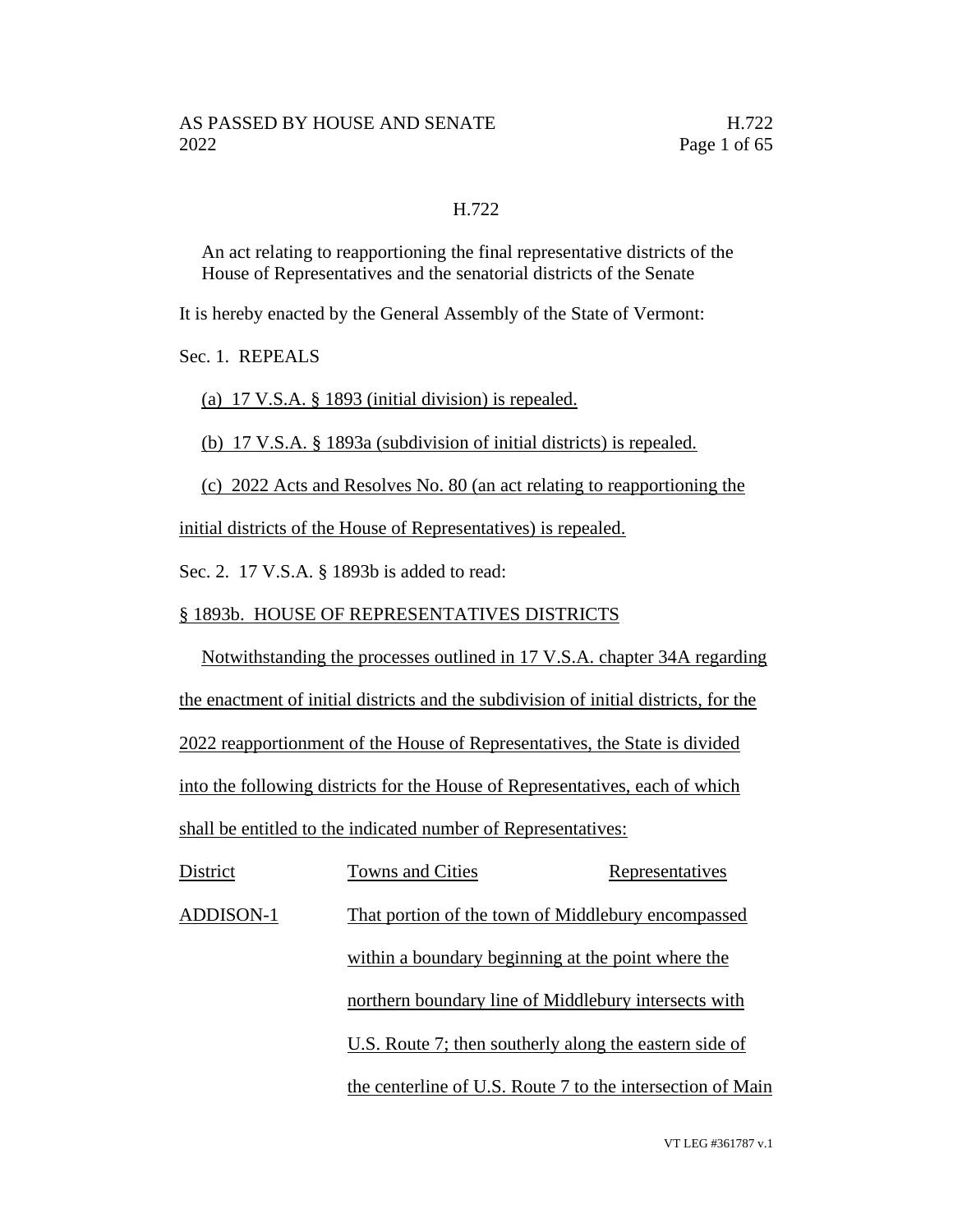Street; then southwesterly along the southeastern side of the centerline of Main Street to the traffic circle; then along the southeastern side of the centerline of the northwestern section of the traffic circle to the beginning of College Street; then westerly along the southern side of the centerline of College Street to the intersection of Weybridge Street; then northwesterly along the southwestern side of the centerline of Weybridge Street to the boundary of the town of Weybridge; then westerly along the town line of Weybridge to the boundary of the town of Cornwall; then southerly along the town line of Cornwall to the boundary of the town of Salisbury; then easterly along the town line of Salisbury to the boundary of the town of Ripton; then northerly along the town line of Ripton to the boundary of Bristol; then northerly then westerly along the town line of Bristol to the boundary of the town of New Haven; then westerly along the town line of New Haven to the point of beginning 2 ADDISON-2 Cornwall, Goshen, Leicester, Ripton, and Salisbury 1 ADDISON-3 Addison, Ferrisburgh, Panton, Vergennes, Waltham and that portion of the town of New Haven encompassed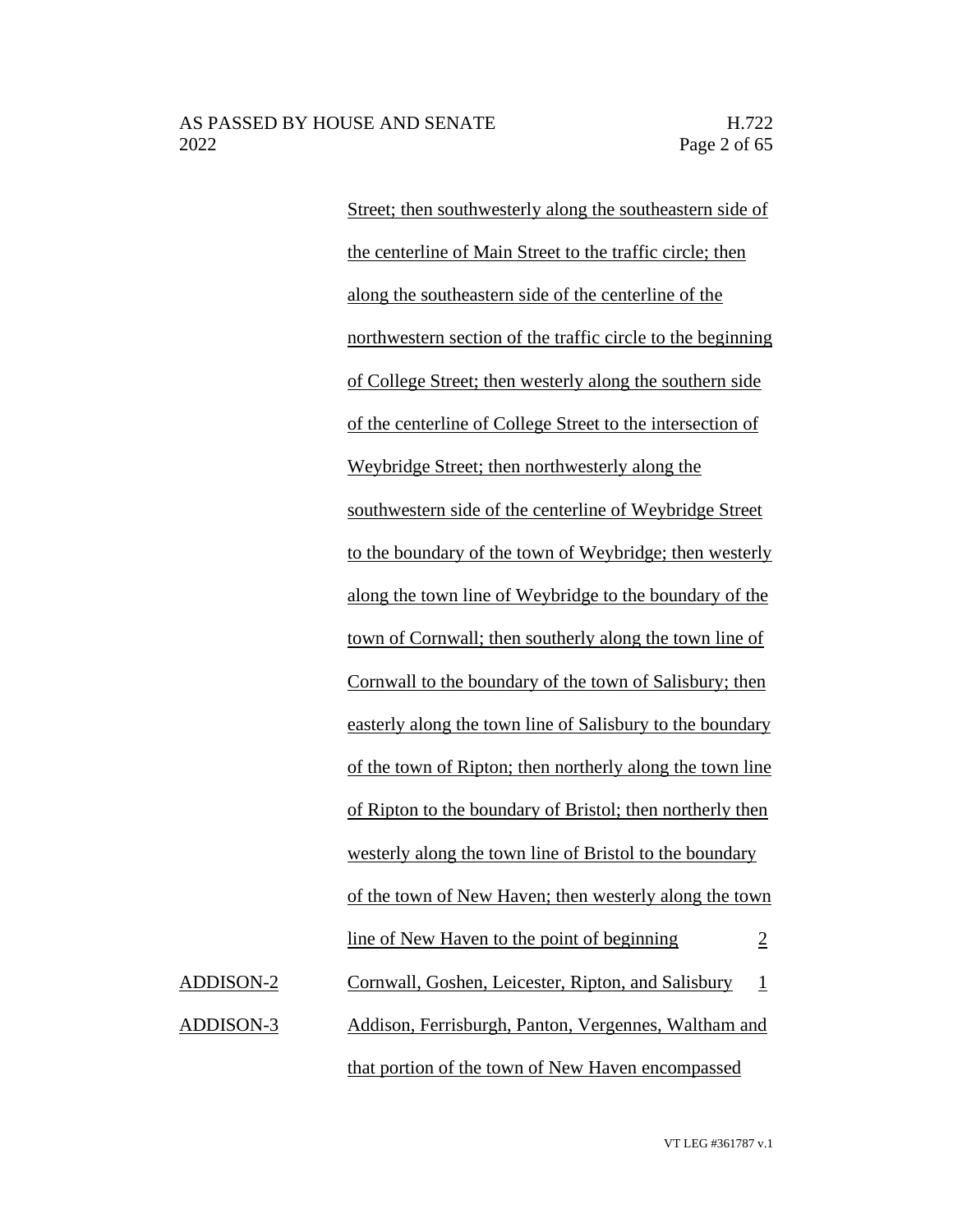within a boundary beginning at the point where the northeastern boundary line of New Haven intersects with the Mud Creek tributary running parallel to Lime Kiln Road; then southerly along the western side of the Mud Creek tributary running parallel to Lime Kiln Road to where the Mud Creek tributary intersects with U.S. Route 7; then southerly along the western side of the centerline of U.S. Route 7 to where it intersects with the New Haven River; then westerly along the northern side of the New Haven River to where it intersects with the Otter Creek; then westerly along the northern side of the Otter Creek to where it intersects with Morgan Horse Farm Road and the boundary of the town of Weybridge; then westerly along the town line of Weybridge to the boundary of the town of Waltham; then easterly then northerly along the town line of Waltham to the boundary of the town of Ferrisburgh; then easterly along the town line of Ferrisburgh to the point of beginning 2 ADDISON-4 Bristol, Lincoln, Monkton, and Starksboro 2 ADDISON-5 Bridport, Weybridge, that portion of the town of Middlebury not included in ADDISON-1, and that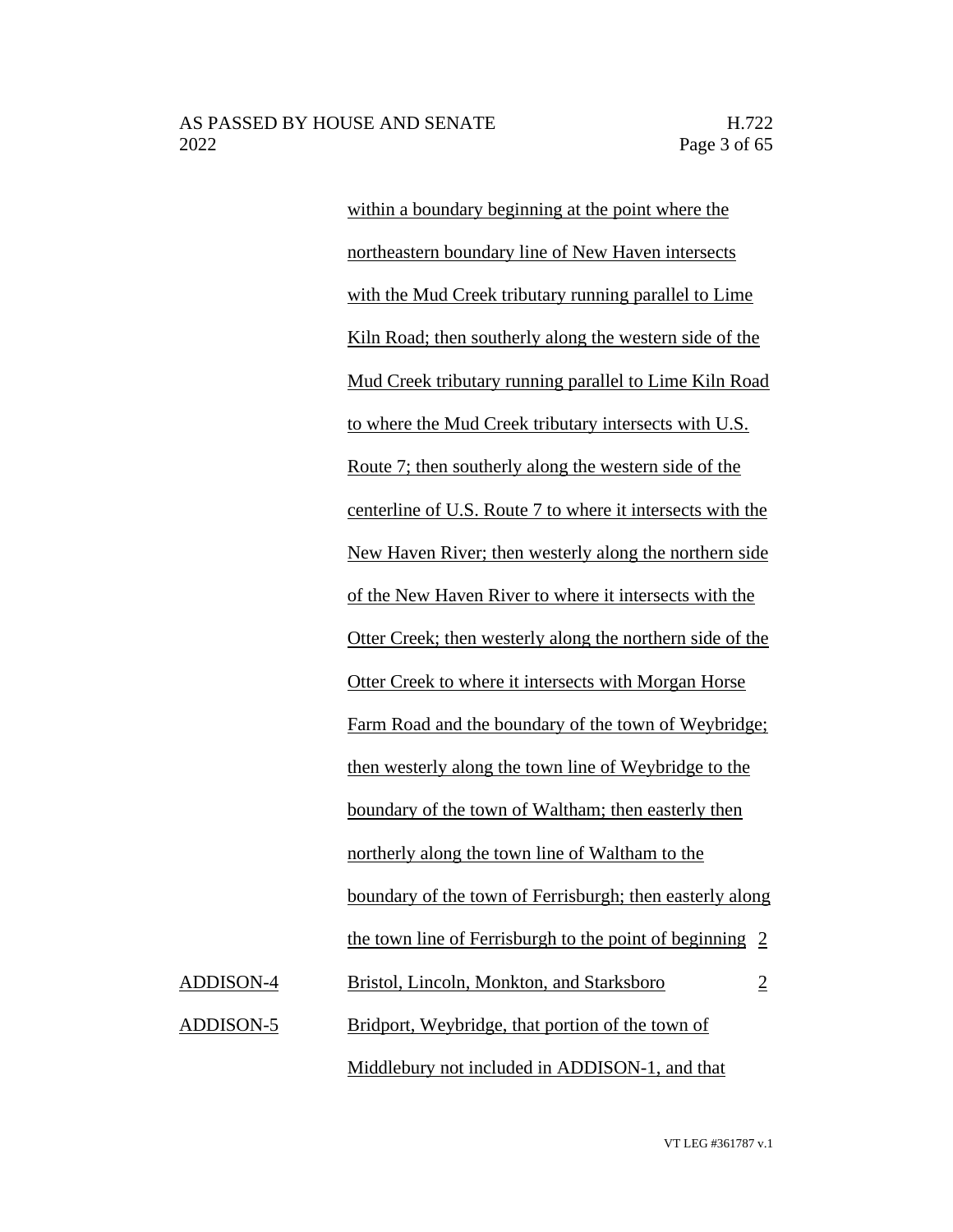1

# portion of the town of New Haven not included in

### ADDISON-3 1

### ADDISON-

RUTLAND Hubbardton, Orwell, Shoreham, Sudbury, and Whiting

BENNINGTON-1 Readsboro, Searsburg, Stamford, Woodford, and that portion of the town of Pownal encompassed within a boundary beginning at the point where the northern boundary line of the town of Pownal intersects with VT Route 7; then southerly along the western side of the centerline of VT Route 7 to the intersection of Barber Pond Road; then easterly along the southern side of the centerline of Barber Pond Road to the intersection of South Stream Road; then easterly along the south side of the centerline of South Stream Road to where it intersects with the power lines after 620 South Stream Road and before 802 South Stream Road; then easterly along the southern side of the power lines to where the power lines intersect with the boundary of the town of Stamford approximately one mile north of County Road; then southerly along the town line of Stamford to the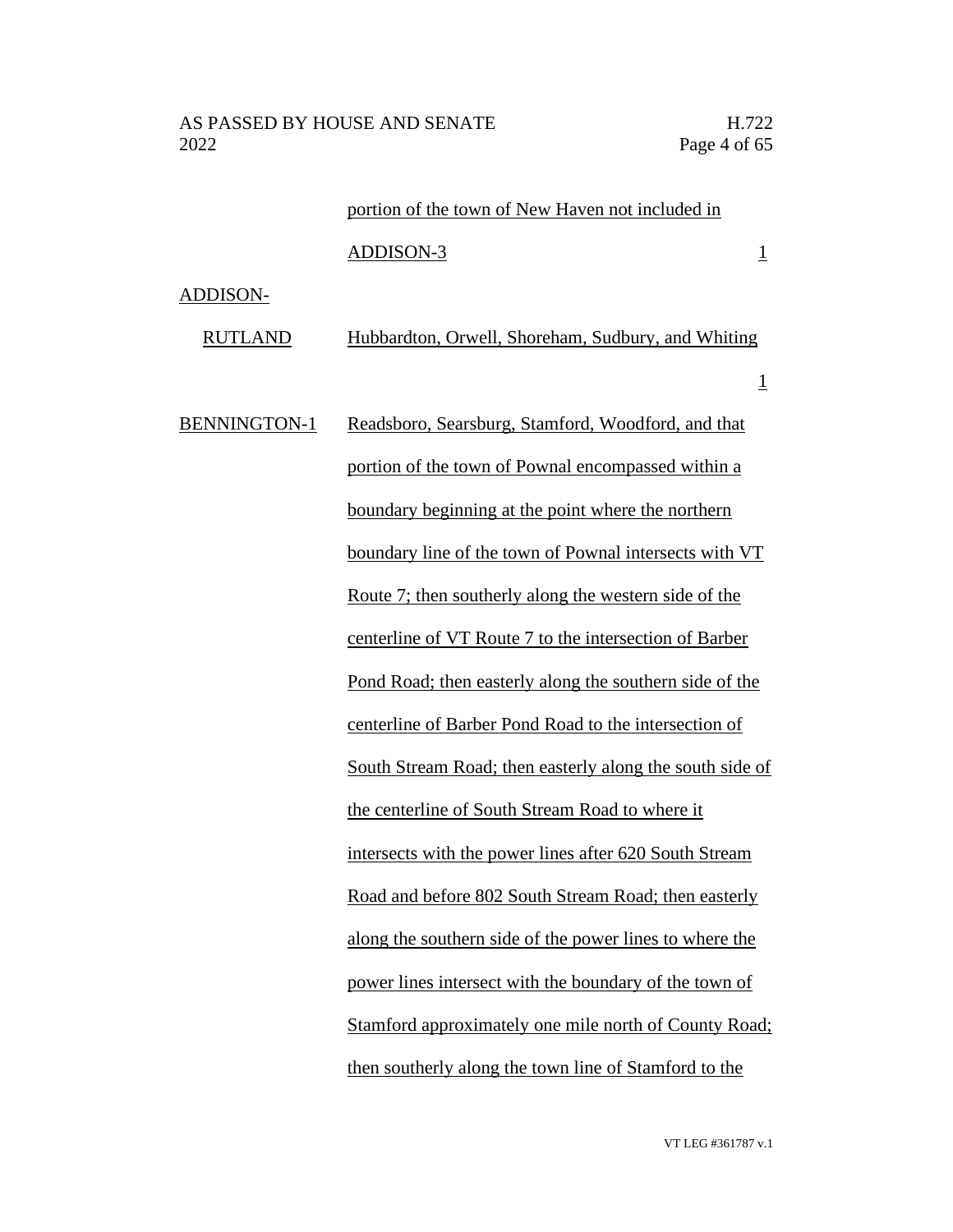state border of Massachusetts; then easterly along the state border of Massachusetts to the state border of New York; then northerly along the state border of New York to the boundary of the town of Bennington; then easterly along the town line of Bennington to the point of  $begin{array}{c|c}\n \text{beginning} \\
\hline\n \end{array}$ BENNINGTON-2 That portion of the town of Bennington encompassed within a boundary beginning at the point where the eastern boundary line of the town of Bennington intersects with VT Route 9; then westerly along the northern side of the centerline of VT Route 9 to where it intersects with Roaring Branch; then easterly along the northern side of Roaring Branch to where it intersects with Park Street; then southerly along the western side of the centerline of Park Street to the intersection of Gage Street; then westerly along the northern side of the centerline of Gage Street to the intersection of North Street; then southerly along the western side of the centerline of North Street to the intersection of Main Street; then northwesterly along the northern side of the centerline of Main Street to the intersection of Dewey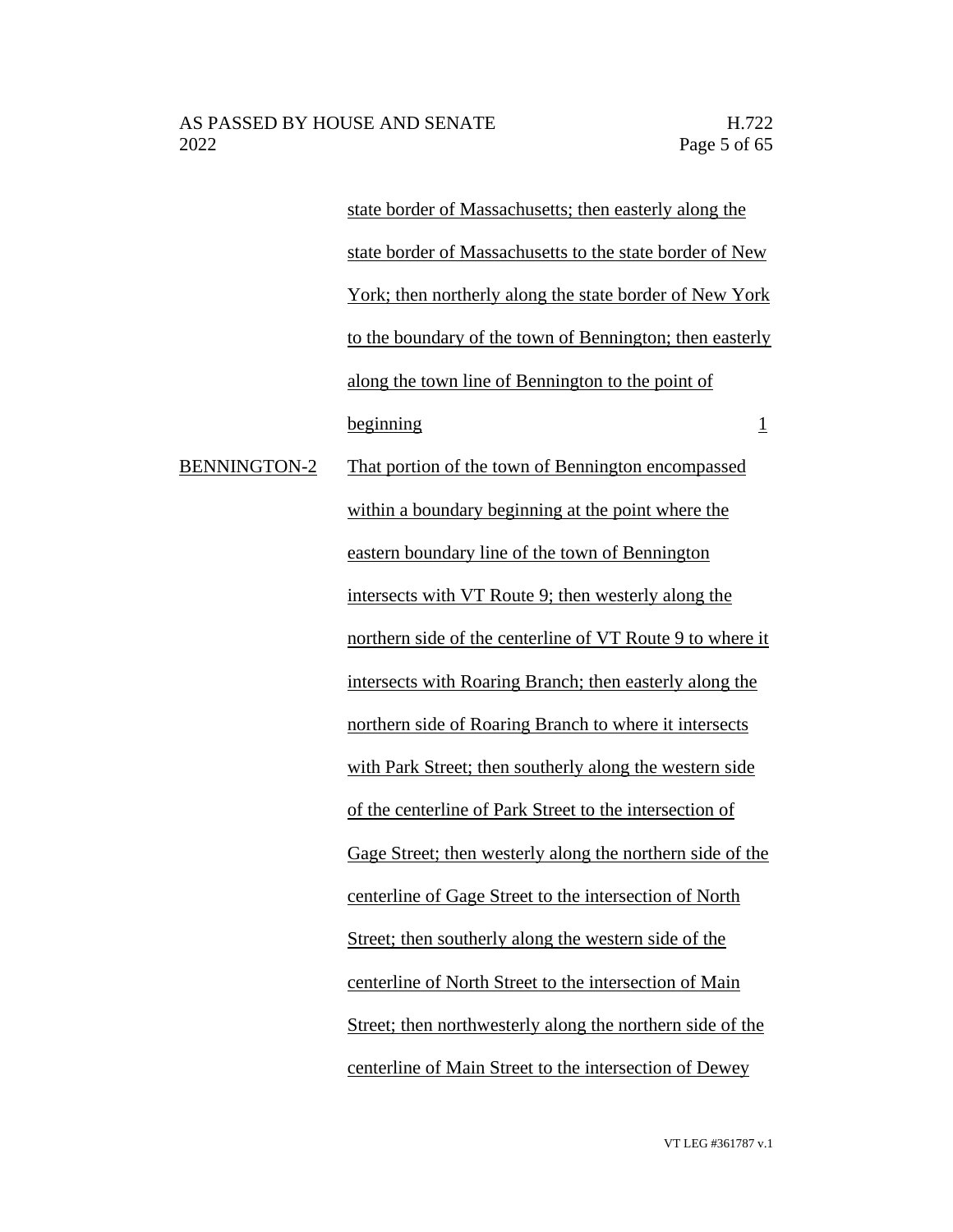Street; then southerly along the western side of the centerline of Dewey Street to the intersection of Monument Avenue Extension; then southerly along the western side of Monument Avenue Extension to the intersection of Carpenter Hill Road; then briefly easterly along the southern side of the centerline of Carpenter Hill Road to the intersection of U.S. Route 7; then southerly along the western side of the centerline of U.S. Route 7 to the boundary of the town of Pownal; then westerly along the town line of Pownal to the state border of New York; then northerly along the state border of New York to the boundary of the town of Shaftsbury; then easterly along the town line of Shaftsbury to the boundary of the town of Woodford; then southerly along the town line of Woodford to the point of beginning 2 BENNINGTON-3 Glastenbury, Shaftsbury, and that portion of the town of Sunderland encompassed within a boundary beginning at the point where the northern boundary line of the town of Sunderland intersects with the Batten Kill

River; then southwesterly along the eastern side of the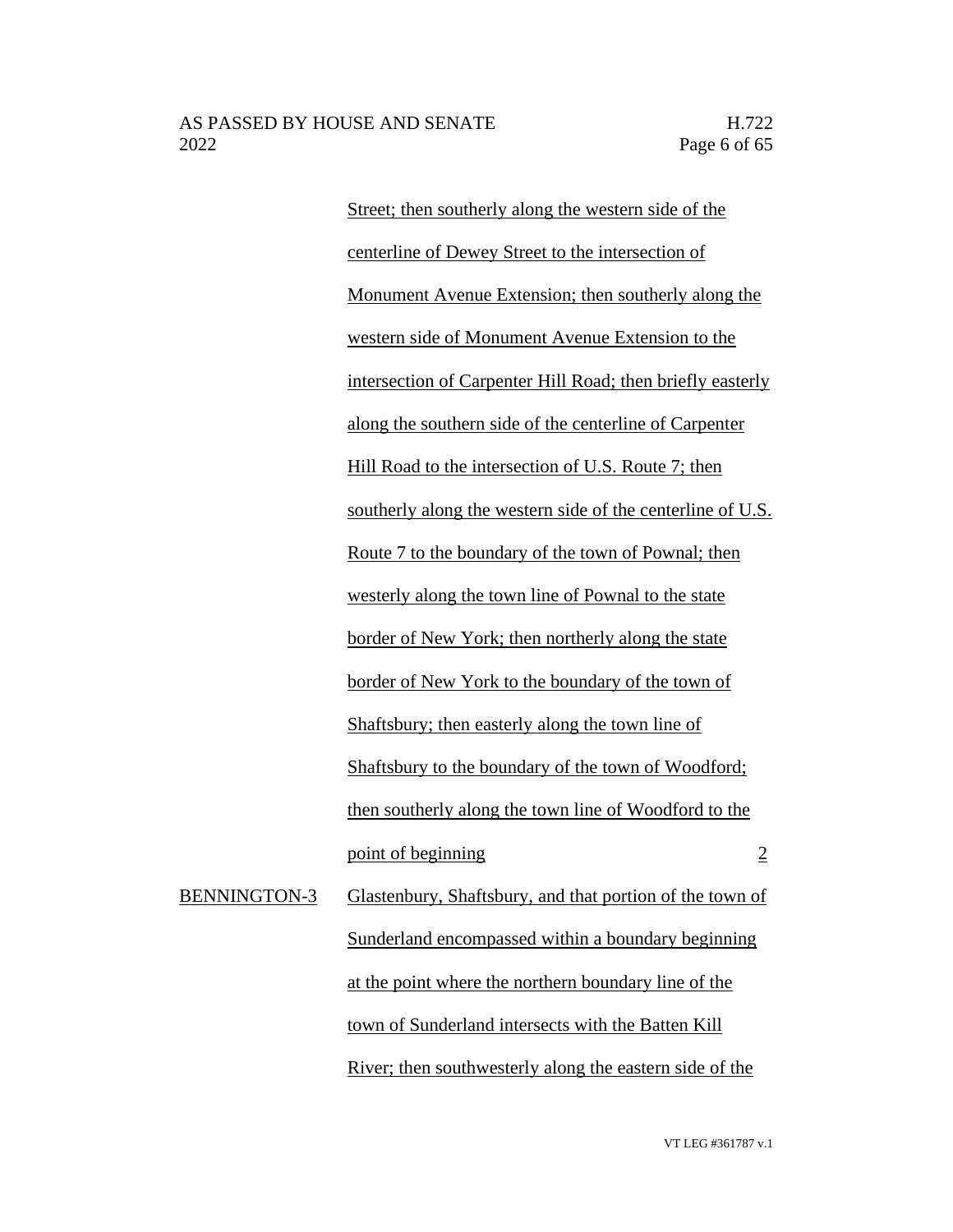Batten Kill River to where it intersects with Sunderland Hill Road; then westerly along the southern side of the centerline of Sunderland Hill Road to the intersection of Borough Road; then southerly along the eastern side of the centerline of Borough Road to the intersection of North Road; then southerly along the eastern side of the centerline of North Road to the intersection of Shady Pines; then southwesterly along the eastern side of the centerline of Shady Pines to the intersection of Kesick Swamp Road; then easterly along the northern side of the centerline of Kesick Swamp Road to the intersection of North Road; then briefly southerly along the eastern side of the centerline of North Road to the intersection of U.S. Route 7; then southerly along the eastern side of the centerline of U.S. Route 7 to the intersection of Kansas Road; then westerly along the southern side of the centerline of Kansas Road to the boundary of the town of Arlington; then southerly along the town line of Arlington to the boundary of the town of Glastenbury; then easterly along the town line of Glastenbury to the boundary of the town of Somerset; then northerly along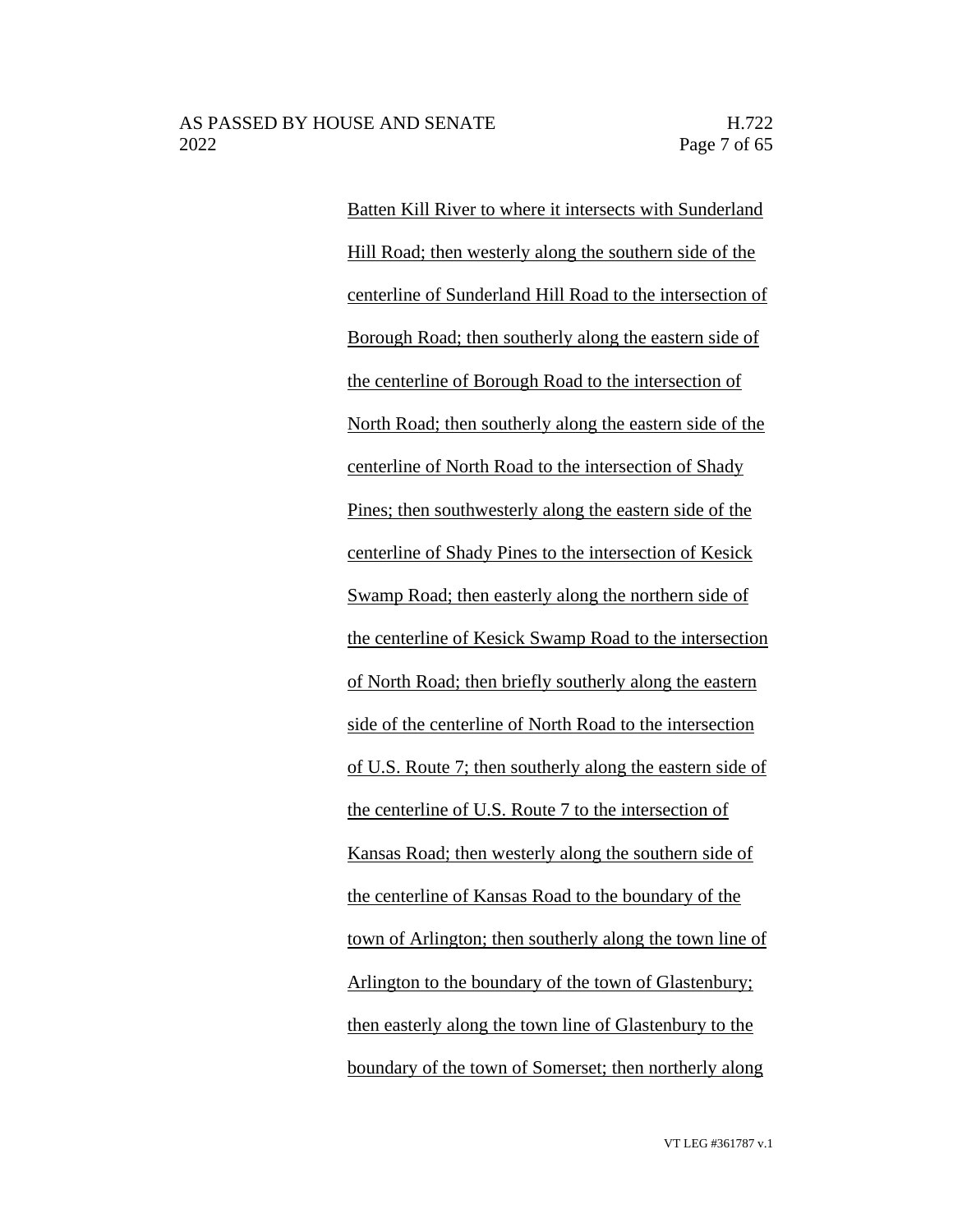|                     | the town line of Somerset to the boundary of the town of |                          |
|---------------------|----------------------------------------------------------|--------------------------|
|                     | Stratton; then northerly along the town line of Stratton |                          |
|                     | to the boundary of the town of Winhall; then westerly    |                          |
|                     | along the town line of Winhall to the boundary of the    |                          |
|                     | town of Manchester; then westerly along the town line    |                          |
|                     | of Manchester to the point of beginning                  | $\mathbf{\underline{1}}$ |
| <b>BENNINGTON-4</b> | Arlington, Manchester, Sandgate, and that portion of the |                          |
|                     | town of Sunderland not included in BENNINGTON-3          |                          |
|                     |                                                          | $\overline{2}$           |
| <b>BENNINGTON-5</b> | That portion of the town of Bennington not included in   |                          |
|                     | BENNINGTON-2 and that portion of the town of             |                          |
|                     | Pownal not included in BENNINGTON-1                      | $\overline{2}$           |
| <b>BENNINGTON-</b>  |                                                          |                          |
| <b>RUTLAND</b>      | Danby, Dorset, Landgrove, Mount Tabor, and Peru          | $\perp$                  |
| CALEDONIA-1         | <b>Barnet, Ryegate, and Waterford</b>                    | $\overline{1}$           |
| <b>CALEDONIA-2</b>  | Hardwick, Stannard, and Walden                           | $\overline{\mathbf{1}}$  |
| <b>CALEDONIA-3</b>  | Lyndon, Newark, Sheffield, Sutton, and Wheelock          | $\overline{2}$           |
| <b>CALEDONIA-</b>   |                                                          |                          |
| <b>ESSEX</b>        | Concord, Kirby, and St. Johnsbury                        | $\overline{2}$           |
| <b>CALEDONIA-</b>   |                                                          |                          |
| <b>WASHINGTON</b>   | Cabot, Danville, and Peacham                             | $\bf{l}$                 |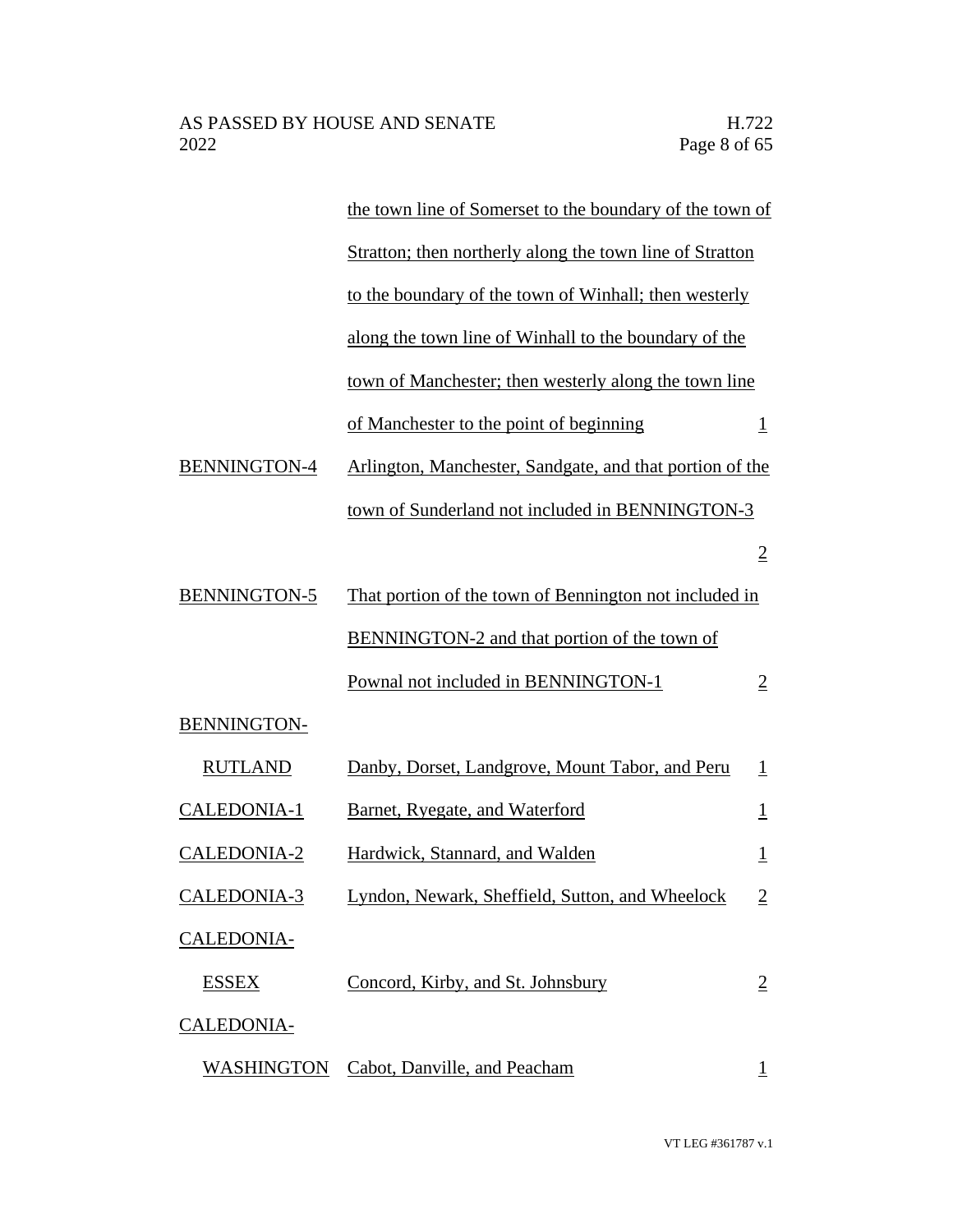| <b>CHITTENDEN-1</b> | Richmond<br>$\overline{1}$                               |
|---------------------|----------------------------------------------------------|
| <b>CHITTENDEN-2</b> | That portion of the town of Williston encompassed        |
|                     | within a boundary beginning at the point where the       |
|                     | southern boundary line of the town of Williston          |
|                     | intersects with Oak Hill Road; then northerly along the  |
|                     | eastern side of the centerline of Oak Hill Road to the   |
|                     | intersection of Old Creamery Road; then westerly along   |
|                     | the northern side of the centerline of Old Creamery      |
|                     | Road to the intersection of VT Route 2A; then northerly  |
|                     | along the eastern side of the centerline of VT Route 2A  |
|                     | to where it intersects with the southbound lane of       |
|                     | Interstate 89; then westerly along the northern side of  |
|                     | the southbound lane of Interstate 89 to the boundary of  |
|                     | the city of South Burlington; then northerly along the   |
|                     | city line of South Burlington to the boundary of the     |
|                     | town of Essex; then easterly along the town line of      |
|                     | Essex to the boundary of the town of Jericho; then       |
|                     | southerly along the town line of Jericho to the boundary |
|                     | of the town of Richmond; then southwesterly along the    |
|                     | town line of Jericho to the boundary of the town of      |
|                     | Hinesburg; then westerly along the town line of          |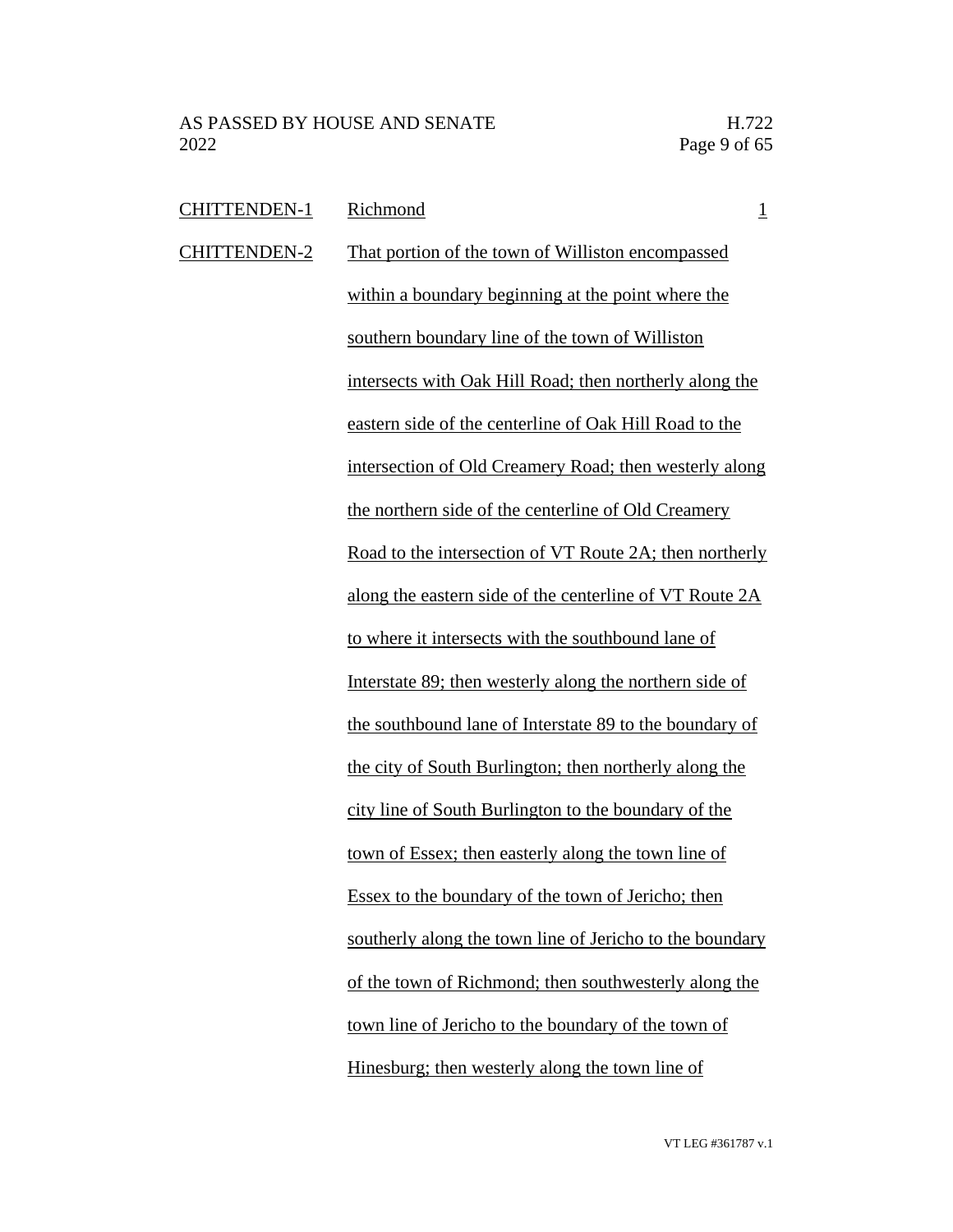|                     | Hinesburg to the boundary of the town of St. George;       |                |
|---------------------|------------------------------------------------------------|----------------|
|                     | then briefly northwesterly along the town line of St.      |                |
|                     | George to the point of beginning                           | $\overline{2}$ |
| <b>CHITTENDEN-3</b> | Jericho and Underhill                                      | $\overline{2}$ |
| <b>CHITTENDEN-4</b> | That portion of the town of Hinesburg not included in      |                |
|                     | <b>CHITTENDEN-5</b>                                        | $\overline{1}$ |
| <b>CHITTENDEN-5</b> | Charlotte and that portion of the town of Hinesburg        |                |
|                     | encompassed within a boundary beginning at the point       |                |
|                     | where the western boundary line of the town of             |                |
|                     | Hinesburg intersects with Burritt Road; then               |                |
|                     | northeasterly along the southeastern side of the           |                |
|                     | centerline of Burritt Road to the intersection of Baldwin  |                |
|                     | Road; then southerly along the western side of the         |                |
|                     | centerline of Baldwin Road to the boundary of the town     |                |
|                     | of Monkton; then westerly along the town line of           |                |
|                     | Monkton to the boundary of the town of Charlotte; then     |                |
|                     | northerly along the town line of Charlotte to the point of |                |
|                     | beginning                                                  | $\overline{1}$ |
| <b>CHITTENDEN-6</b> | That portion of the town of Shelburne encompassed          |                |
|                     | within a boundary beginning at the point where the         |                |
|                     | boundary line of Shelburne and the town of Charlotte       |                |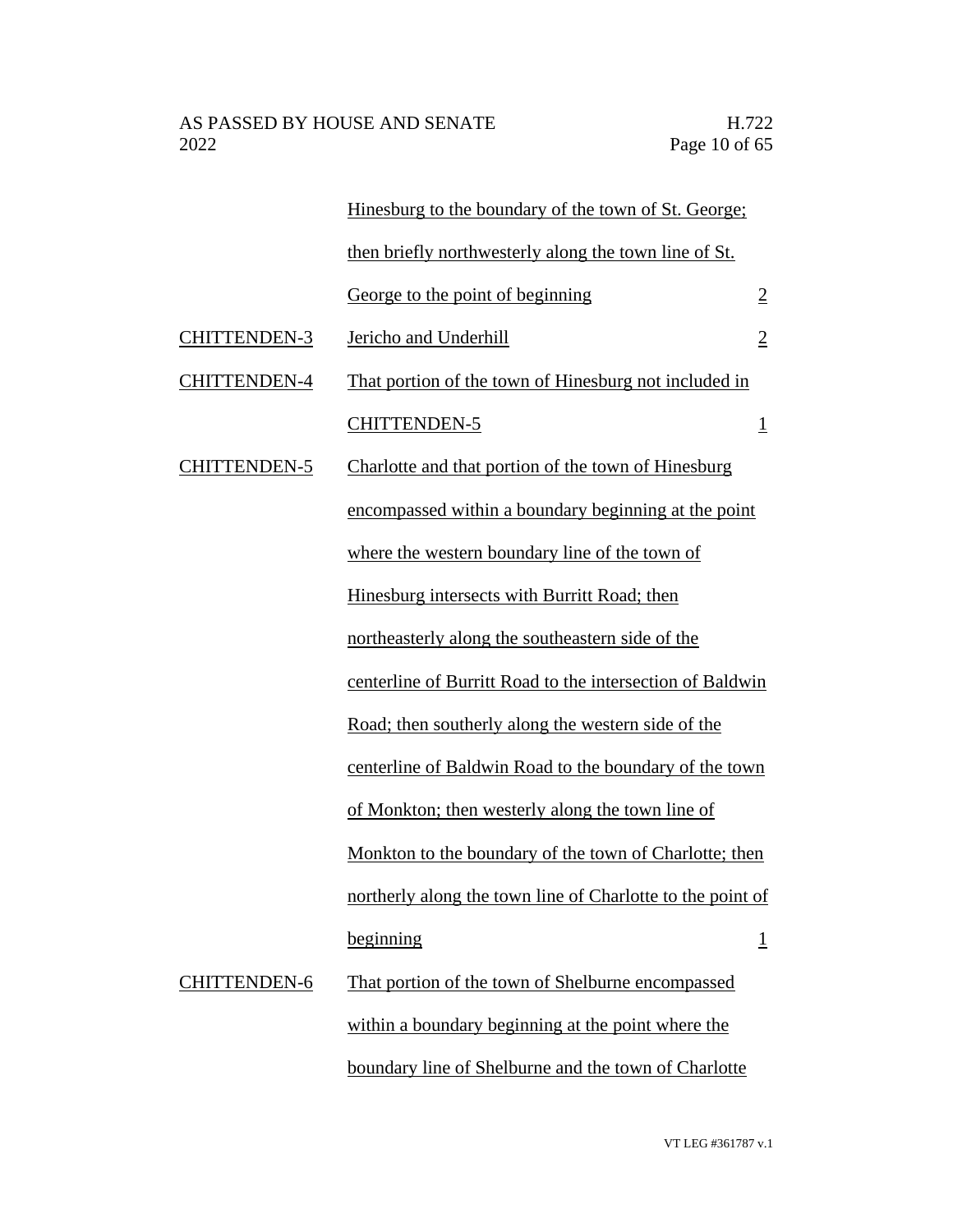intersects with the shore of Lake Champlain; then northerly along the shore of Lake Champlain to the mouth of Munroe Brook, including all of the lake that is part of the town of Shelburne; then upstream along the western side of the centerline of Munroe Brook to the intersection with Spear Street; then southerly along the western side of the centerline of Spear Street to the boundary of Charlotte; then westerly along the Charlotte town line to the point of beginning 1 CHITTENDEN-7 St. George and that portion of the town of Shelburne not included in CHITTENDEN-6 1 CHITTENDEN-8 That portion of the town of Williston not included in CHITTENDEN-2 and that portion of the city of South Burlington not included in CHITTENDEN-9, CHITTENDEN-10, CHITTENDEN-11, or CHITTENDEN-12 1 CHITTENDEN-9 That portion of the city of South Burlington encompassed within a boundary beginning at the point where the eastern boundary line of the city of South Burlington intersects with U.S. Route 2; then westerly along the southern side of the centerline of U.S. Route 2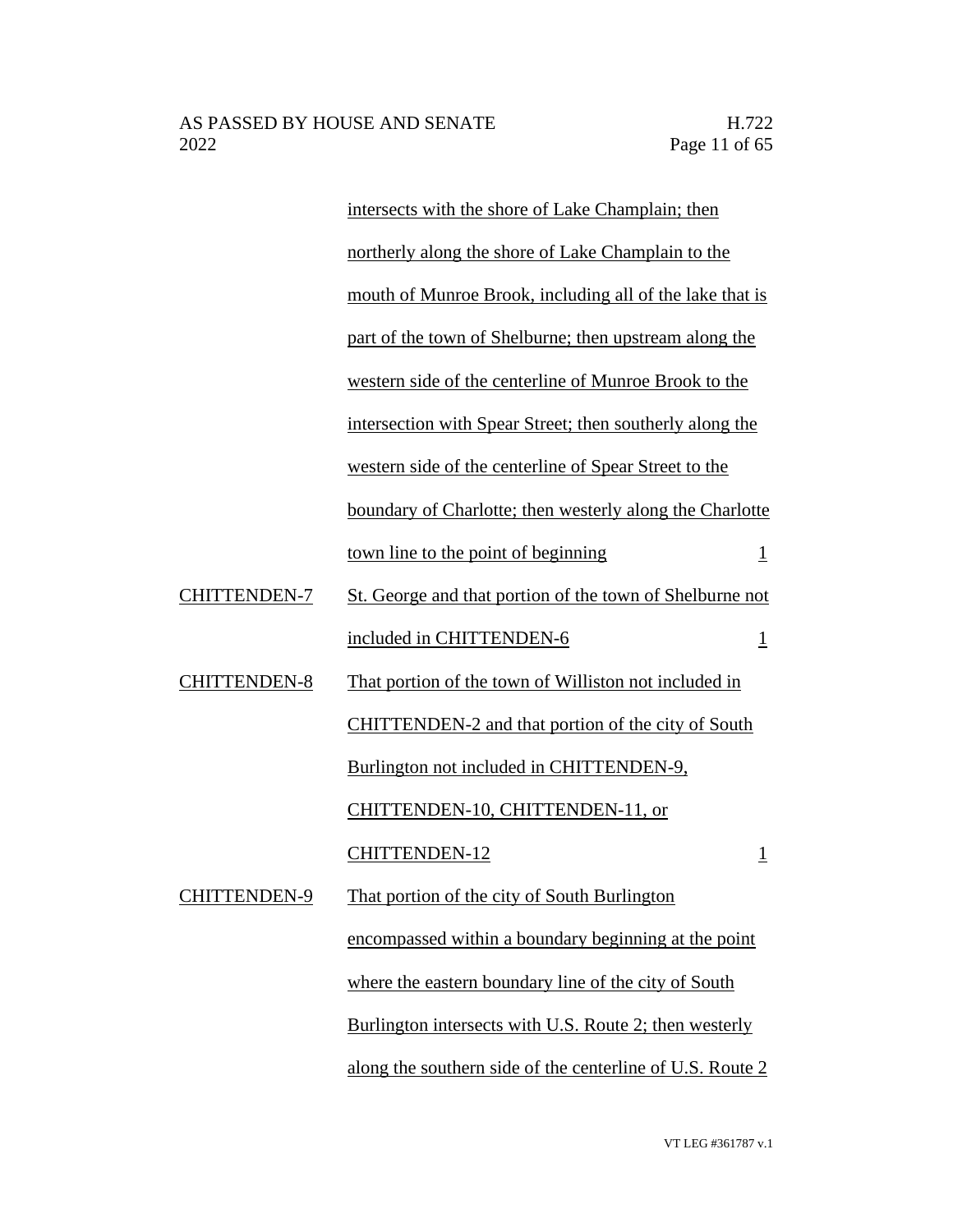to the intersection of Hinesburg Road; then southerly along the eastern side of the centerline of Hinesburg Road to the intersection of Kennedy Drive; then westerly along the southern side of the centerline of Kennedy Drive to the intersection of Dorset Street; then southerly along the eastern side of the centerline of Dorset Street to the intersection of Park Road; then easterly along the northern side of the centerline of Park Road to where it intersects with Tributary 7 of the Potash Brook before Golf Course Road; then northeasterly along the northwestern side of Tributary 7 of the Potash Brook to where it connects to a second branch of Tributary 7 of the Potash Brook east of the Wheeler Park Trail Head at the southeast corner of Brand Farm Drive; then southeasterly along the northwestern side of the second branch of Tributary 7 of the Potash Brook to where it intersects with Moss Glen Lane; then briefly easterly along the northern side of the centerline of Moss Glen Lane to the intersection of Mill Pond Lane; the northeasterly along the northwestern side of the centerline of Mill Pond Lane to the intersection of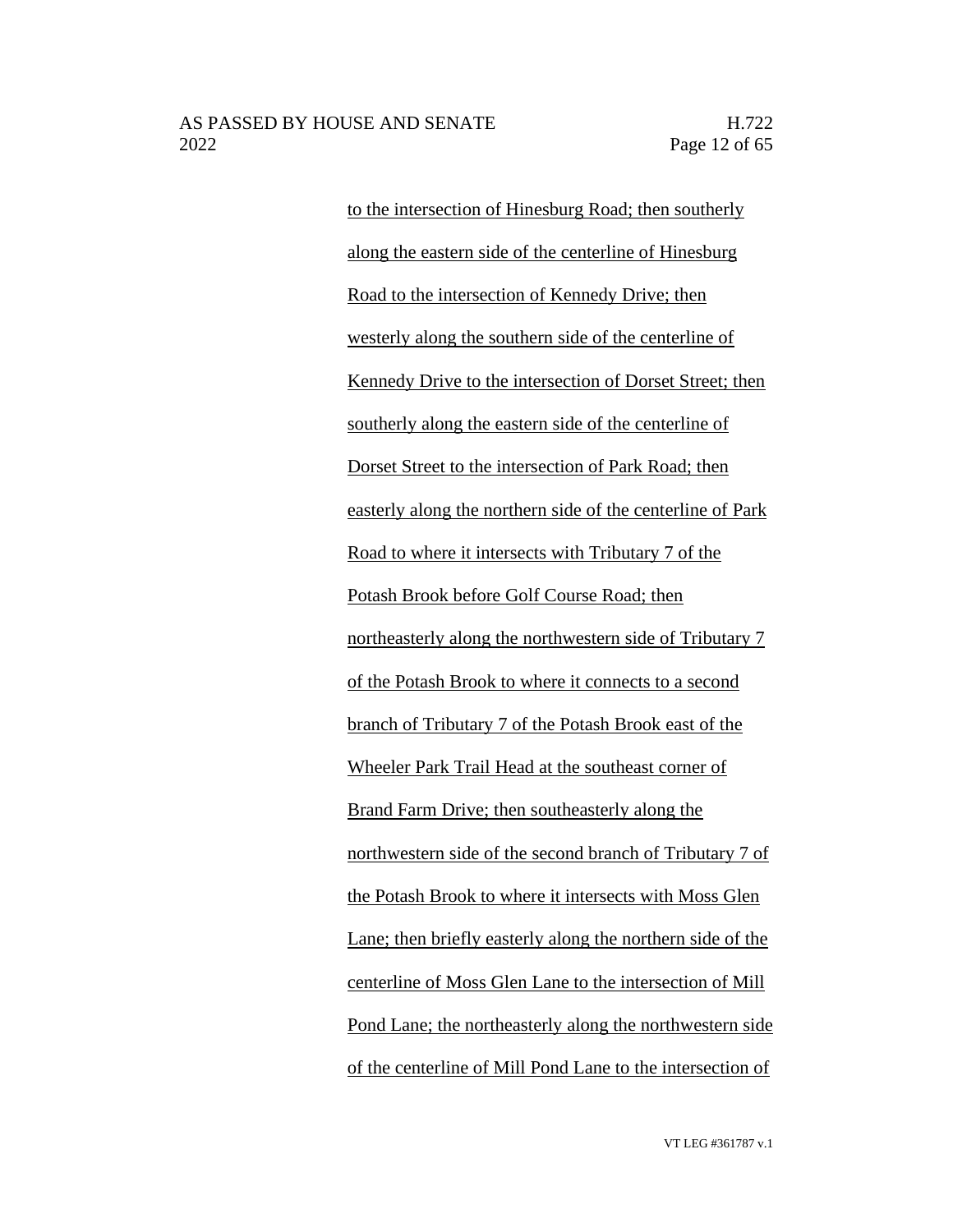Oak Creek Drive; then southerly along the eastern side of Oak Creek Drive to the intersection of Butler Drive; then easterly along the northern side of Butler Drive to the intersection of Hinesburg Road; then northerly along the western side of Hinesburg Road to where it intersects with the southbound lane of Interstate 89; then easterly along the northern side of the southbound lane of Interstate 89 to the boundary of the town of Williston; then northerly along the town line of Williston to the point of beginning  $\frac{1}{1}$ CHITTENDEN-10 That portion of the city of South Burlington encompassed within a boundary beginning at the point where the eastern boundary line of the city of South Burlington intersects with Williston Road; then westerly along the northern side of the centerline of Williston

Road to the intersection of Hinesburg Road; then

southerly along the western side of the centerline of Hinesburg Road to the intersection of Kennedy Drive; then westerly along the northern side of the centerline of Kennedy Drive to the intersection of Dorset Street; then northerly along the eastern side of the centerline of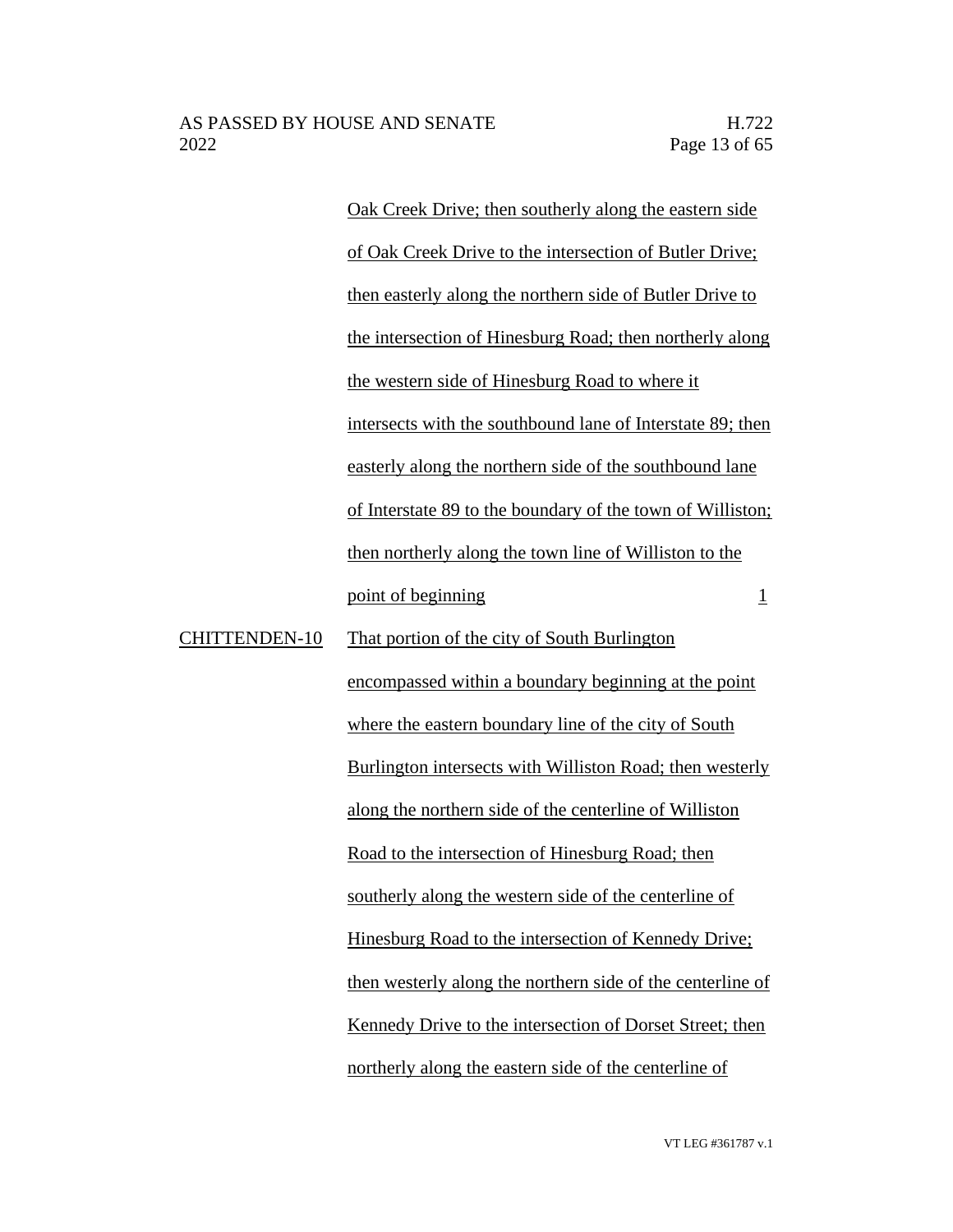Dorset Street to the intersection of Williston Road; then westerly along the northern side of the centerline of Williston Road to the boundary of the city of Burlington; then northeasterly along the city line of Burlington to the boundary of the city of Winooski; then northeasterly along the city line of Winooski to the boundary of the town of Colchester; then easterly along the town line of Colchester to the boundary of the town of Essex; then easterly along the town line of Essex to the boundary of the town of Williston; then southerly along the town line of Williston to the point of beginning 1

CHITTENDEN-11 That portion of the city of South Burlington encompassed within a boundary beginning at the point where the northern boundary line of the city of South Burlington intersects with Williston Road; then southeasterly along the southern side of the centerline of Williston Road to the intersection of Dorset Street; then southerly along the western side of the centerline of Dorset Street to the intersection of Swift Street; then westerly along the northern side of the centerline of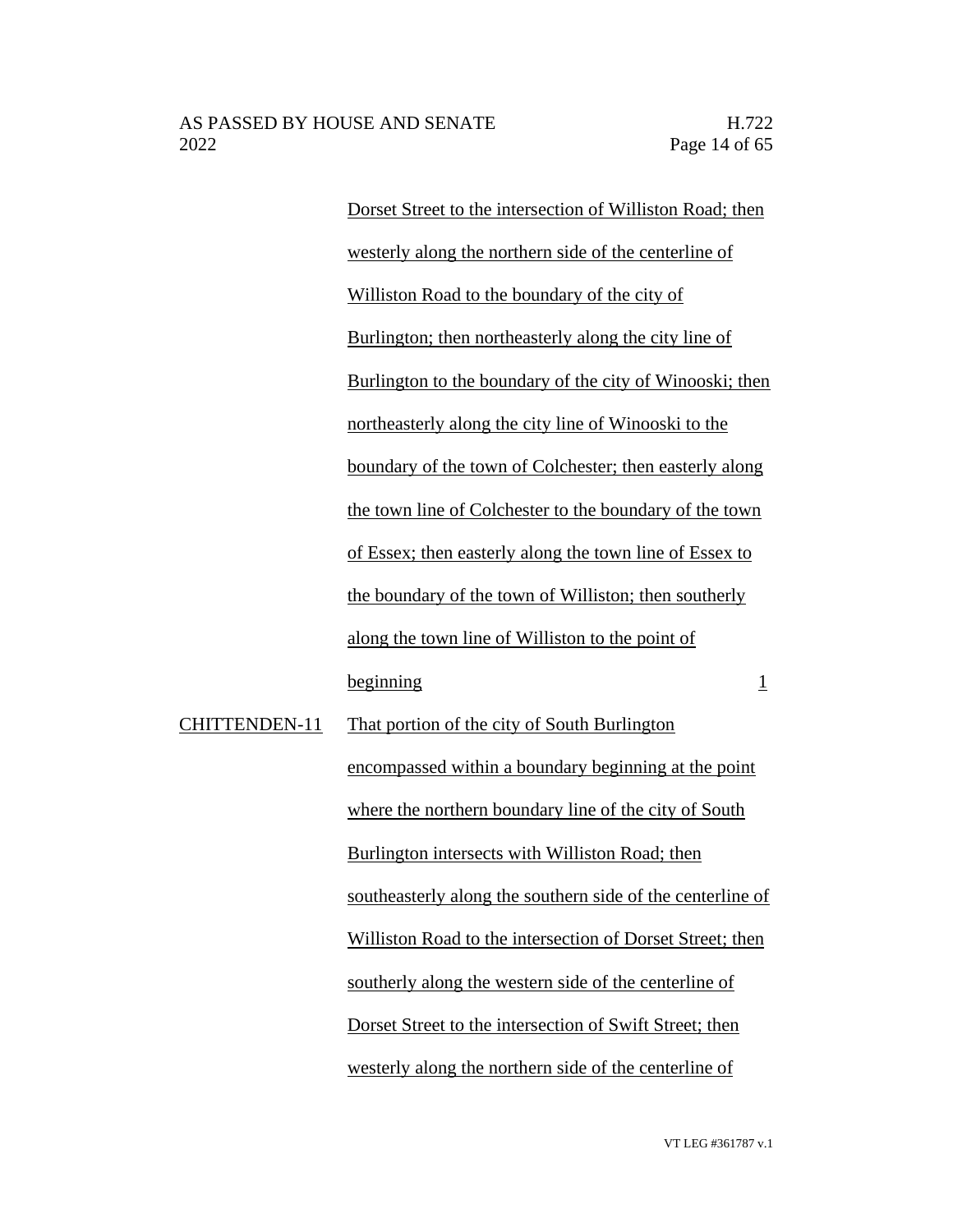Swift Street to the boundary of the city of Burlington at U.S. Route 7; then northerly along the city line of Burlington, then follow the city line of Burlington to the point of beginning 1 CHITTENDEN-12 That portion of the city of South Burlington encompassed within a boundary beginning at the point where the western boundary line of the city of South Burlington intersects with Swift Street at the intersection of Swift Street and U.S. Route 7; then easterly along the southern side of the centerline of Swift Street to the intersection of Dorset Street; then southerly along the western side of the centerline of Dorset Street to the intersection of Nowland Farm Road; then westerly along the northern side of the centerline of Nowland Farm Road to the intersection of Spear Street; then southerly along the western side of the centerline of Spear Street to the intersection of Allen Road; then westerly along the northern side of Allen Road to the intersection of U.S. Route 7; then briefly southerly along the western side of the centerline of U.S. Route 7 to the boundary of

the town of Shelburne; then westerly along the town line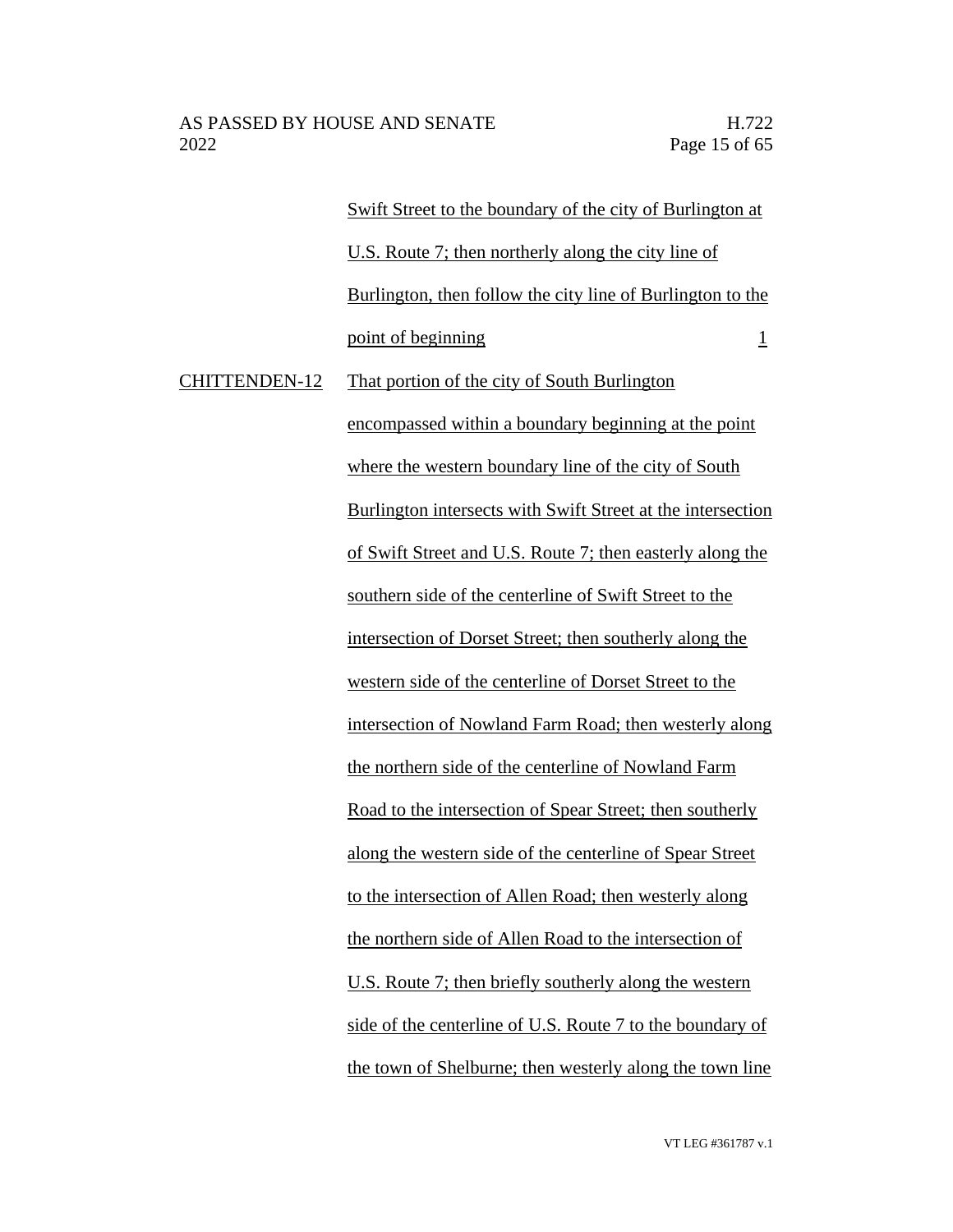of Shelburne to where it intersects with Shelburne Bay; then northerly along the eastern side of the town line of Shelburne as it runs along Shelburne Bay; then westerly along the town line of Shelburne across Lake Champlain to the state border of New York; then northerly along the state border of New York to the boundary of the town of Colchester; then easterly along the town line of Colchester to the boundary of the city of Burlington; then southerly along the city line of Burlington, then follow the city line of Burlington to the point of beginning 1

CHITTENDEN-13 That portion of the city of Burlington encompassed within a boundary beginning at the point where the eastern boundary line of the city of Burlington intersects with South Burlington Recreation Path; then westerly along the southern side of the boundary between the South Burlington Recreation Path and the Burlington Country Club to where the South Burlington Recreation Path turns north; then continuing westerly along the southern side of the property line of the Burlington Country Club to the property boundary line between 544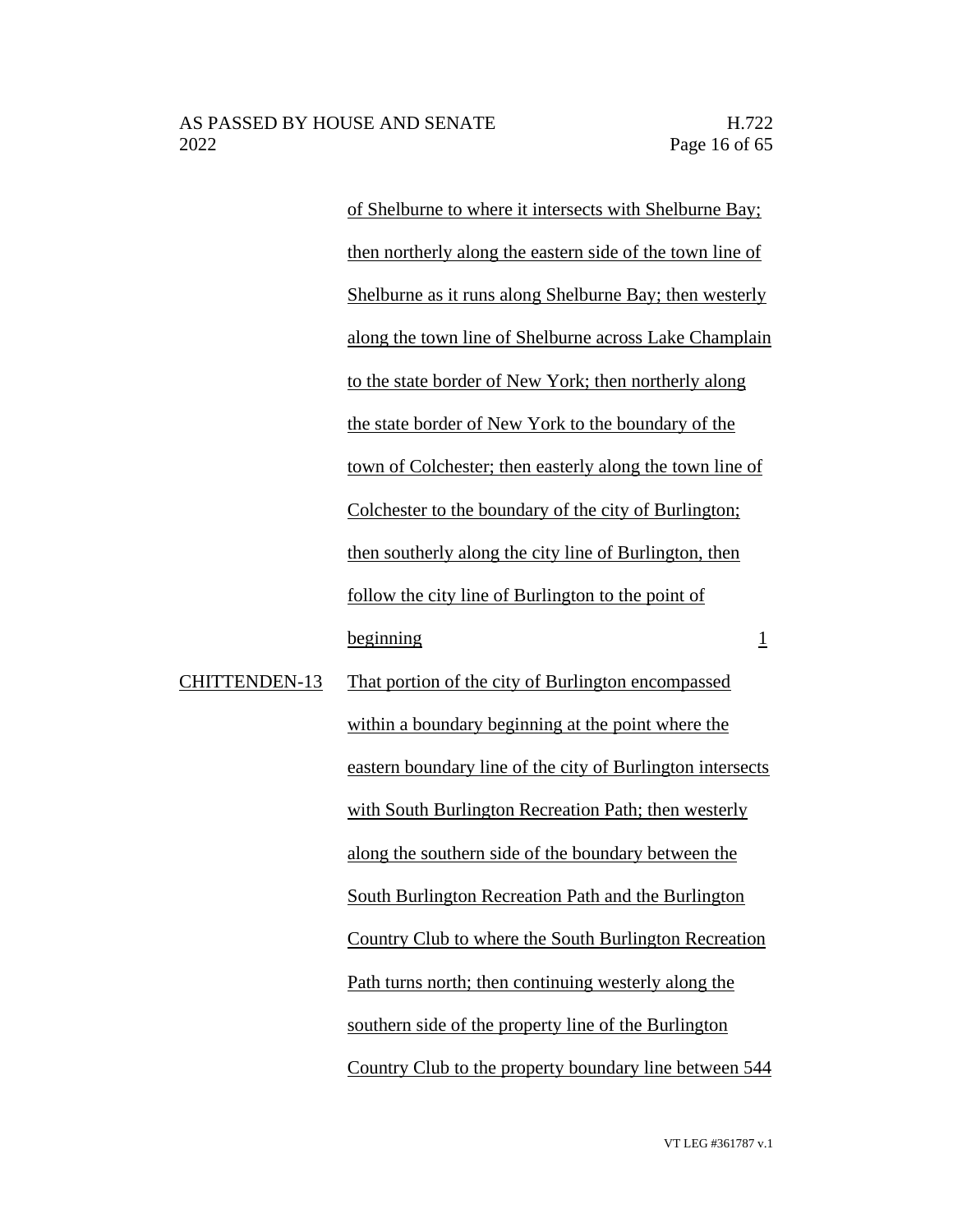South Prospect Street and 500 South Prospect Street; then westerly along the southern side of the property line between 544 South Prospect Street and 500 Prospect Street to where it intersects with South Prospect Street; then northerly along the western side of the centerline of South Prospect Street to the intersection of Cliff Street; then westerly along the southern side of the centerline of Cliff Street to the intersection of U.S. Route 7; then briefly northerly along the western side of the centerline of U.S. Route 7 to the intersection of Spruce Street; then westerly along the southern side of the centerline of Spruce Street to the intersection of South Union Street; then northerly along the western side of the centerline of South Union Street to the intersection of Adams Street; then westerly along the southern side of the centerline of Adams Street to the intersection of South Winooski Avenue; then northerly along the western side of the centerline of South Winooski Avenue to the intersection of Maple Street; then westerly along the southern side of the centerline of Maple Street to the end of Maple Street; then continue in a line due west to the boundary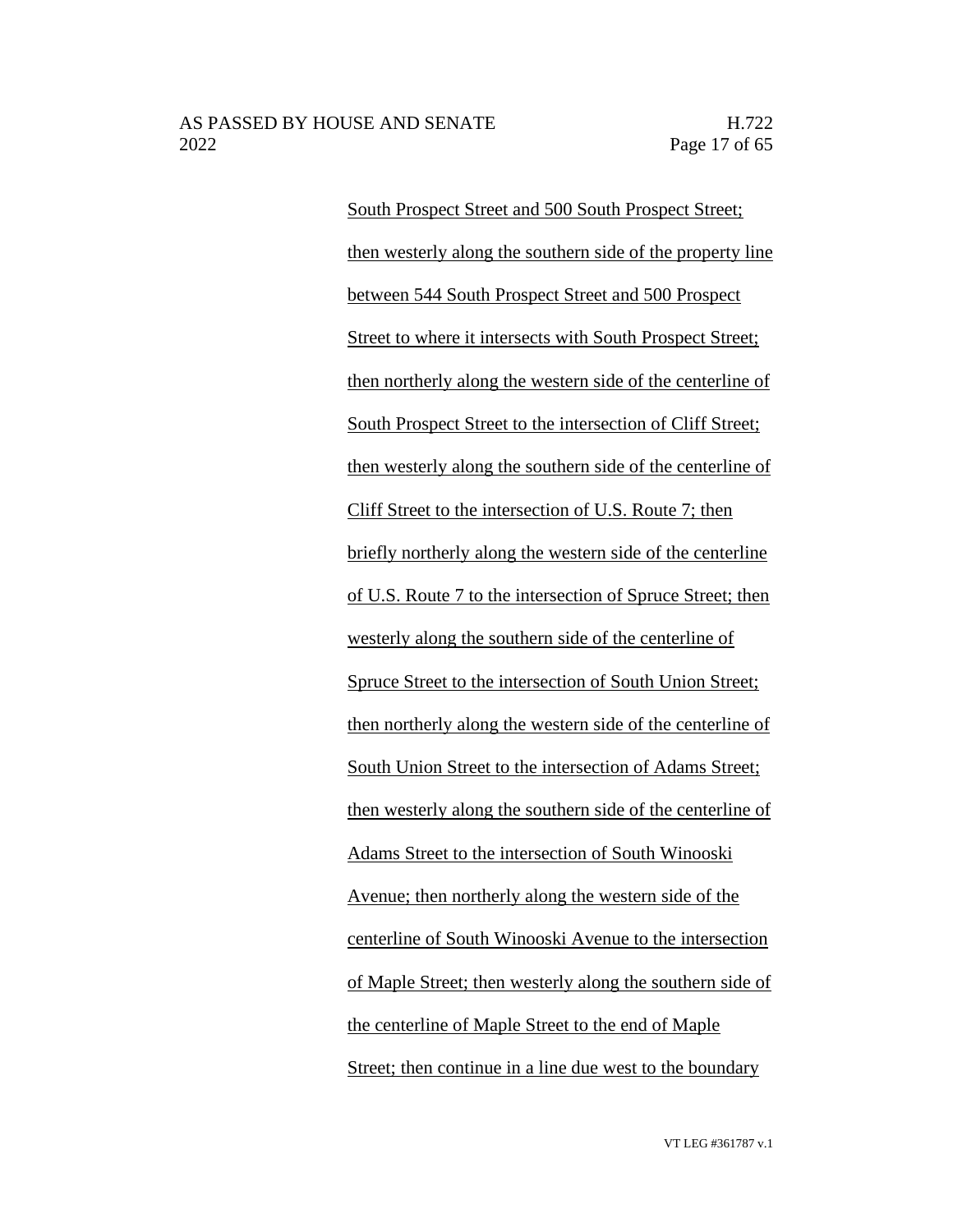of the city of South Burlington in Lake Champlain; then southeasterly along the city line of South Burlington, then follow the city line of South Burlington to the point  $\sigma$  beginning  $\sigma$  2

CHITTENDEN-14 That portion of the city of Burlington encompassed within a boundary beginning at the point where the eastern boundary line of the city of Burlington intersects with the South Burlington Recreation Path; then westerly along the northern side of the boundary between the South Burlington Recreation Path and the Burlington Country Club to where the South Burlington Recreation Path turns north; then continuing westerly along the northern side of the property boundary of the Burlington Country Club to the property boundary line between 544 South Prospect Street and 500 South Prospect Street; then westerly along the northern side of the property line between 544 South Prospect Street and 500 Prospect Street to where it intersects with South Prospect Street; then northerly along the eastern side of the centerline of South Prospect Street to the intersection of Cliff Street; then westerly along the northern side of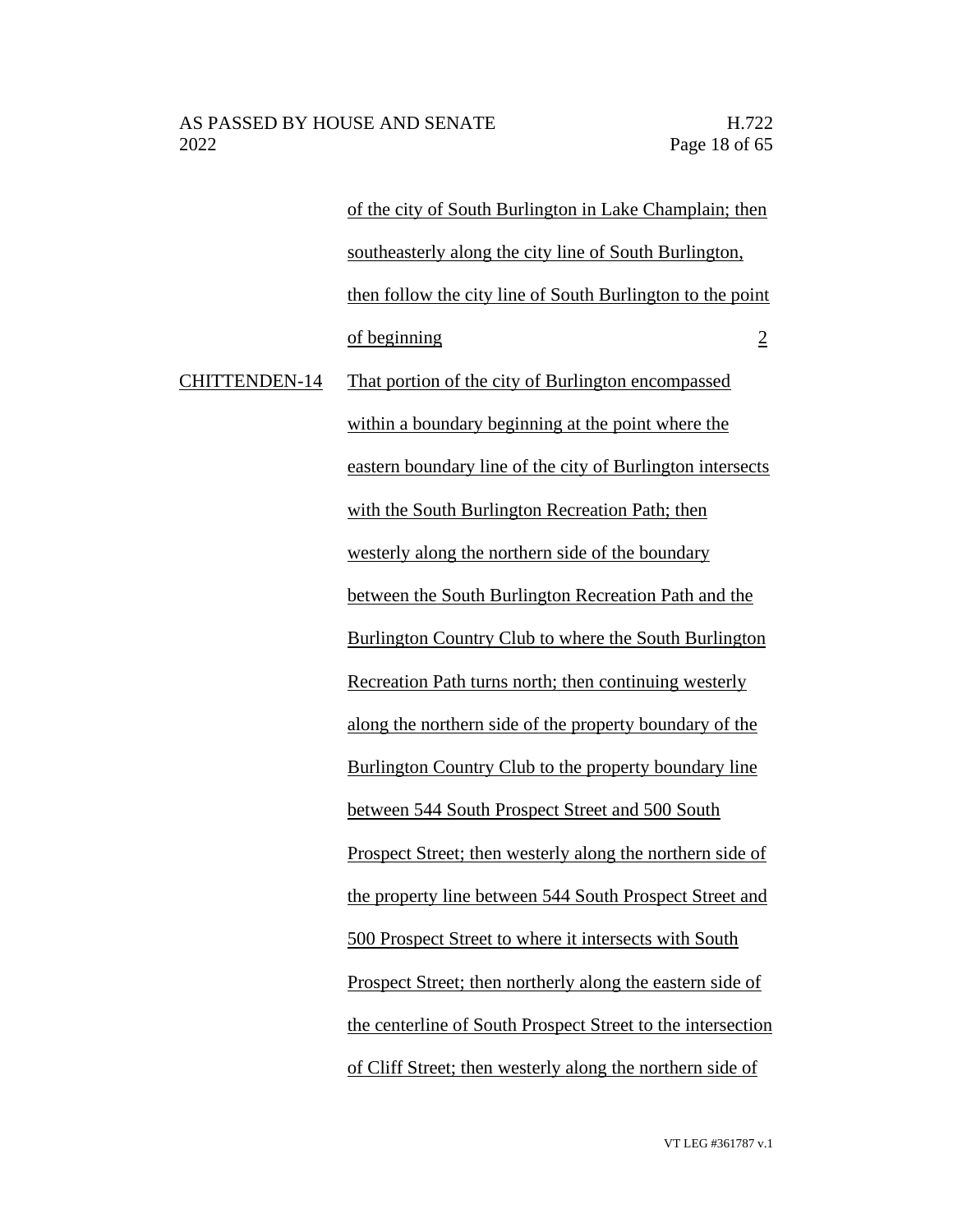the centerline of Cliff Street to the intersection of U.S. Route 7; then briefly northerly along the eastern side of the centerline of U.S. Route 7 to the intersection of Spruce Street; then westerly along the northern side of the centerline of Spruce Street to the intersection of South Union Street; then northerly along the eastern side of the centerline of South Union Street to the intersection of Adams Street; then westerly along the northern side of the centerline of Adams Street to the intersection of South Winooski Avenue; then northerly along the eastern side of the centerline of South Winooski Avenue to the intersection of Buel Street; then easterly along the southern side of the centerline of Buel Street to the intersection of South Union Street; then northerly along the eastern side of the centerline of South Union Street to the intersection of Pearl Street; then easterly along the southern side of the centerline of Pearl Street to the intersection of U.S. Route 7; then southerly along the western side of the centerline of U.S. Route 7 to the intersection of College Street; then easterly along the southern side of the centerline of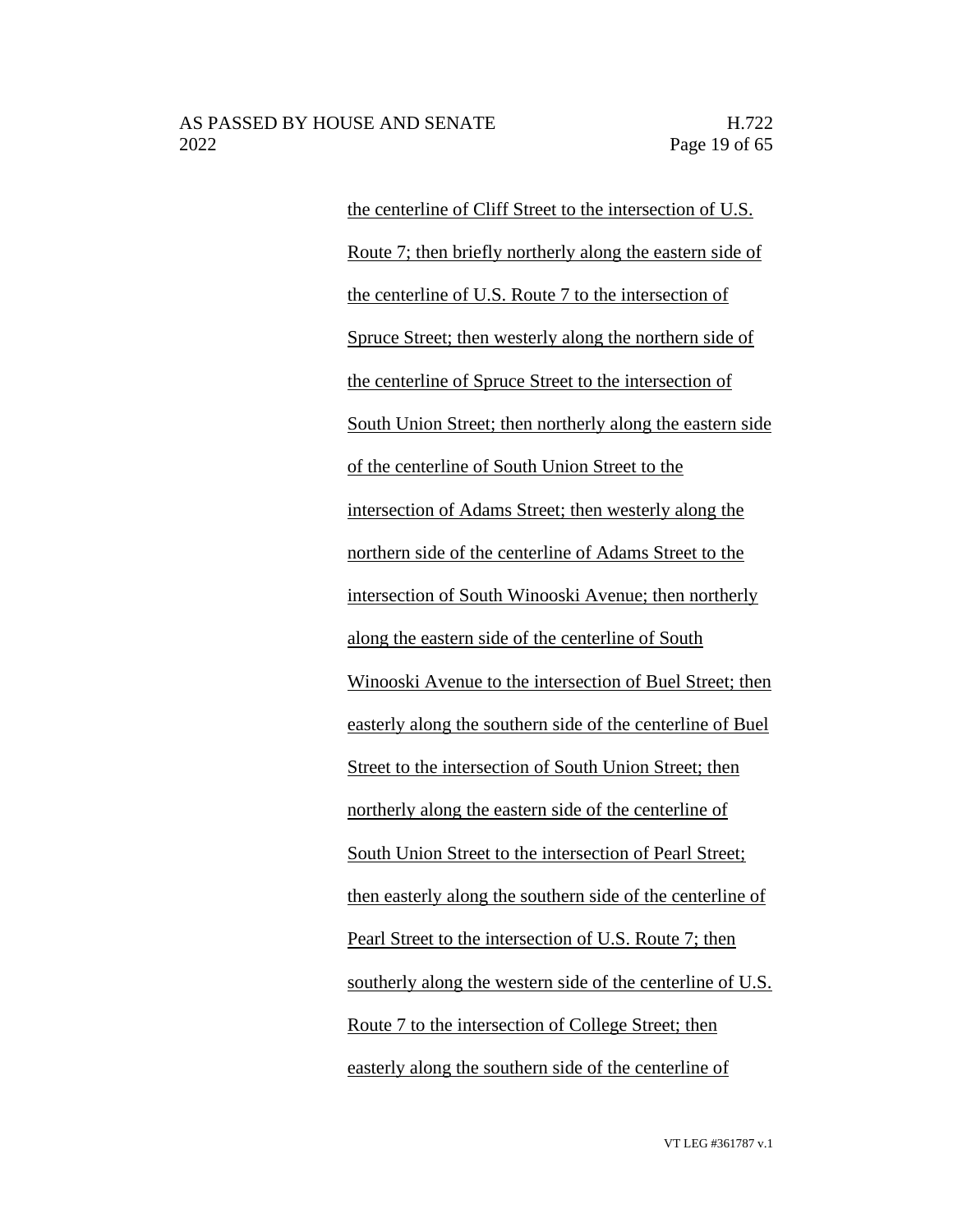College Street to the intersection of South Prospect Street; then southerly along the western side of the centerline of South Prospect Street to the intersection of U.S. Route 2; then southeasterly along the southwestern side of the westbound lane of U.S. Route 2 to the boundary of the city of South Burlington; then southerly along the city line of South Burlington to the point of beginning 2 CHITTENDEN-15 That portion of the city of Burlington encompassed within a boundary beginning at the point where the northern boundary line of the city of Burlington intersects with the railroad tracks crossing the Winooski River; then westerly along the southern side of the railroad tracks to where they intersect with a point representing the end of a straight line extension from the centerline of Hyde Street to the railroad tracks; then southwesterly along the eastern side of the straight line extension from the centerline of Hyde Street to the intersection of Hyde Street and Riverside Avenue; then southerly along the eastern side of the centerline of Hyde Street to the intersection of North Willard Street;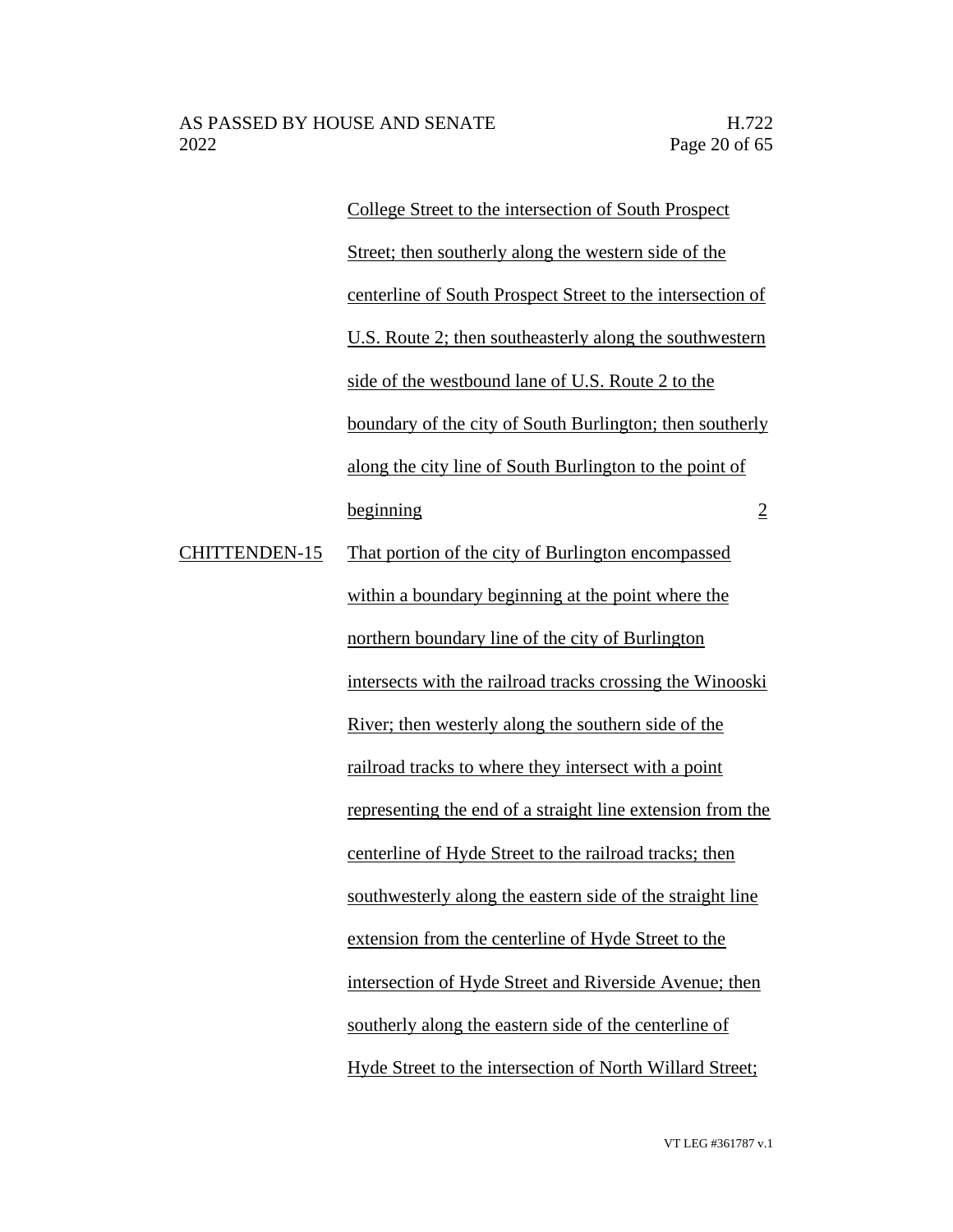then southerly along the eastern side of the centerline of North Willard Street to the intersection of North Street; then westerly along the southern side of the centerline of North Street to the intersection of North Winooski Avenue; then southerly along the eastern side of the centerline of North Winooski Avenue to the intersection of Pearl Street; then easterly along the northern side of the centerline of Pearl Street to the intersection of South Willard Street; then southerly along the eastern side of the centerline of South Willard Street to the intersection of College Street; then easterly along the northern side of the centerline of College Street to the intersection of South Prospect Street; then southerly along the eastern side of the centerline of South Prospect Street to the intersection of U.S. Route 2; then southeasterly along the northeastern side of the westbound lane of U.S. Route 2 to the boundary of the city of South Burlington; then southeasterly along the city line of South Burlington and then follow the city line of South Burlington to the boundary of the city of Winooski; then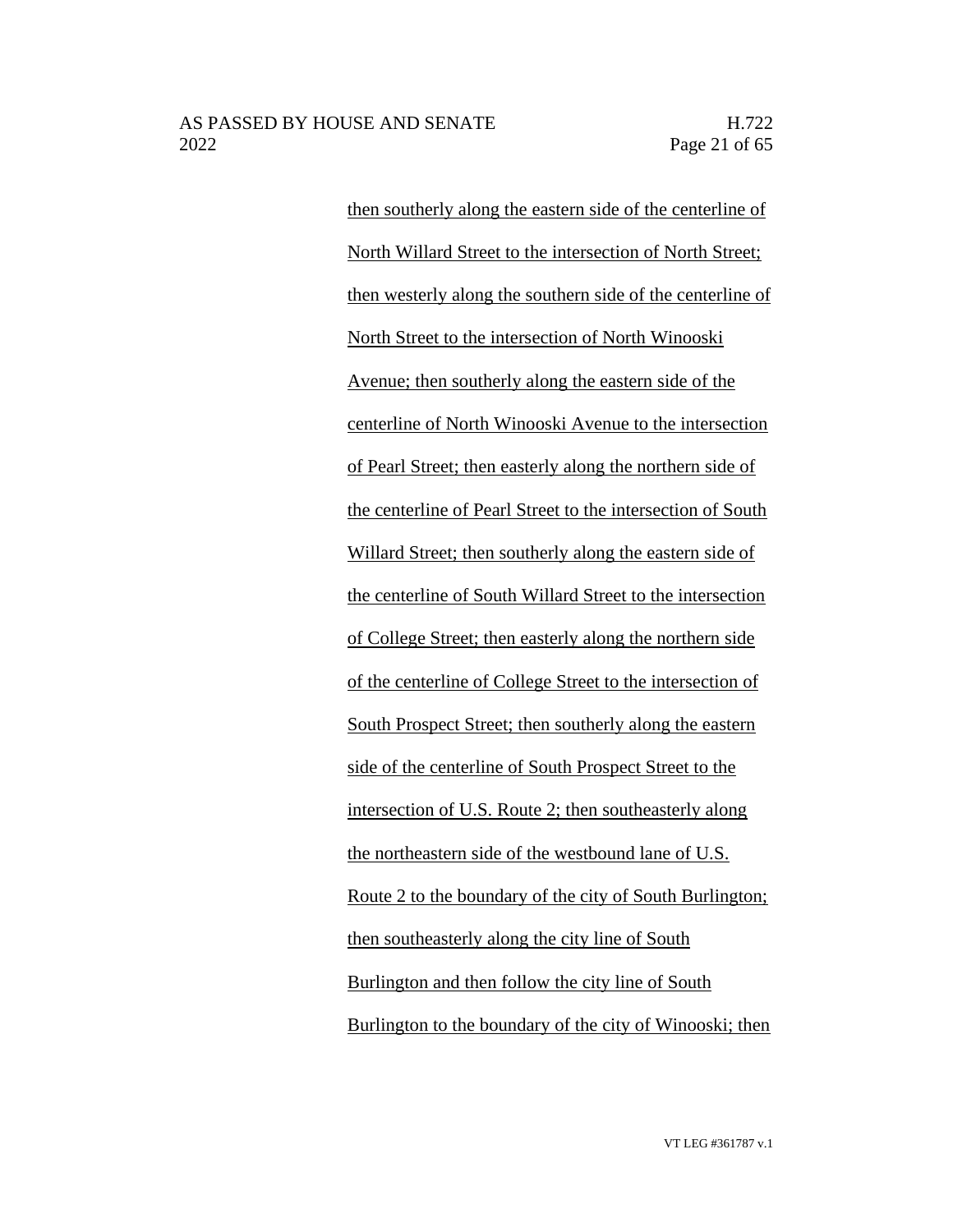|                      | northwesterly along the city line of Winooski to the        |                |
|----------------------|-------------------------------------------------------------|----------------|
|                      | point of beginning                                          | $\overline{2}$ |
| CHITTENDEN-16        | That portion of the city of Burlington not included in      |                |
|                      | CHITTENDEN-13, CHITTENDEN-14,                               |                |
|                      | CHITTENDEN-15, CHITTENDEN-17, and                           |                |
|                      | <b>CHITTENDEN-18</b>                                        | $\overline{2}$ |
| <b>CHITTENDEN-17</b> | That portion of the city of Burlington encompassed          |                |
|                      | within a boundary beginning at the point where the          |                |
|                      | northern boundary line of the city of Burlington            |                |
|                      | intersects with the railroad tracks crossing the Winooski   |                |
|                      | River; then westerly along the northern side of the         |                |
|                      | centerline of the railroad tracks to where it intersects    |                |
|                      | with a point representing the end of a straight line        |                |
|                      | extension from the end of the centerline of Spring Street;  |                |
|                      | then southeasterly along the southwestern side of the       |                |
|                      | straight line extension from the end of Spring Street to    |                |
|                      | the intersection of Manhattan Drive and Spring Street;      |                |
|                      | then westerly along the northern side of the centerline of  |                |
|                      | Manhattan Drive to the intersection of Park Street; then    |                |
|                      | southerly along the western side of the centerline of Park  |                |
|                      | Street to the intersection of College Street; then westerly |                |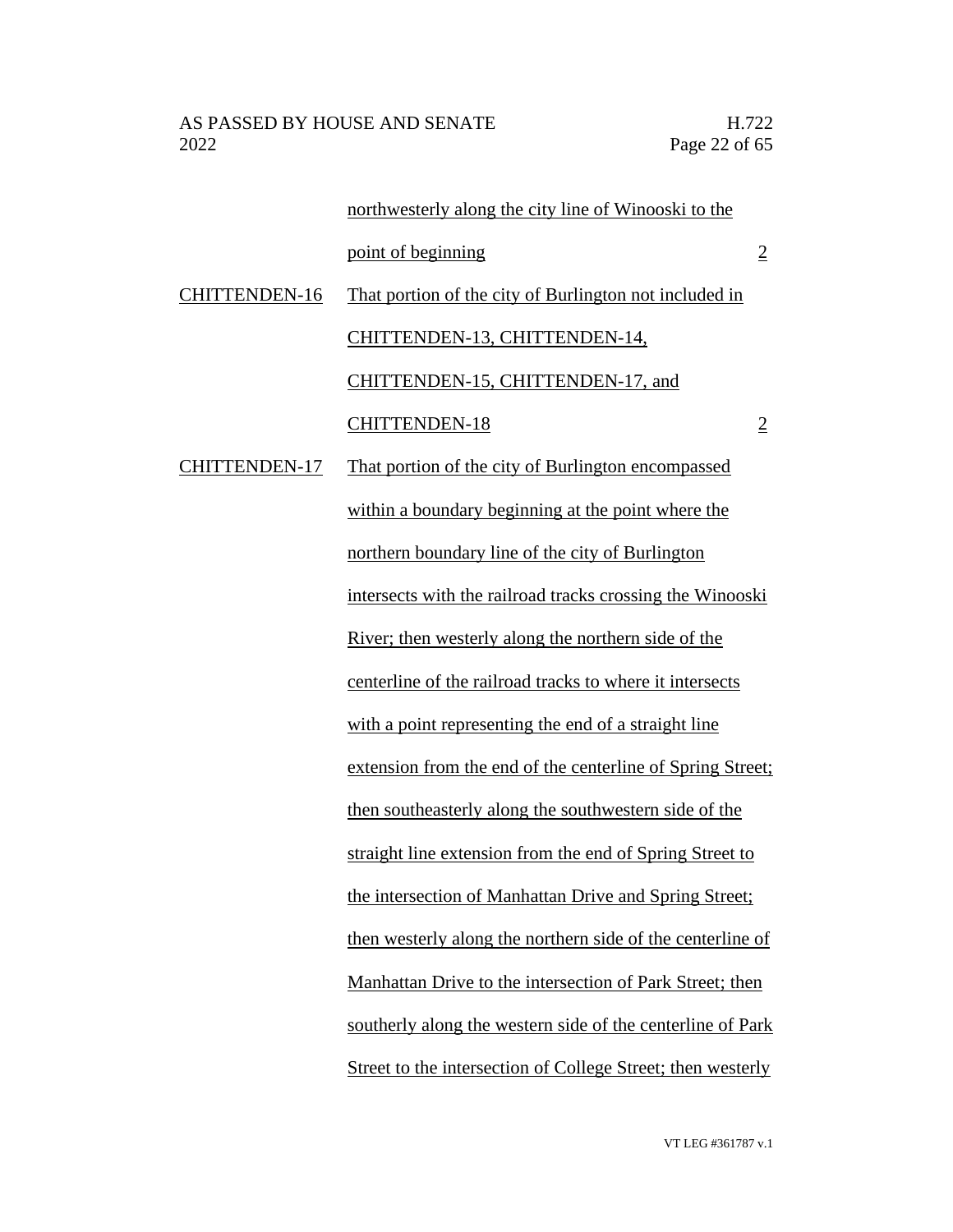along the northern side of the centerline of College Street to the end of College Street; then westerly on the northern side of a line drawn from the end point of College Street due west to the boundary of the city of South Burlington in Lake Champlain; then northerly along the city line of South Burlington to where it intersects with Appletree Point; then northeasterly then southeasterly along the southeastern side of the shore of Lake Champlain to where the northwestern property line of Leddy Park intersects with the shore of Lake Champlain; then northeasterly along the southern side of that property line and continuing from that property line in a straight line to the intersection of North Avenue; then southeasterly along the southwestern side of the centerline of North Avenue to the southern boundary of Farrington's Trailer Park; then northeasterly and then northwesterly along the boundary of Farrington's Trailer Park and the back property lines of property fronting Lopes Avenue to the northwest corner of the corner lot at the intersection of Lopes Avenue and Roseade Parkway, including all the residences on Lopes Avenue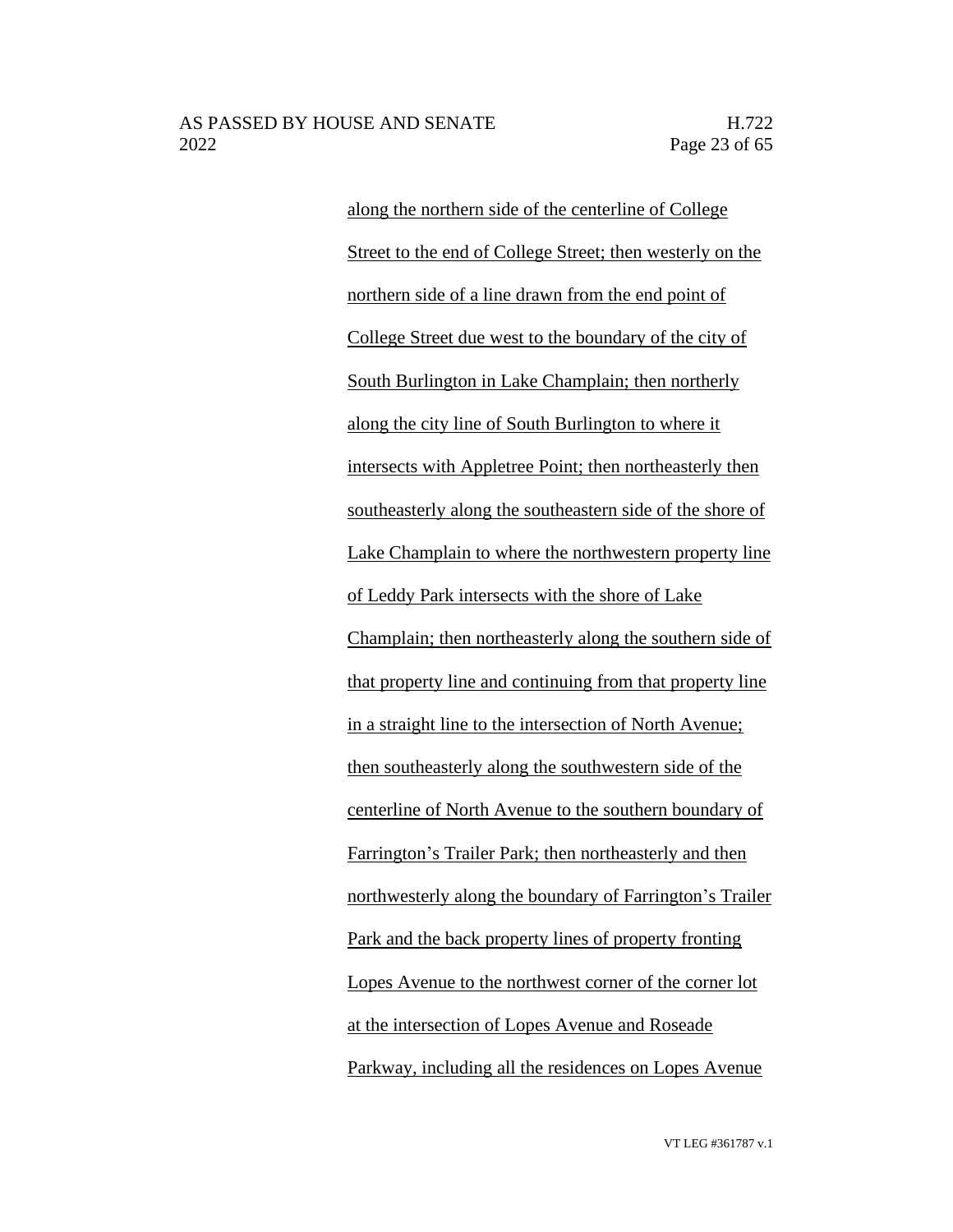and Blondin Circle; then northeasterly along the back property lines between property fronting on Roseade Parkway and Arlington Court, including all the residences on Roseade Parkway; then turning northwesterly along the back property lines of property fronting Arlington Court to the intersection of the back property lines of property fronting Farrington Parkway on the southern side; then easterly along those back property lines to Farrington Parkway; then easterly along the southern side of the centerline of Farrington Parkway to the intersection of Ethan Allen Parkway, including all units at 282 Ethan Allen Parkway; then northerly along the eastern side of the centerline of Ethan Allen Parkway to the intersection of VT Route 127; then northwesterly along the northern side of the centerline of VT Route 127 to the intersection of the boundary of the town of Colchester at the Heineberg Bridge over the Winooski River; then northerly and easterly along the town line of Colchester and then follow the town line of Colchester southerly to the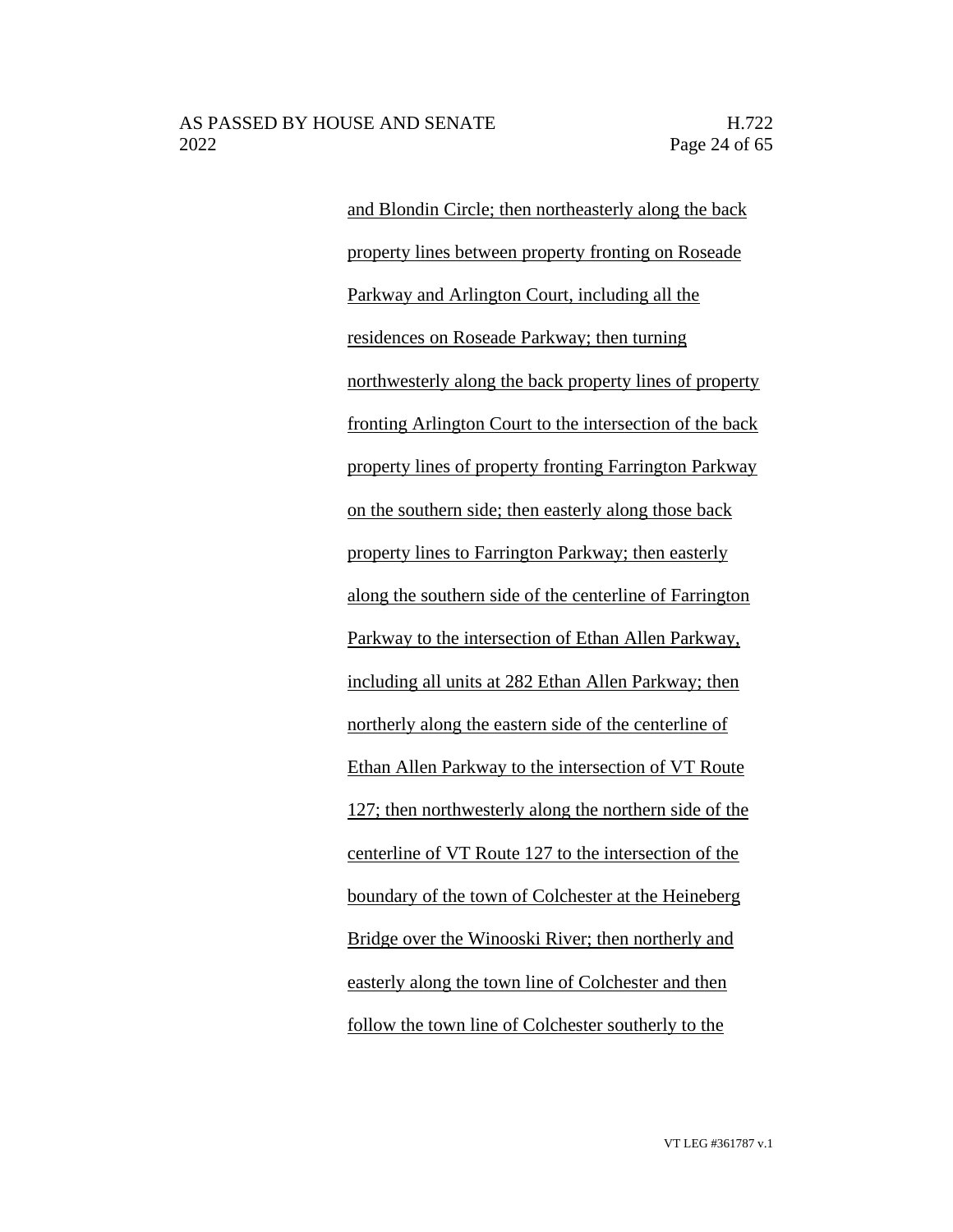boundary of the city of Winooski; then southerly along the city line of Winooski to the point of beginning  $1$ CHITTENDEN-18 That portion of the city of Burlington encompassed within a boundary beginning at the point where the northwestern property line of Leddy Park intersects with the shore of Lake Champlain; then northeasterly along the northern side of that property line and continuing from that property line in a straight line to the intersection of North Avenue; then southeasterly along the northeastern side of the centerline of North Avenue to the southern boundary of Farrington's Trailer Park; then northeasterly and then northwesterly along the boundary of Farrington's Trailer Park and the back property lines of property fronting Lopes Avenue to the northwest corner of the corner lot at the intersection of Lopes Avenue and Roseade Parkway, including all of the residences in Farrington's Trailer Park and on Poirier Place; then northeasterly along the back property lines between property fronting on Roseade Parkway and Arlington Court, including all the residences on Arlington Court; then turning northwesterly along the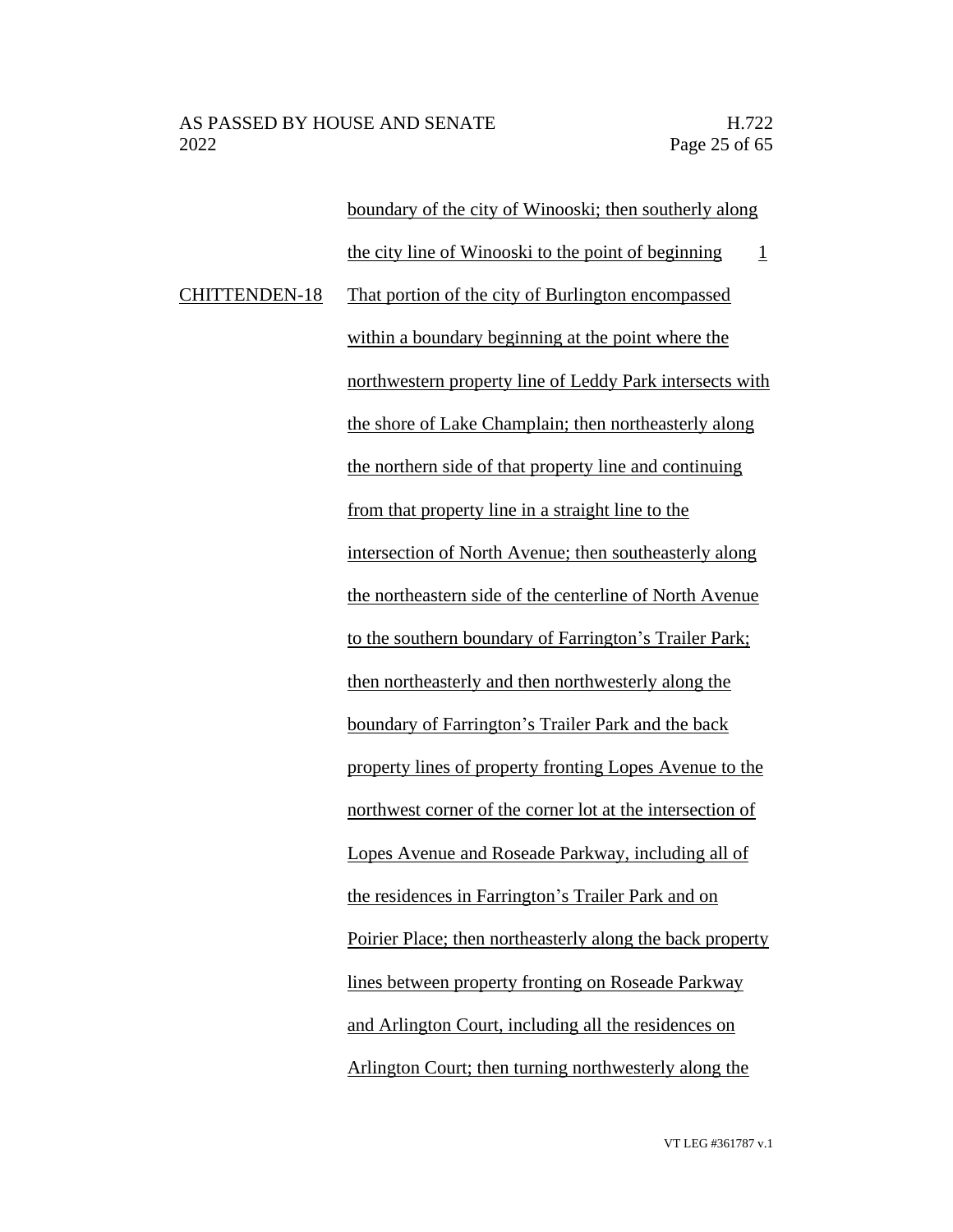back property lines of property fronting Arlington Court to the intersection of the back property lines of property fronting Farrington Parkway on the southern side; then easterly along those back property lines to Farrington Parkway; then easterly along the northern side of the centerline of Farrington Parkway to the intersection of Ethan Allen Parkway; then northerly along the western side of the centerline of Ethan Allen Parkway to the intersection of VT Route 127; then northwesterly along the southern side of the centerline of VT Route 127 to the intersection of the boundary of the town of Colchester at the Heineberg Bridge over the Winooski River; then northerly and westerly along the Colchester town line to the intersection with Lake Champlain; then southerly along the shore of Lake Champlain to the point of beginning 2 CHITTENDEN-19 That portion of the town of Colchester encompassed within a boundary beginning at the point where the

> intersects with the southbound lane of Interstate 89; then northerly along the eastern side of the southbound lane

southern boundary line of the town of Colchester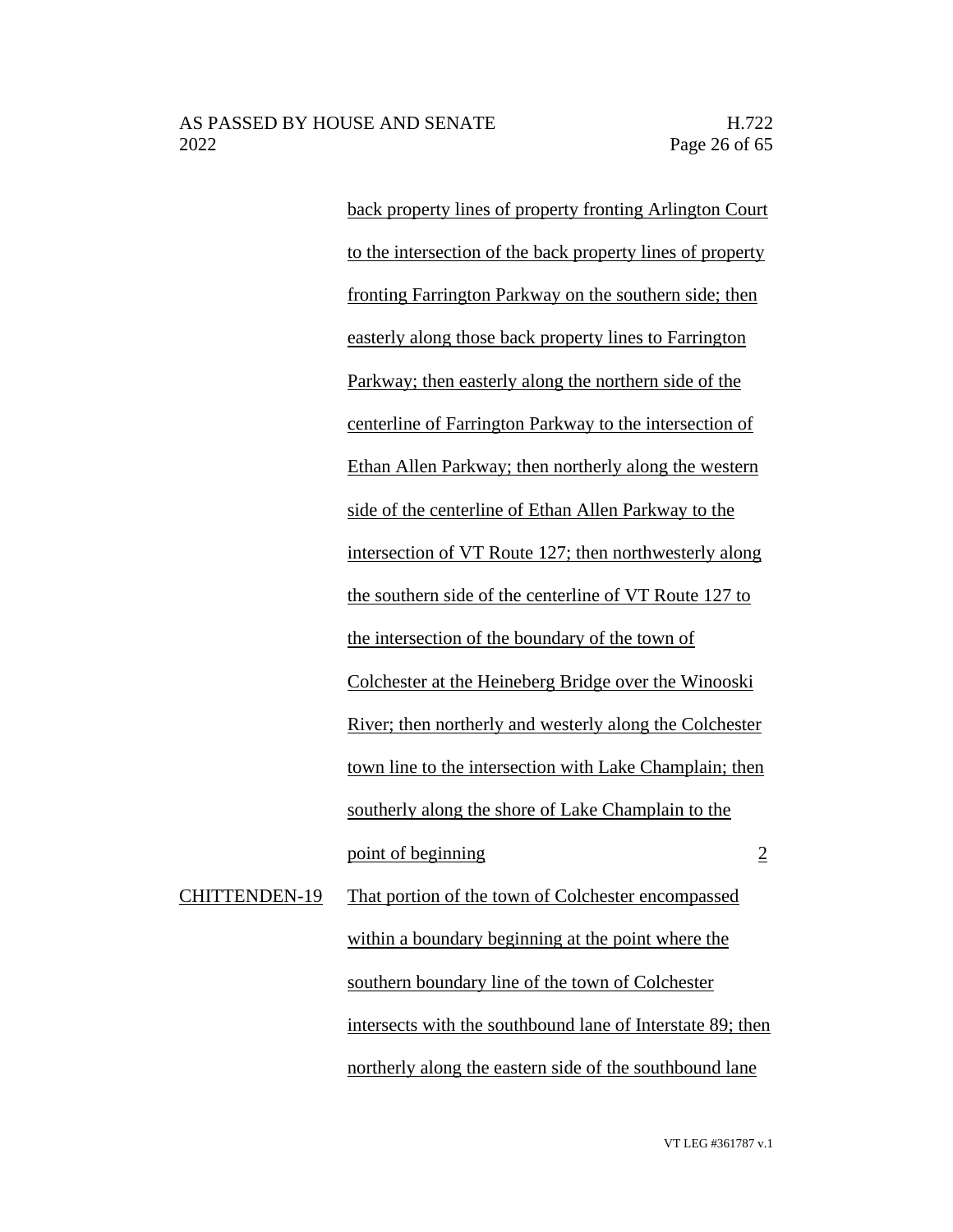of Interstate 89 to where it intersects with Sunderland Brook; then easterly along the northern side of Sunderland Brook to where it intersects with U.S. Route 7; then northerly along the western side of the centerline of U.S. Route 7 to the intersection of Blakely Road; then westerly along the southern side of the centerline of Blakely Road to where it intersects with the southbound lane of Interstate 89; then northerly along the western side of the southbound lane of Interstate 89 to where it intersects with the Malletts Creek; then following Malletts Creek westerly out to its mouth joining Malletts Bay; then westerly on the south side of a line drawn across Malletts Bay from Interstate 89 to the boundary of the town of South Hero; than southwesterly along the town line of South Hero to the boundary of the state of New York; then southerly along border of the state of New York to the boundary of the city of South Burlington; then easterly along the city line of South Burlington to the boundary of the city of Burlington; then southeasterly along the city line of Burlington to the boundary of the city of Winooski; then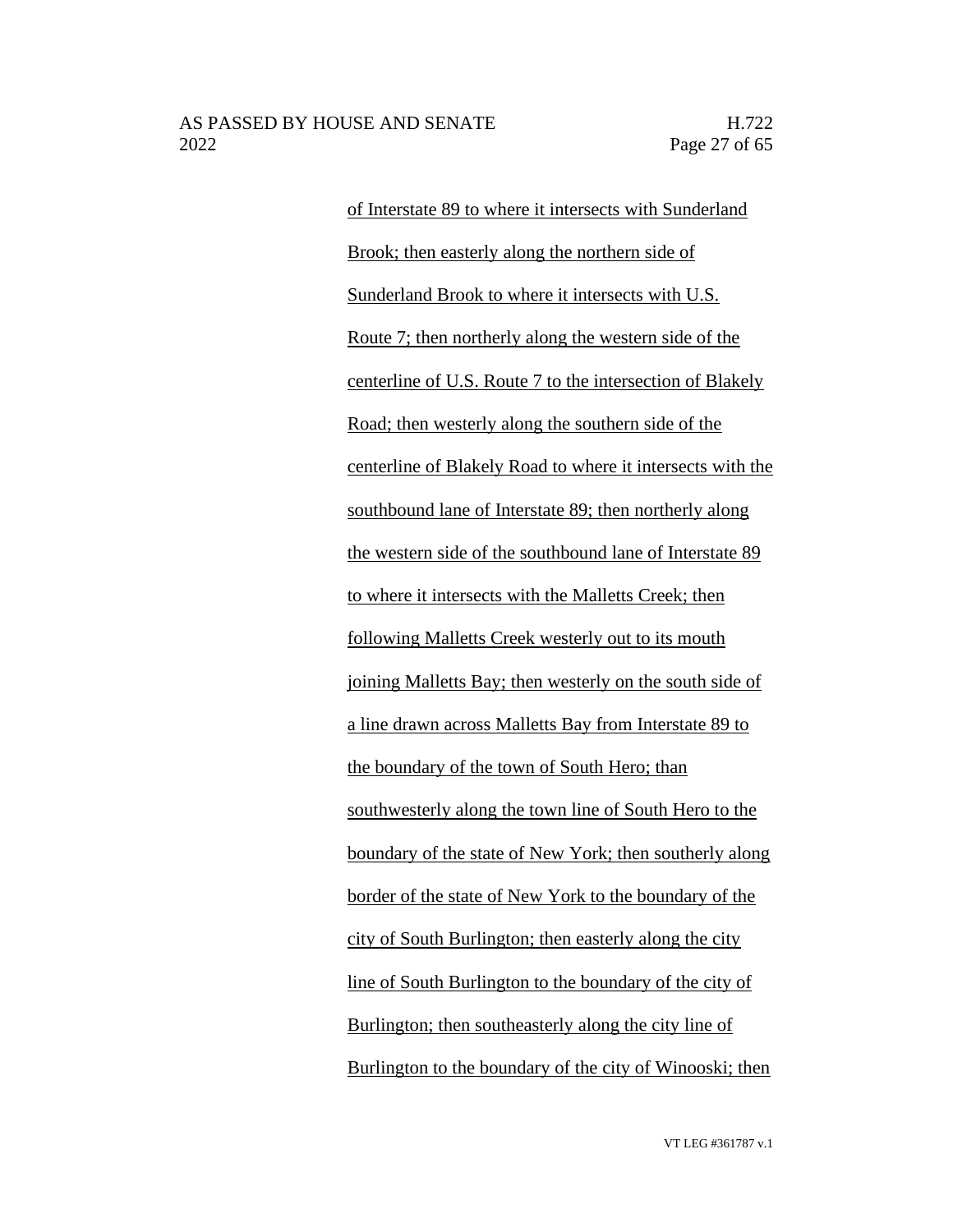|                      | easterly along the city line of Winooski to the point of   |                |
|----------------------|------------------------------------------------------------|----------------|
|                      | beginning                                                  | $\overline{2}$ |
| <b>CHITTENDEN-20</b> | That portion of the town of Colchester not included in     |                |
|                      | <b>CHITTENDEN-19</b>                                       | $\overline{2}$ |
| CHITTENDEN-21        | Winooski                                                   | $\overline{2}$ |
| CHITTENDEN-22        | That portion of Essex encompassed within a boundary        |                |
|                      | beginning at the point where the southern boundary line    |                |
|                      | of the town of Essex intersects with the property          |                |
|                      | boundary between 18 River Road and 30 River Road;          |                |
|                      | then northerly along the western side of the property      |                |
|                      | boundary between 18 River Road and 30 River Road to        |                |
|                      | the intersection of River Road; then briefly easterly      |                |
|                      | along the northern side of the centerline of River Road    |                |
|                      | to 3 River Road; then turning northeasterly along the      |                |
|                      | western side of the property line of 3 River Road to the   |                |
|                      | southwestern corner of the property boundary of            |                |
|                      | 56 Forest Road; then northeasterly along the western       |                |
|                      | side of the back property lines of the properties fronting |                |
|                      | the west side of Forest Road; then turning west-           |                |
|                      | northwesterly along the western side of the back           |                |
|                      | property lines of the properties fronting the west side of |                |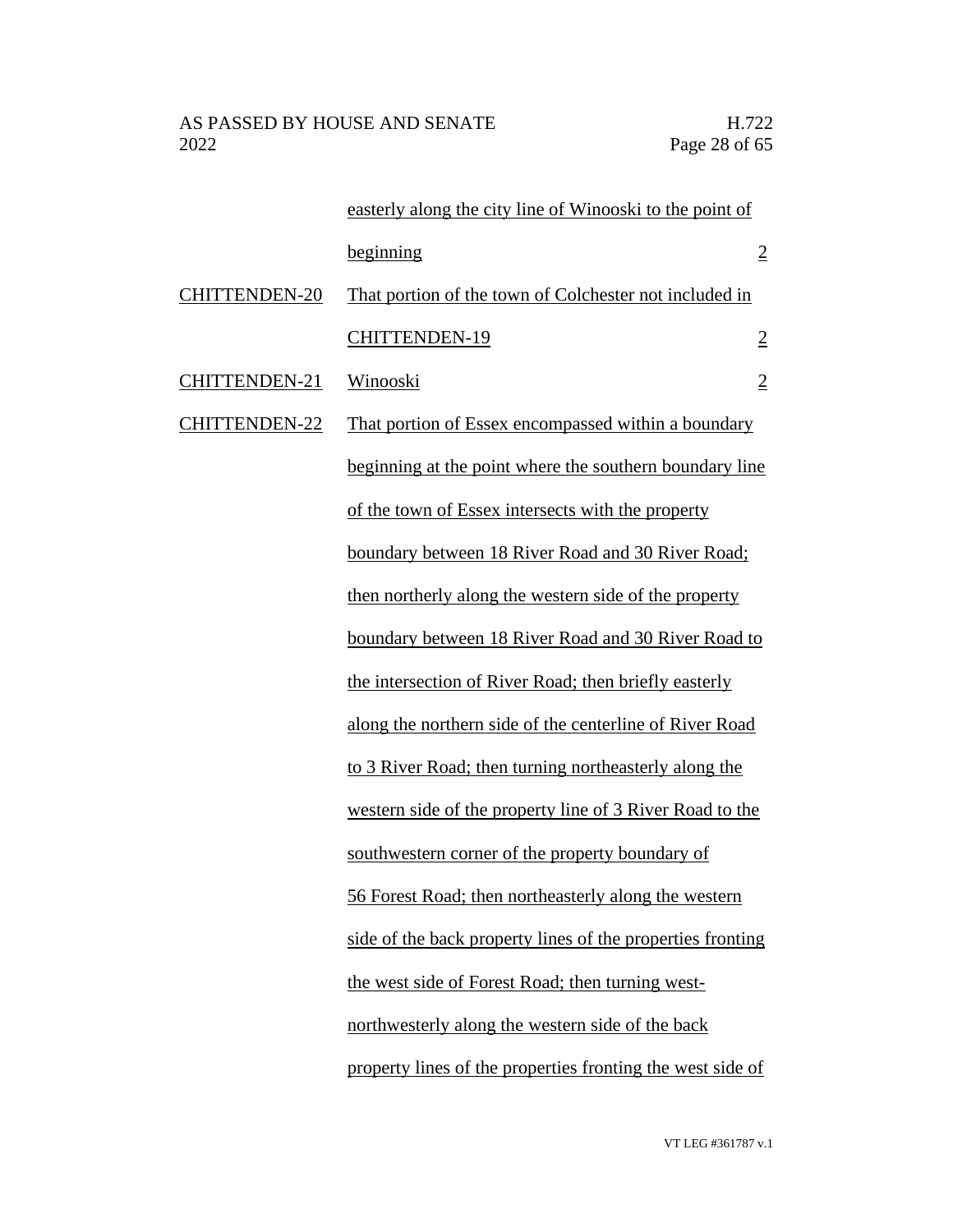Forest Road to the intersection of the back property lines of the properties fronting the west side of Sidney Drive; then northwesterly along the western side of the back property lines of the properties fronting the west side of Sidney Drive to the intersection of the back property lines of the properties fronting the east and north sides of Chestnut Lane; then turning northwesterly along the southwestern side of the back property lines of the properties fronting the east and north sides of Chestnut Lane, the north side of Beech Street, then the north and west sides of Spruce Lane to the intersection of the southern property boundary line of 39 Essex Way; then northwesterly along the southern side of the property line of 39 Essex Way to where it intersects with the Indian Brook; then southerly along the eastern side of the Indian Brook to where it intersects with Hubbells Falls Drive; then northwesterly along the southwestern side of the centerline of Hubbells Falls Drive to the intersection of Juniper Ridge Road; then southwesterly along the southeastern side of the centerline of Juniper Ridge Road to the intersection of Fairview Drive; then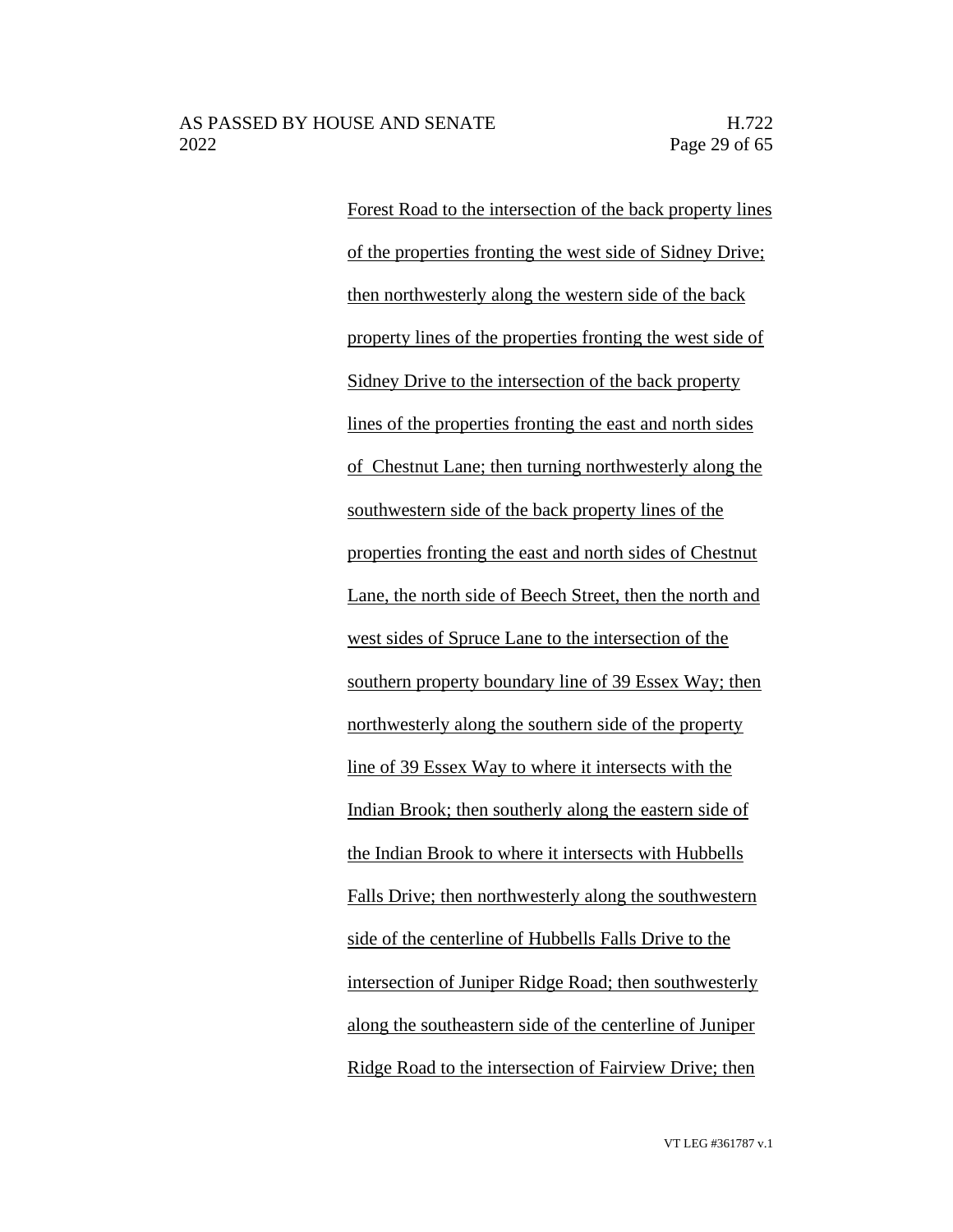southerly following along the southeastern and then southwestern side of the centerline of Fairview Drive to the intersection of Hawthorne Circle; then westerly and northerly along the western and northern side of the centerline of Hawthorne Circle to the intersection of Fairview Drive; then northwesterly along the southwestern side of the centerline of Fairview Drive to the intersection of Main Street; then southwesterly along the southeastern side of the centerline of Main Street to the intersection of Crestview Road; then northwesterly along the southwestern side of the centerline of Crestview Road to the intersection of Drury Drive; then northeasterly along the southwestern side of the centerline of Drury Drive to the intersection of Meadow Terrace; then northwesterly along the southwestern side of the centerline of Meadow Terrace to the intersection of Upland Road; then southwesterly along the southeastern side of the centerline of Upland Road to the intersection of Drury Drive; then southwesterly along the southeastern side of the centerline of Drury Drive to the intersection of Educational Drive; then northwesterly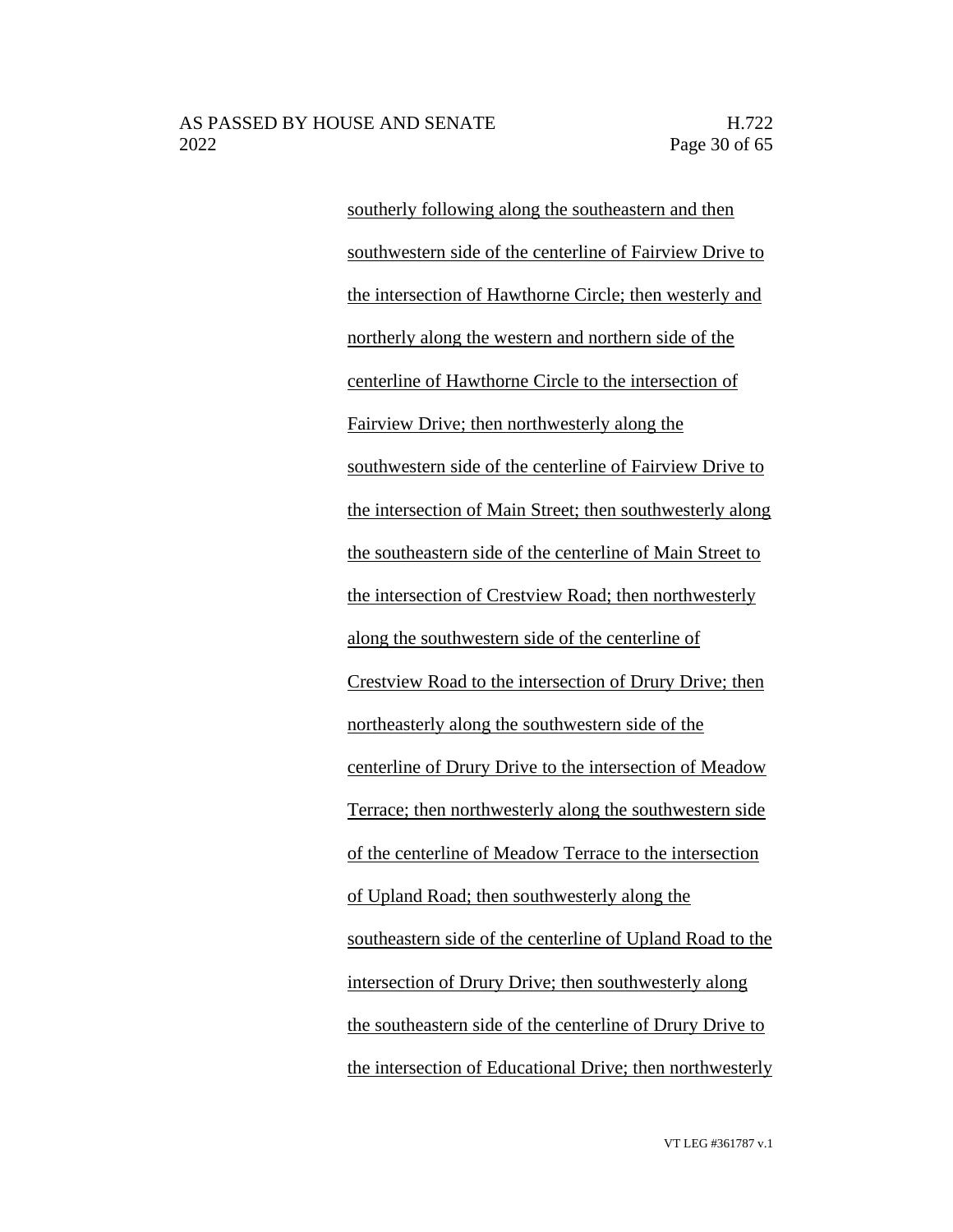along the southwestern side of the centerline of Educational Drive to the intersection of Old Colchester Road and Grove Street; then southerly along the eastern side of Grove Street to the intersection of North Street; then briefly westerly along the southern side of the centerline of North Street to the intersection of Lincoln Street; then northerly along the western side of the centerline of Lincoln Street and continuing on the western side of Lincoln Street when it turns into Colchester Road to where Colchester Road intersects with the property boundary line between 78 Lincoln Street and 98 Colchester Road; then southwesterly along the southeasterly side of the property boundary line between 78 Lincoln Street and 98 Colchester Road to where it intersects with the Indian Brook; then westerly along the southern side of the back property lines of those properties fronting the south side of Pinecrest Drive to the intersection of the back property lines of the properties fronting the end of Hampshire Court; then southwesterly along the southeastern side of the back property lines of the properties fronting the end of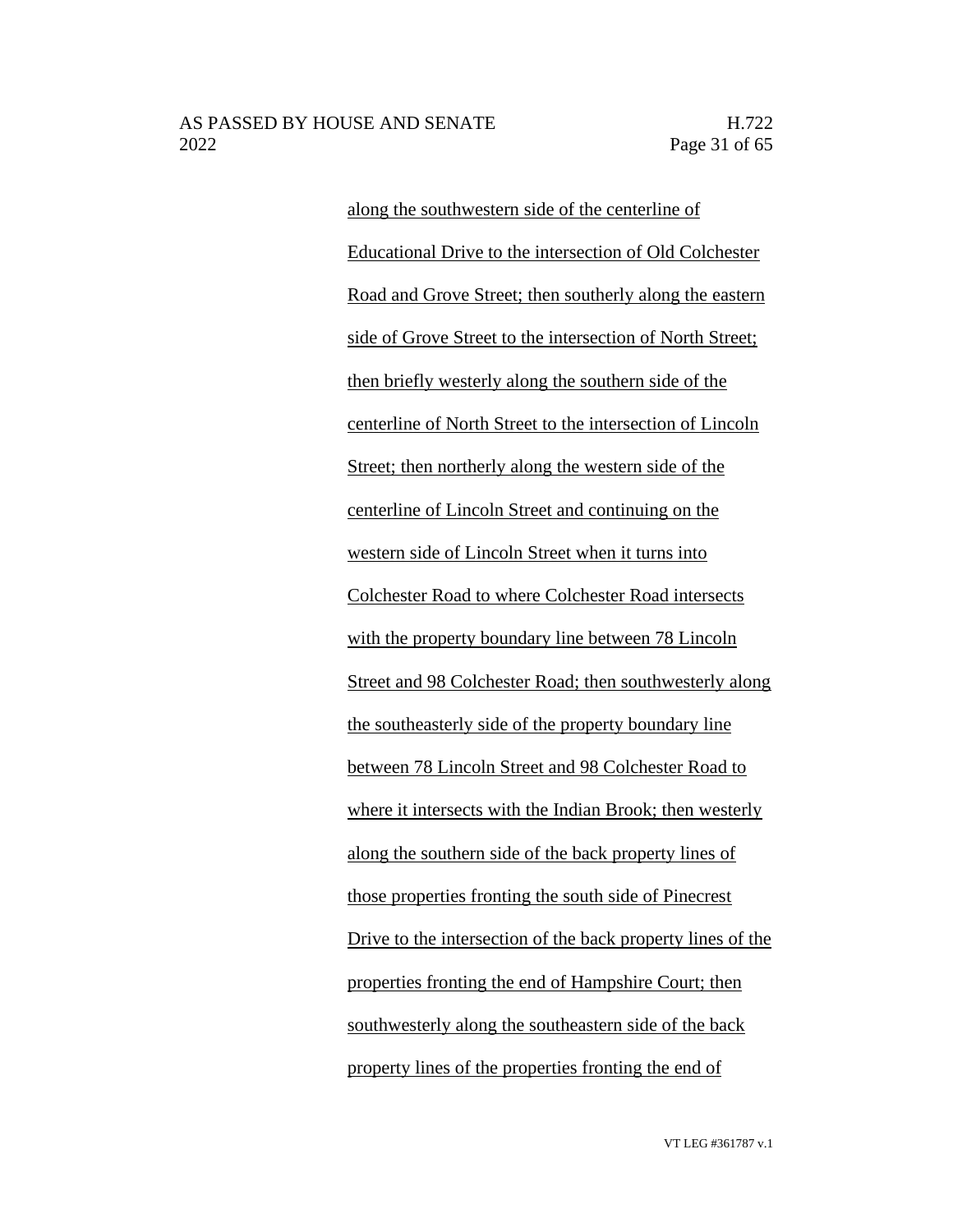Hampshire Court and fronting the east side of Dartmoor Court; then turning northwesterly along the southern side of the back property lines of property fronting the northeast side of Edgewood Drive to the intersection of the back property lines of the properties fronting the west side of Warner Avenue; then turning southwesterly along the southeastern side of the back property lines of the properties fronting the west side of Warner Avenue to the end of the Sunderland Brook; then turning southeasterly along the northeastern side of the property boundary between 2 Warner Avenue and 4 Warner Avenue to the intersection of Warner Avenue; then southwesterly along the southeastern side of the centerline of Warner Avenue to the intersection of Pearl Street; then northwesterly along the southern side of the centerline of Pearl Street to where it intersects with the powerlines running perpendicular to Pearl Street between 235 Pearl Street and 241 Pearl Street; then southerly along the eastern side of the powerlines to where they intersect with the boundary of the city of South Burlington; then southeasterly along the city line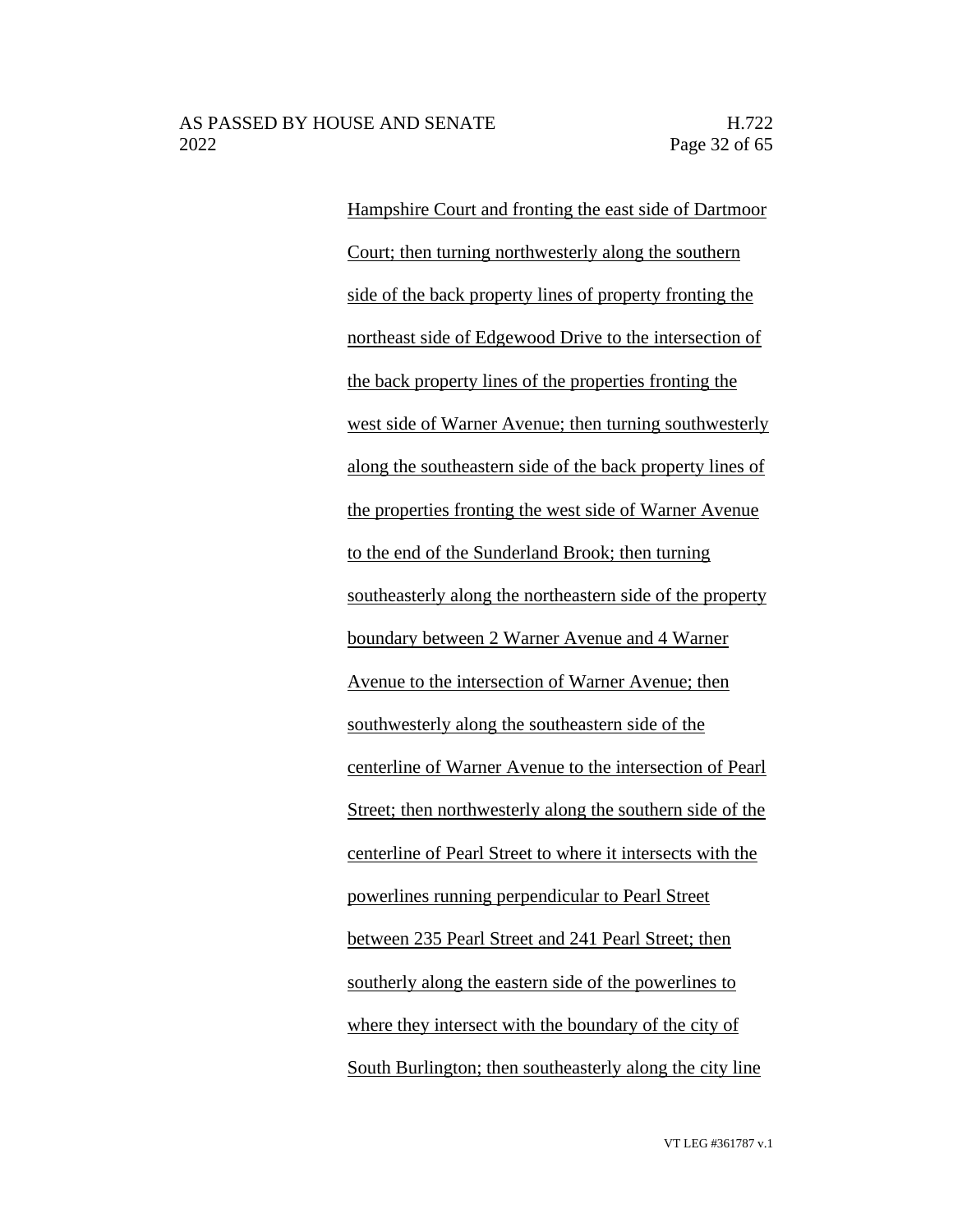|                      | of South Burlington to the boundary of the town of            |                |
|----------------------|---------------------------------------------------------------|----------------|
|                      | Williston; then easterly along the town line of Williston     |                |
|                      | to the point of beginning                                     | $\overline{2}$ |
| <b>CHITTENDEN-23</b> | That portion of the town of Essex not included in             |                |
|                      | <b>CHITTENDEN-22 or CHITTENDEN-24</b>                         | $\overline{2}$ |
| <b>CHITTENDEN-24</b> | That portion of the town of Essex encompassed within a        |                |
|                      | boundary beginning at the point where the western             |                |
|                      | boundary line of the town of Essex intersects with VT         |                |
|                      | <u>Route 2A; then southerly along the eastern side of the</u> |                |
|                      | centerline of VT Route 2A to the intersection of Gentes       |                |
|                      | Road; then briefly easterly along the northern side of the    |                |
|                      | centerline of Gentes Road to where it intersects with the     |                |
|                      | railroad tracks before Lamore Road; then southerly            |                |
|                      | along the eastern side of the railroad tracks to where        |                |
|                      | they intersect with VT Route 289; then southeasterly          |                |
|                      | along the northeastern side of the centerline of VT Route     |                |
|                      | 289 to the intersection of Upper Main Street; then            |                |
|                      | northeasterly along the northwesterly side of the             |                |
|                      | centerline of Upper Main Street to the intersection of        |                |
|                      | Center Road; then easterly along the northern side of the     |                |
|                      | centerline of Center Road to the intersection of Jericho      |                |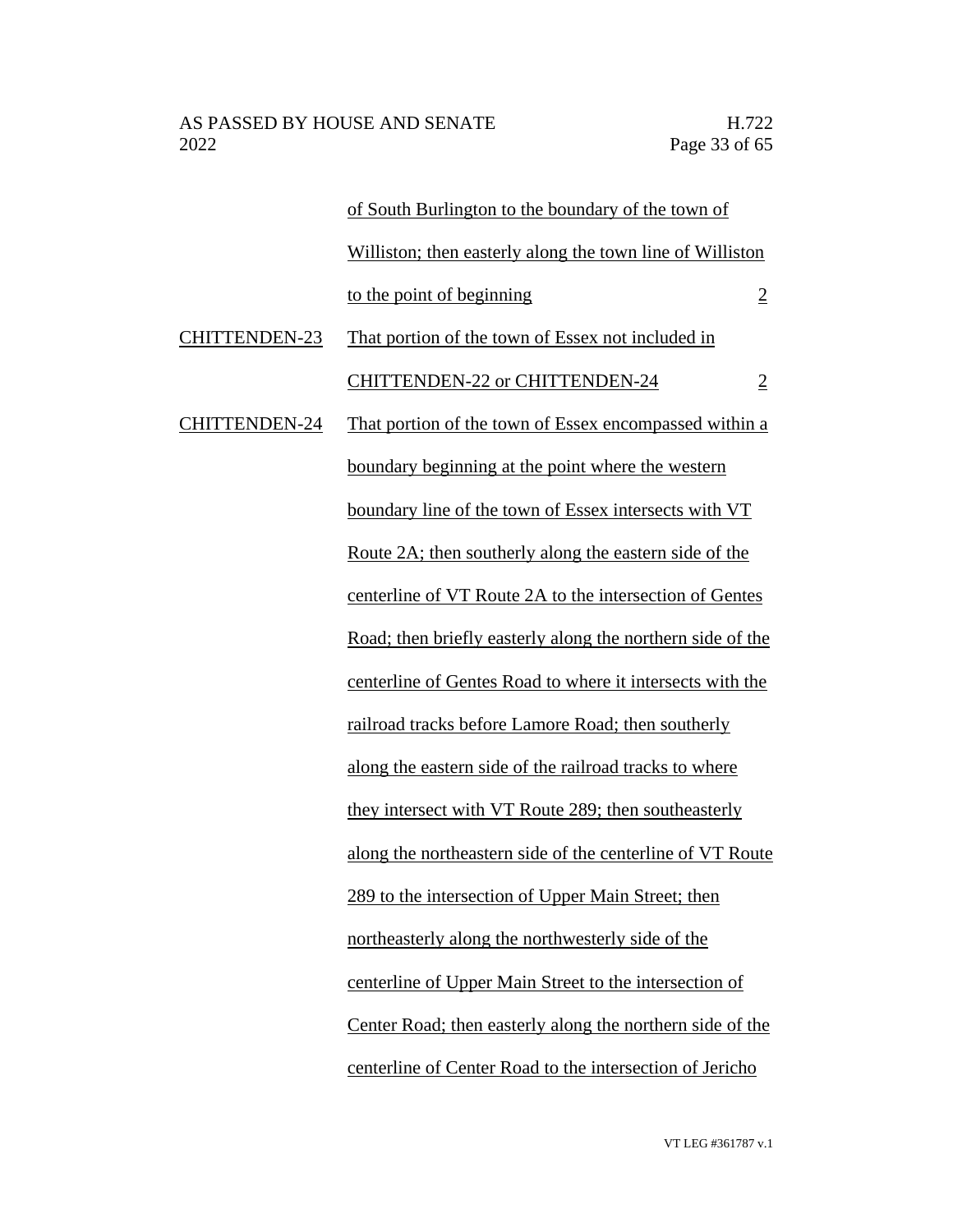Road; then southeasterly along the northeastern side of the centerline of Jericho Road to the intersection of Allen Martin Drive; then southwesterly along the southeasterly side of the centerline of Allen Martin Road to the intersection of Sandhill Road; then southerly along the eastern side of Sandhill Road to the intersection of River Road; then westerly along the southern side of the centerline of River Road to where it intersects with Alder Brook; then southerly along the eastern side of Alder Brook to the boundary of the town of Williston; then easterly along the town line of Williston to the boundary of the town of Jericho; then northeasterly along the town line of Jericho to the boundary of the town of Westford; then westerly along the town line of Westford to the boundary of the town of Colchester; then southerly along the town line of Colchester to the point of beginning 1 CHITTENDEN-25 Westford and that portion of the town of Milton encompassed within a boundary beginning at the point

intersects with Middle Road; then northerly along the

where the southern boundary line of the town of Milton

VT LEG #361787 v.1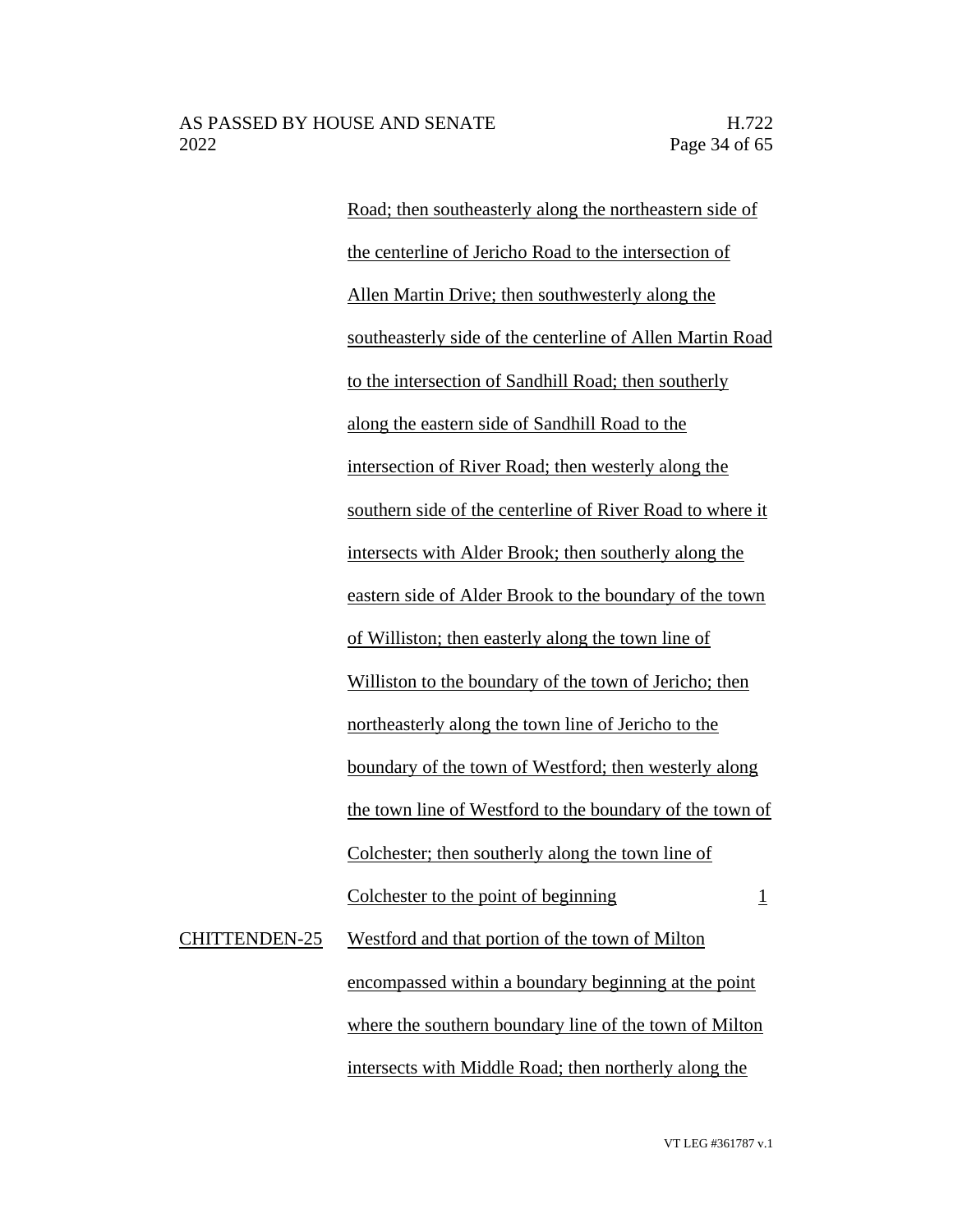eastern side of the centerline of Middle Road to the intersection of Hobbs Road; then easterly along the southern side of the centerline of Hobbs Road to the intersection of McMullen Road; then northerly along the eastern side of the centerline of McMullen Road to the intersection of Kingsbury Crossing; then easterly along the southern side of the centerline of Kingsbury Crossing to where it intersects with the railroad tracks; then northerly along the eastern side of the railroad tracks to where they intersect Railroad Street; then northerly along the eastern side of the centerline of Railroad Street to the intersection of Main Street; then easterly along the southern side of the centerline of Main Street to the intersection of North Road; then northerly along the eastern side of the centerline of North Road to where it intersects with the railroad tracks at the intersection of Cooper Road; then northerly along the eastern side of the railroad tracks to where they intersect with the boundary of the town of Georgia; then southeasterly along the town line of Georgia to the boundary of the town of Westford; then southwesterly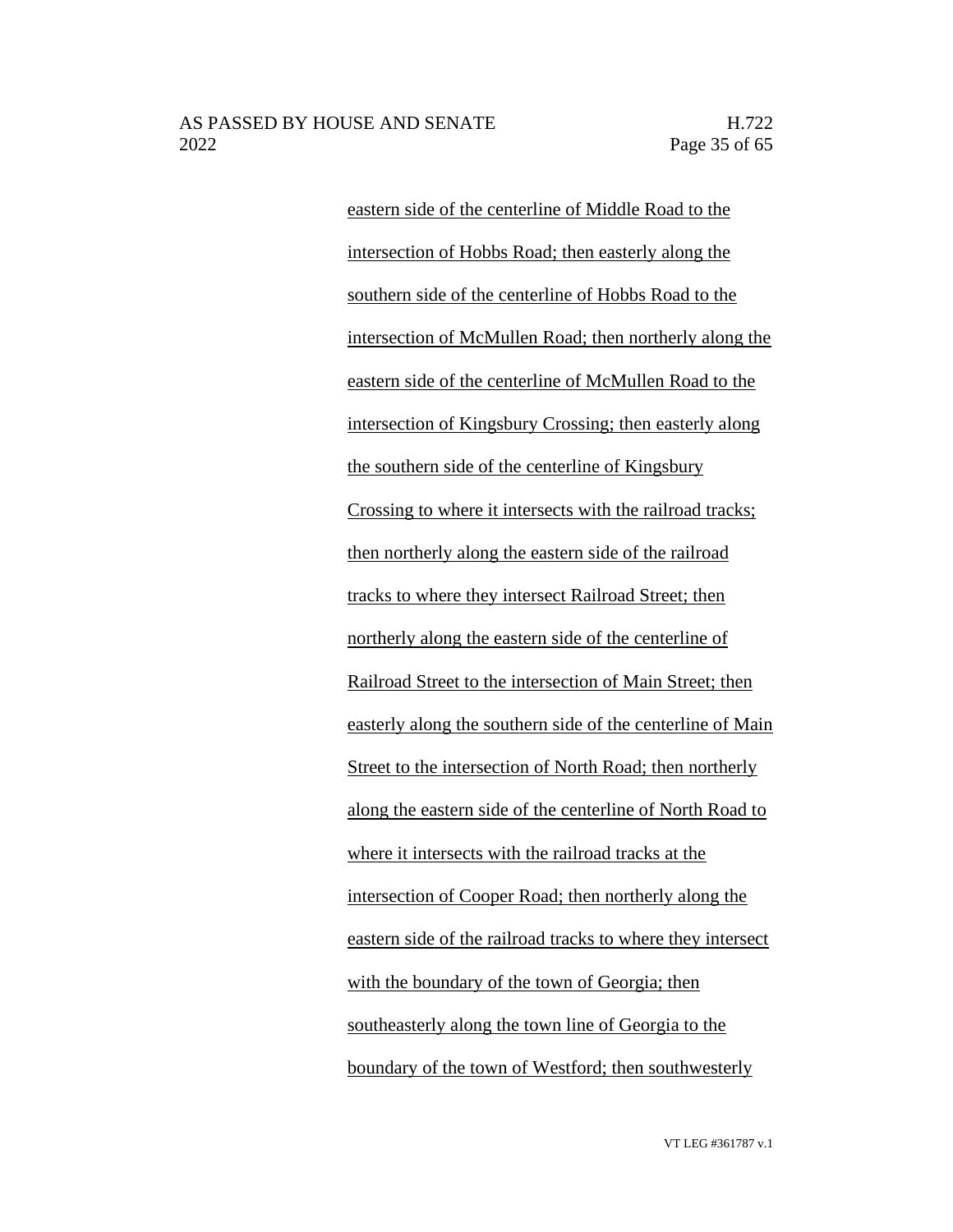along the town line of Westford to the boundary of the town of Colchester; then westerly along the town line of Colchester to the point of beginning 1

CHITTENDEN-

FRANKLIN That portion of the town of Milton not included in CHITTENDEN-25 or GRAND ISLE-CHITTENDEN and that portion of the town of Georgia encompassed within a boundary beginning at the point where the southern boundary line of the town of Georgia intersects with the northbound lane of Interstate 89; then northerly along the eastern side of the northbound lane of Interstate 89 to where it intersects with U.S. Route 7; then southerly along the eastern side of the centerline of U.S. Route 7 to the intersection of Highbridge Road; then southeasterly along the southern side of the centerline of Highbridge Road to Arrow Head Lake Road; then southerly and westerly along the western side of Arrow Head Lake Road to the intersection of Georgia Mountain Road; then westerly along the southern side of the centerline of Georgia Mountain Road to where it intersects with the railroad tracks on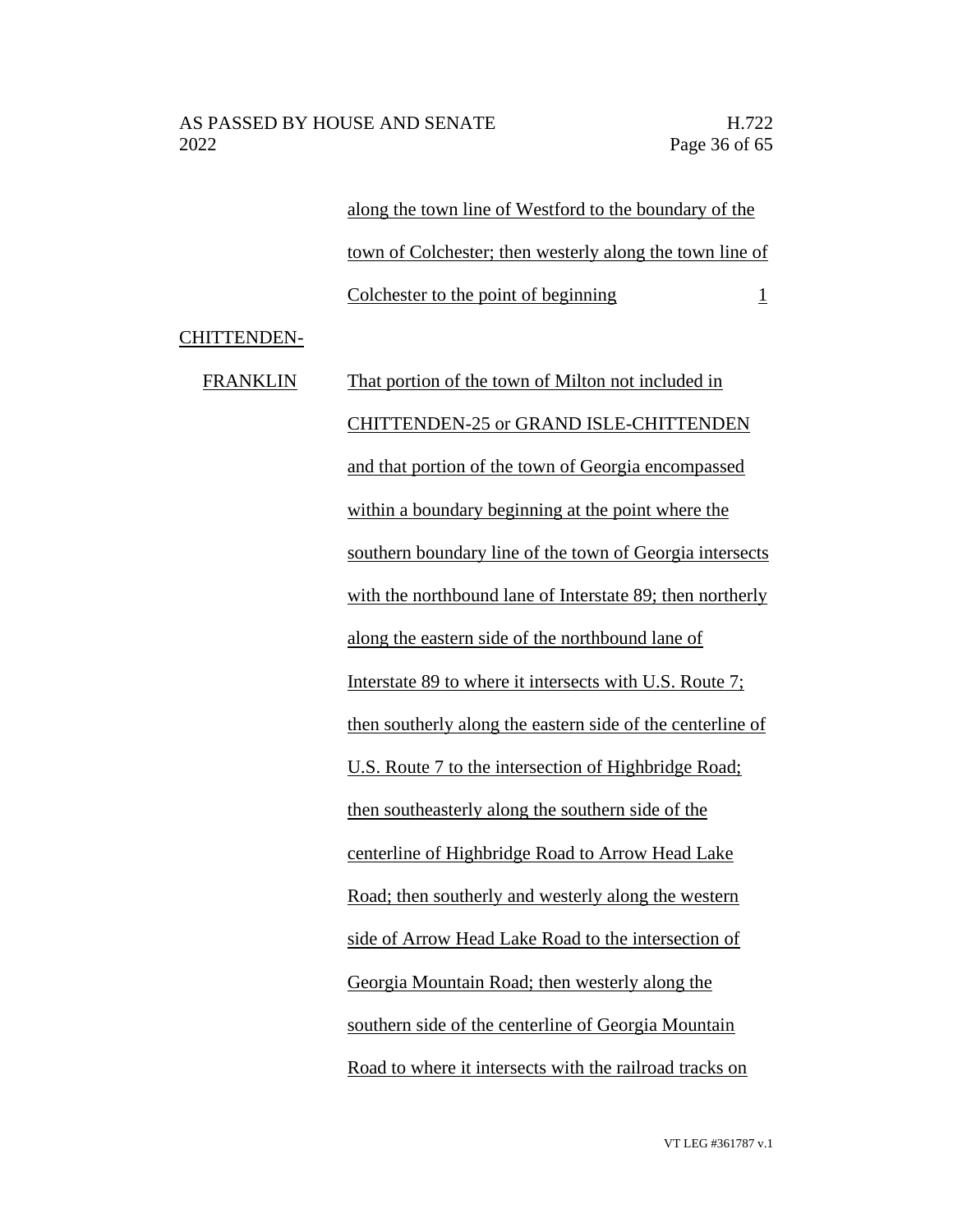|                   | the southern bank of the Lamoille River; then southerly |                |
|-------------------|---------------------------------------------------------|----------------|
|                   | along the western side of the railroad tracks to the    |                |
|                   | boundary of the town of Milton; then northeasterly      |                |
|                   | along the town line of Milton to the point of           |                |
|                   | beginning                                               | $\overline{2}$ |
| ESSEX-            |                                                         |                |
| <b>CALEDONIA</b>  | Bloomfield, Brunswick, Burke, East Haven, Ferdinand,    |                |
|                   | Granby, Guildhall, Lunenburg, Maidstone, and            |                |
|                   | <b>Victory</b>                                          | $\overline{1}$ |
| <b>ESSEX-</b>     |                                                         |                |
| <b>ORLEANS</b>    | Averill, Avery's Gore, Brighton, Canaan, Charleston,    |                |
|                   | Holland, Lemington, Lewis, Morgan, Norton,              |                |
|                   | Warner's Grant, and Warren's Gore                       | $\mathbf{1}$   |
| <b>FRANKLIN-1</b> | Fairfax and that portion of the town of Georgia not     |                |
|                   | included in CHITTENDEN-FRANKLIN                         | $\overline{2}$ |
| <b>FRANKLIN-2</b> | That portion of the Town of St. Albans encompassed      |                |
|                   | within a boundary beginning at the point where the      |                |
|                   | southern boundary line of the Town of St. Albans        |                |
|                   | intersects with U.S. Route 7; then northeasterly along  |                |
|                   | the northwestern side of the centerline of U.S. Route 7 |                |
|                   | to the boundary of the City of St. Albans; then         |                |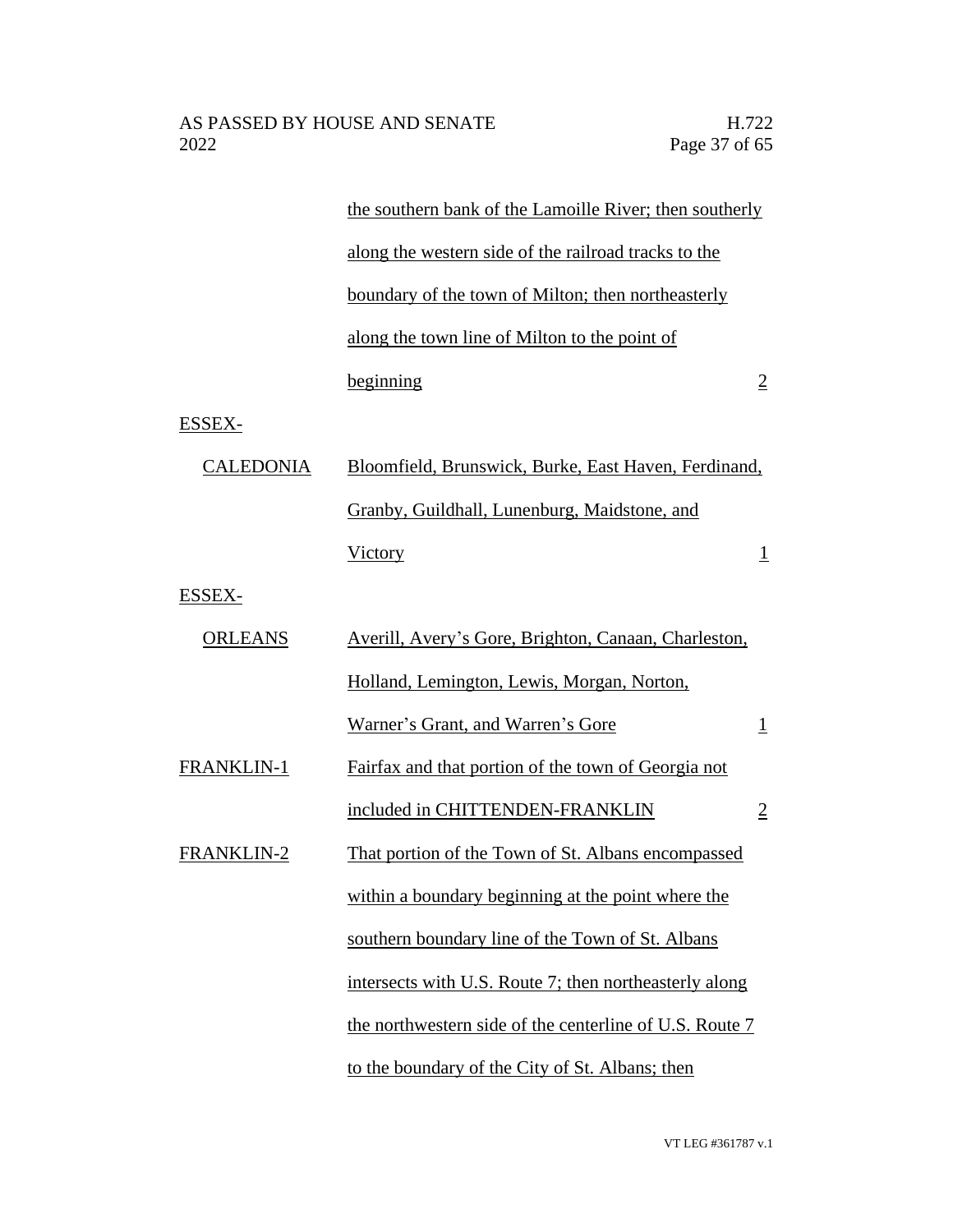northwesterly along the town line of the City of St. Albans to the intersection of Congress Street; then easterly along the northern side of the centerline of Congress Street to the intersection of VT Route 104; then northeasterly along the northwestern side of the centerline of VT Route 104 to where it intersects with the southbound lane of Interstate 89; then southerly along the eastern side of the southbound lane of Interstate 89 to the boundary of the town of Fairfield; then northeasterly along the town line of Fairfield to the boundary of the town of Swanton; then northwesterly along the town line of Swanton to the boundary of the town of North Hero; then southerly along the town line of North Hero to the boundary of the town of Grand Isle; then southerly along the town line of Grand Isle to the boundary of the town of Georgia; then northeasterly along the town line of Georgia to the point of beginning 1 FRANKLIN-3 That portion of the City of St. Albans encompassed within a boundary beginning at the point where the

southwestern boundary line of the City of St. Albans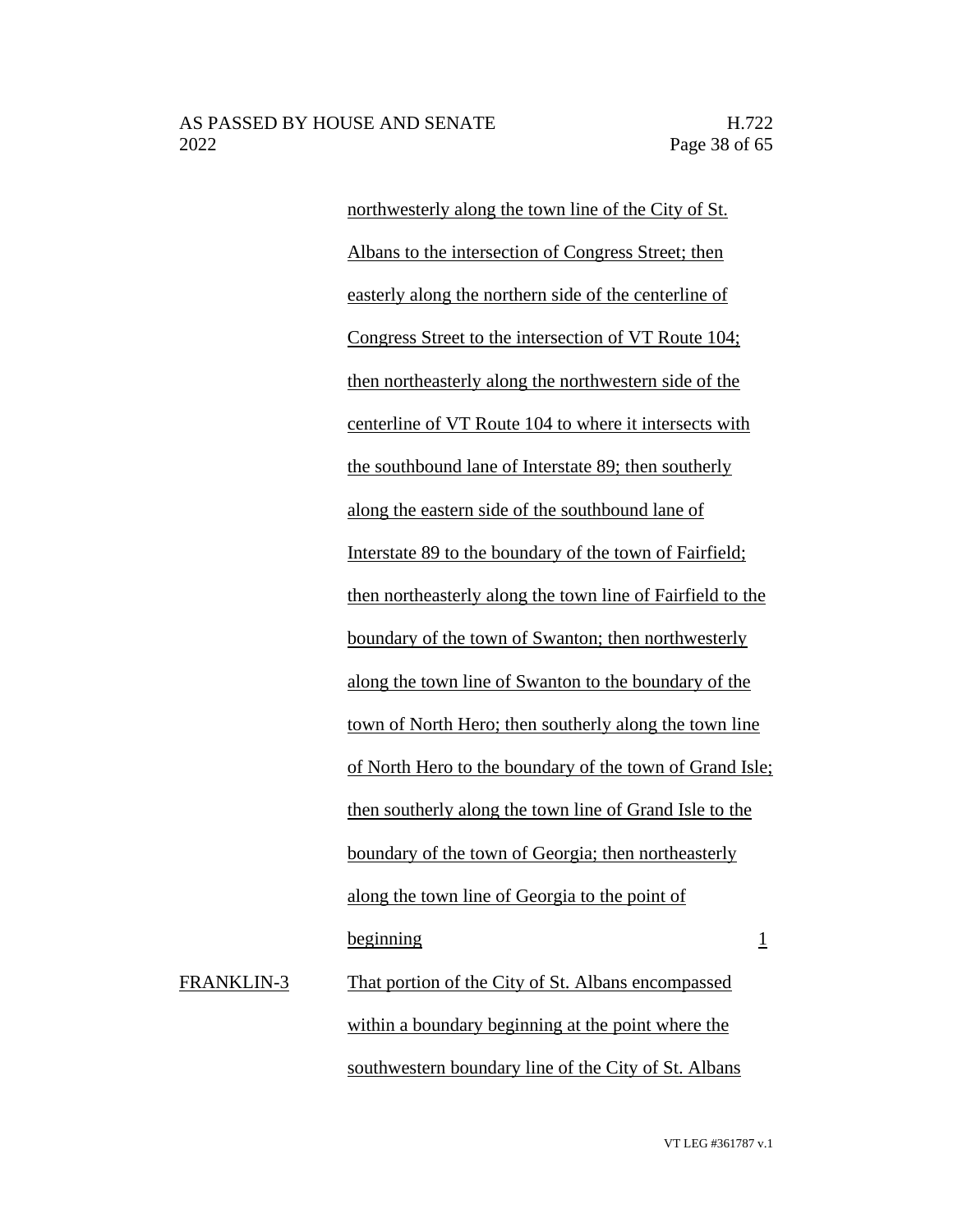intersects with the property boundary line between 2 Bowles Lane and 28 Guyette Circle; then northeasterly along the northwestern side of the property boundary line between 2 Bowles Lane and 28 Guyette Circle to the intersection of Bowles Lane, Guyette Circle, and Edward Street; then northeasterly along the northwestern side of the centerline of Edward Street to the intersection of Lake Street; then easterly along the northern side of the centerline of Lake Street to the intersection of U.S. Route 7; then southerly along the eastern side of the centerline of U.S. Route 7 to the intersection of Diamond Street; then easterly along the northern side of the centerline of Diamond Street to the intersection of Lincoln Avenue; then northerly along the western side of the centerline of Lincoln Avenue to the intersection of Fairfield Street; then southeasterly along the northeastern side of Fairfield Street to the boundary line of the Town of St. Albans; then northerly along the town line of the Town of St. Albans, then follow the town line to the point of beginning  $1$ FRANKLIN-4 Sheldon and Swanton 2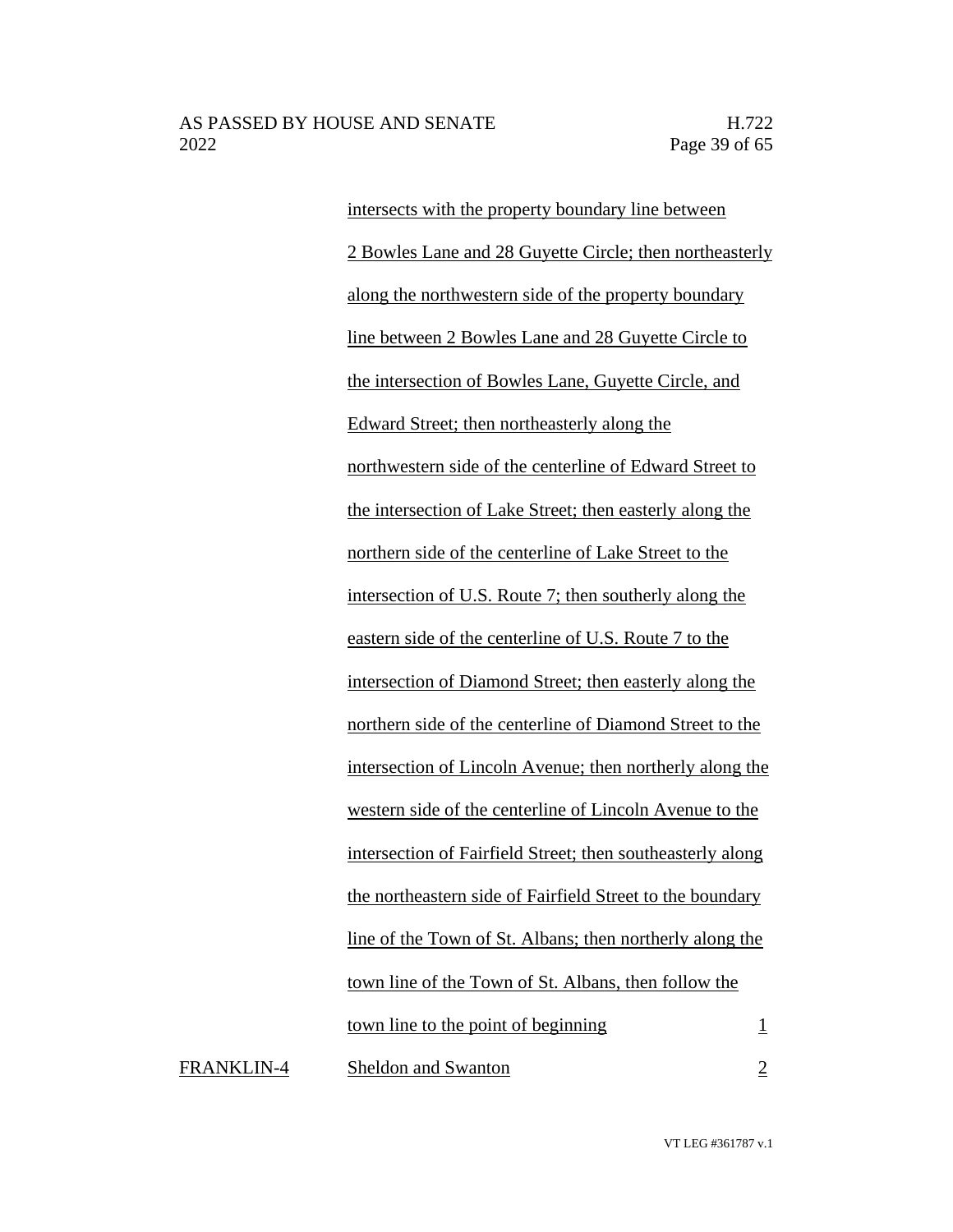AS PASSED BY HOUSE AND SENATE H.722<br>2022 Page 40 of 65

| <b>FRANKLIN-5</b> | Berkshire, Franklin, Highgate, and Richford            | $\overline{2}$ |
|-------------------|--------------------------------------------------------|----------------|
| FRANKLIN-6        | Bakersfield, Fairfield, and Fletcher                   | $\overline{1}$ |
| <b>FRANKLIN-7</b> | <b>Enosburgh and Montgomery</b>                        |                |
| <b>FRANKLIN-8</b> | That portion of the City of St. Albans not included in |                |
|                   | FRANKLIN-3 and that portion of the Town of St.         |                |
|                   | Albans not included in FRANKLIN-2                      |                |

GRAND ISLE-

| <b>CHITTENDEN</b> | Alburgh, Grand Isle, Isle La Motte, North Hero, South            |
|-------------------|------------------------------------------------------------------|
|                   | Hero, and that portion of the town of Milton                     |
|                   | encompassed within a boundary beginning at the point             |
|                   | where the northern boundary line of the town of Milton           |
|                   | intersects with the southbound lane of Interstate 89; then       |
|                   | southerly along the western side of the southbound lane          |
|                   | of Interstate 89 to where it intersects with the Lamoille        |
|                   | <u>River</u> ; then southeasterly along the northwestern side of |
|                   | the Lamoille River to where it intersects with the               |
|                   | boundary of the town of Colchester; then westerly along          |
|                   | the town line of Colchester to the boundary of the town          |
|                   | of South Hero; then northerly along the town line of             |
|                   | South Hero to the boundary of the town of Grand Isle;            |
|                   | then northerly along the town line of Grand Isle to the          |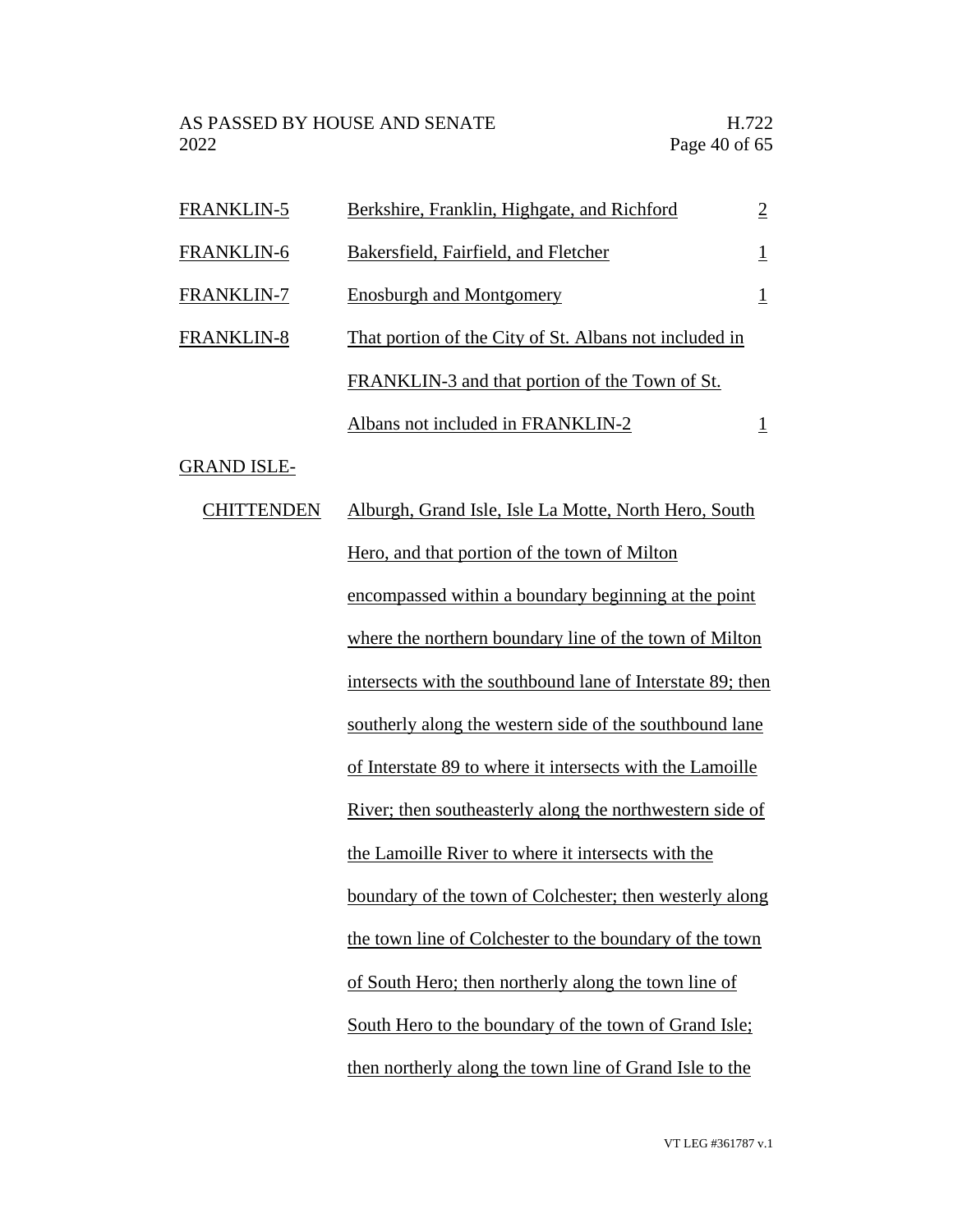boundary of the town of Georgia; then southeasterly along the town line of Georgia to the point of beginning 2

LAMOILLE-1 That portion of the town of Stowe encompassed within a boundary beginning at the point where the northeastern boundary line of the town of Stowe intersects with Moulton Lane; then southeasterly along the southwestern side of the centerline of Moulton Lane to where it intersects with the Sterling Brook; then southerly along the western side of Sterling Brook to the point it becomes the Waterbury River; then southerly along the western side of the Waterbury River to where it intersects with West Hill Road; then southeasterly along the southwestern side of the centerline of West Hill Road to the intersection of VT Route 100; then briefly northeasterly along the southeastern side of the centerline of VT Route 100 to the intersection of Brush Hill Road; then easterly along the southern side of the centerline of Brush Hill Road to the intersection of Brownsville Road; then easterly along the southern side of the centerline of Brownsville Road to the intersection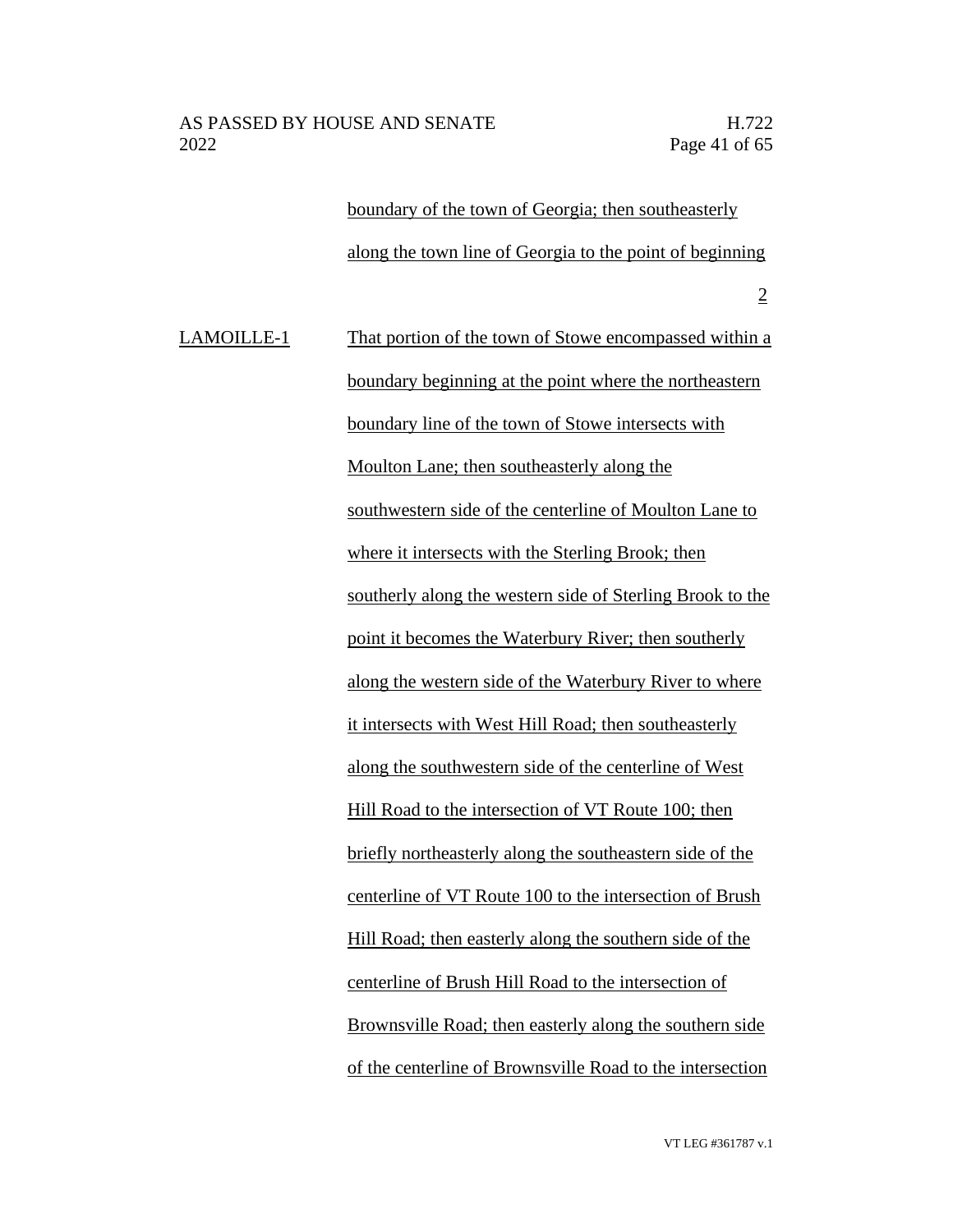of Moss Glen Falls Road; then northerly along the eastern side of the centerline of Moss Glen Falls Road to the intersection of Randolph Road; then briefly easterly along the southern side of the centerline of Randolph Road to the intersection of Elmore Mountain Road; then easterly along the southern side of the centerline of Elmore Mountain Road to the boundary of the town of Morristown; then easterly along the town line of Morristown to the boundary of the town of Worcester; then southwesterly along the town line of Worcester to the boundary of the town of Waterbury; then westerly along the town line of Waterbury to the boundary of the town of Bolton; then westerly along the town line of Bolton to the boundary of the town of Underhill; then northerly along the town line of Underhill to the boundary of the town of Cambridge; then northerly along the town line of Cambridge to the boundary of the town of Morristown; then southeasterly along the town line of Morristown to the point of beginning  $1$ LAMOILLE-2 Belvidere, Hyde Park, Johnson, and Wolcott 2 LAMOILLE-3 Cambridge and Waterville 1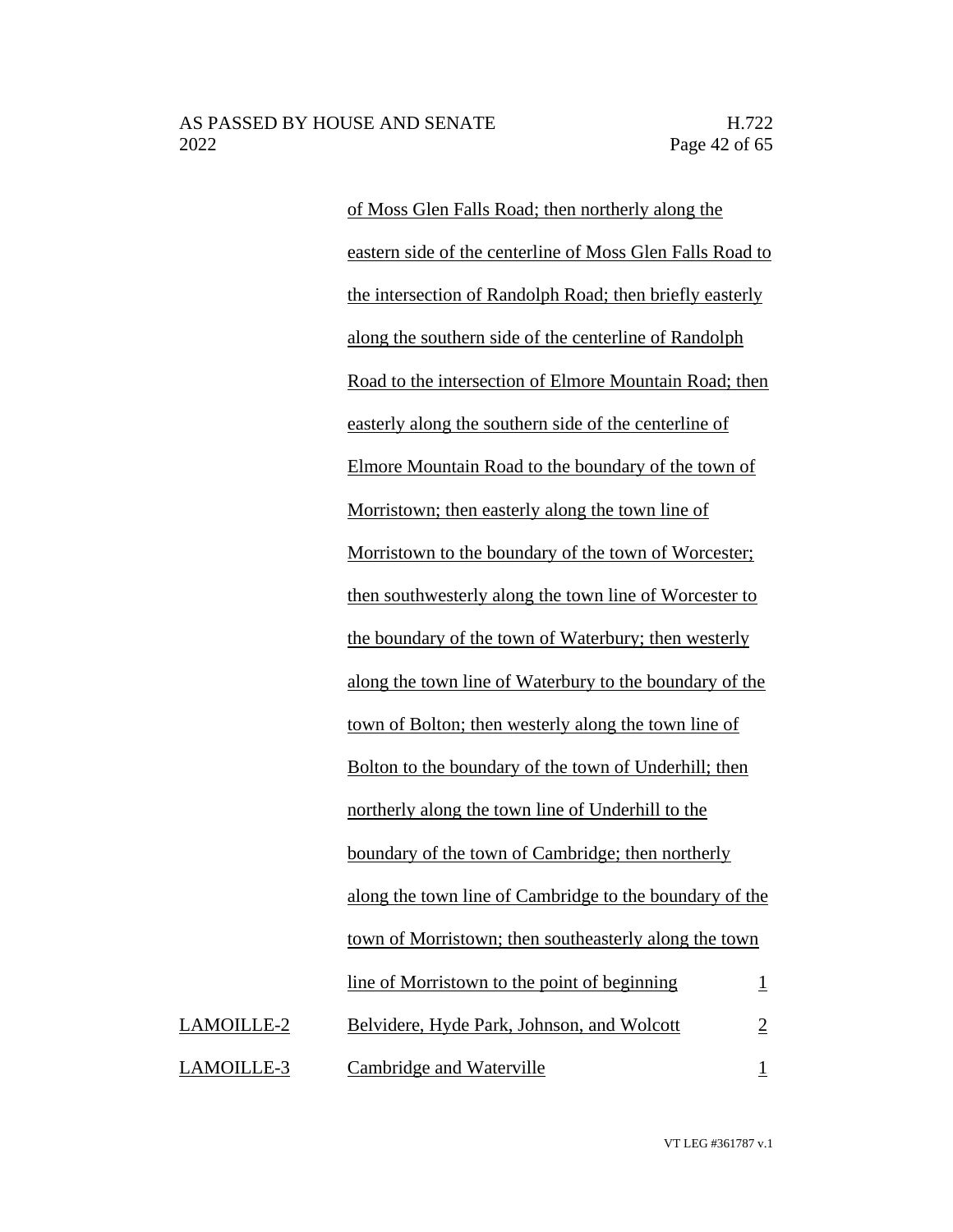# LAMOILLE-

| WASHINGTON | Elmore, Morristown, Woodbury, Worcester, and that             |                |
|------------|---------------------------------------------------------------|----------------|
|            | portion of Stowe not included in LAMOILLE-1                   | $\overline{2}$ |
| ORANGE-1   | Corinth, Orange, Vershire, and Washington                     | $\overline{1}$ |
| ORANGE-2   | Bradford, Fairlee, and West Fairlee                           | $\overline{1}$ |
| ORANGE-3   | Chelsea and that portion of the town of Williamstown          |                |
|            | encompassed within a boundary beginning at the point          |                |
|            | where the northern boundary line of the town of               |                |
|            | Williamstown intersects with McGlynn Road; then               |                |
|            | southerly along the western side of the centerline of         |                |
|            | McGlynn Road to the intersection of Graniteville Road;        |                |
|            | then briefly westerly along the northern side of the          |                |
|            | centerline of Graniteville Road to the intersection of        |                |
|            | Martin Road; then easterly along the southern side of the     |                |
|            | centerline of Martin Road to the intersection of              |                |
|            | <b>Therriault Hill Road; then easterly along the southern</b> |                |
|            | side of the centerline of Therriault Hill Road to the         |                |
|            | intersection of Sugarhouse Road; then easterly along the      |                |
|            | southern side of the centerline of Sugarhouse Road to         |                |
|            | the boundary of the town of Washington; then southerly        |                |
|            | along the town line of Washington to the boundary of          |                |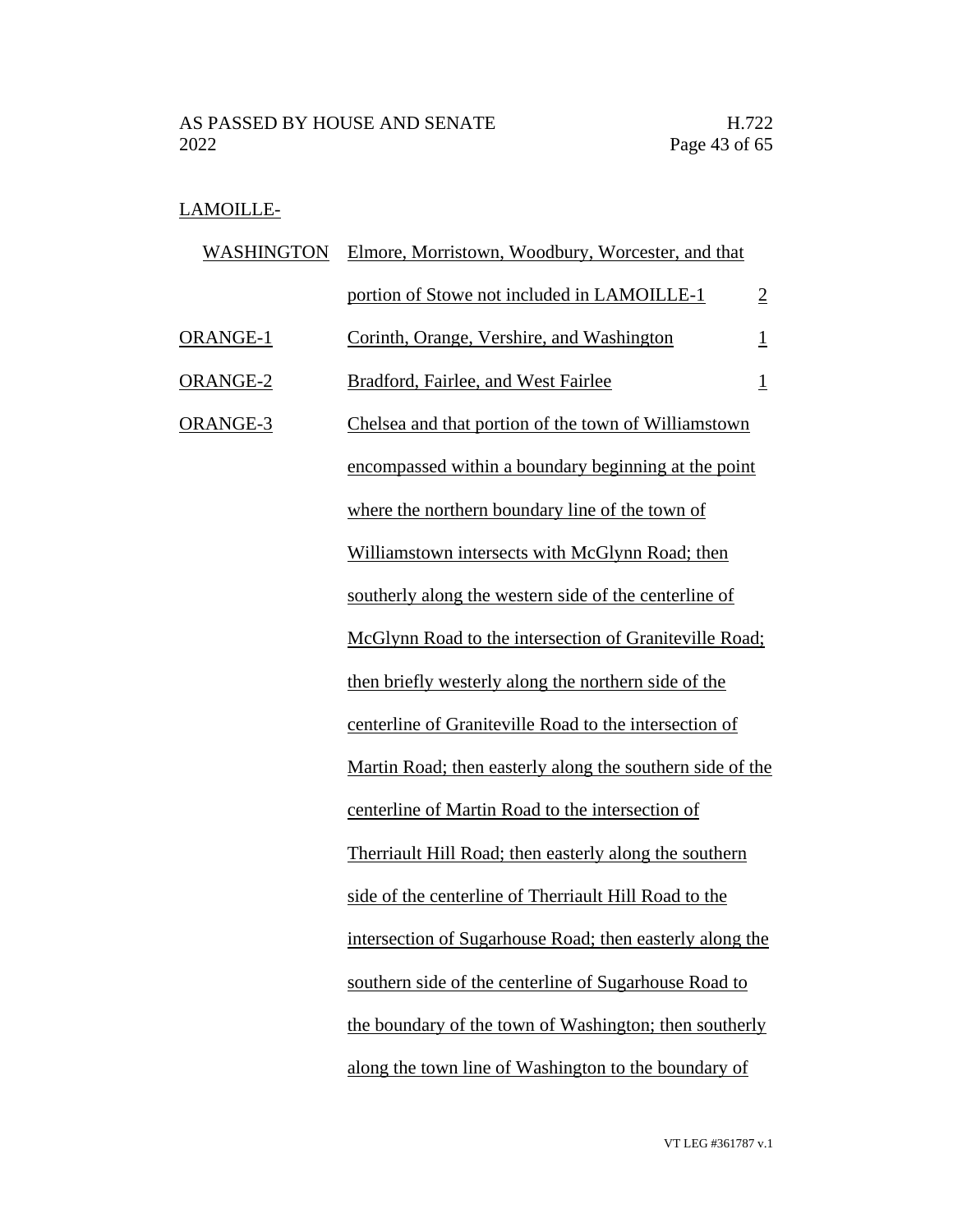|                    | the town of Chelsea; then westerly along the town line     |                         |
|--------------------|------------------------------------------------------------|-------------------------|
|                    | of Chelsea to the boundary of the town of Brookfield;      |                         |
|                    | then westerly along the town line of Brookfield to         |                         |
|                    | boundary of the town of Northfield; then northerly along   |                         |
|                    | the town line of Northfield to the boundary of the town    |                         |
|                    | of Berlin; then easterly and northerly along the town line |                         |
|                    | of Berlin to the boundary of the Town of Barre; then       |                         |
|                    | easterly along the town line of Barre to the point of      |                         |
|                    | beginning                                                  | $\overline{1}$          |
| ORANGE-            |                                                            |                         |
| <b>CALEDONIA</b>   | Groton, Newbury, and Topsham                               | $\perp$                 |
| <b>ORANGE-</b>     |                                                            |                         |
| <b>WASHINGTON-</b> |                                                            |                         |
| <b>ADDISON</b>     | Braintree, Brookfield, Granville, Randolph, and            |                         |
|                    | <b>Roxbury</b>                                             | $\overline{2}$          |
| <b>ORLEANS-1</b>   | Derby                                                      | $\overline{\mathbf{1}}$ |
| <b>ORLEANS-2</b>   | <b>Newport City</b>                                        | $\overline{1}$          |
| ORLEANS-3          | Barton, Brownington, and Westmore                          | $\mathbf{1}$            |
| <b>ORLEANS-4</b>   | Albany, Craftsbury, Glover, and Greensboro                 | $\overline{1}$          |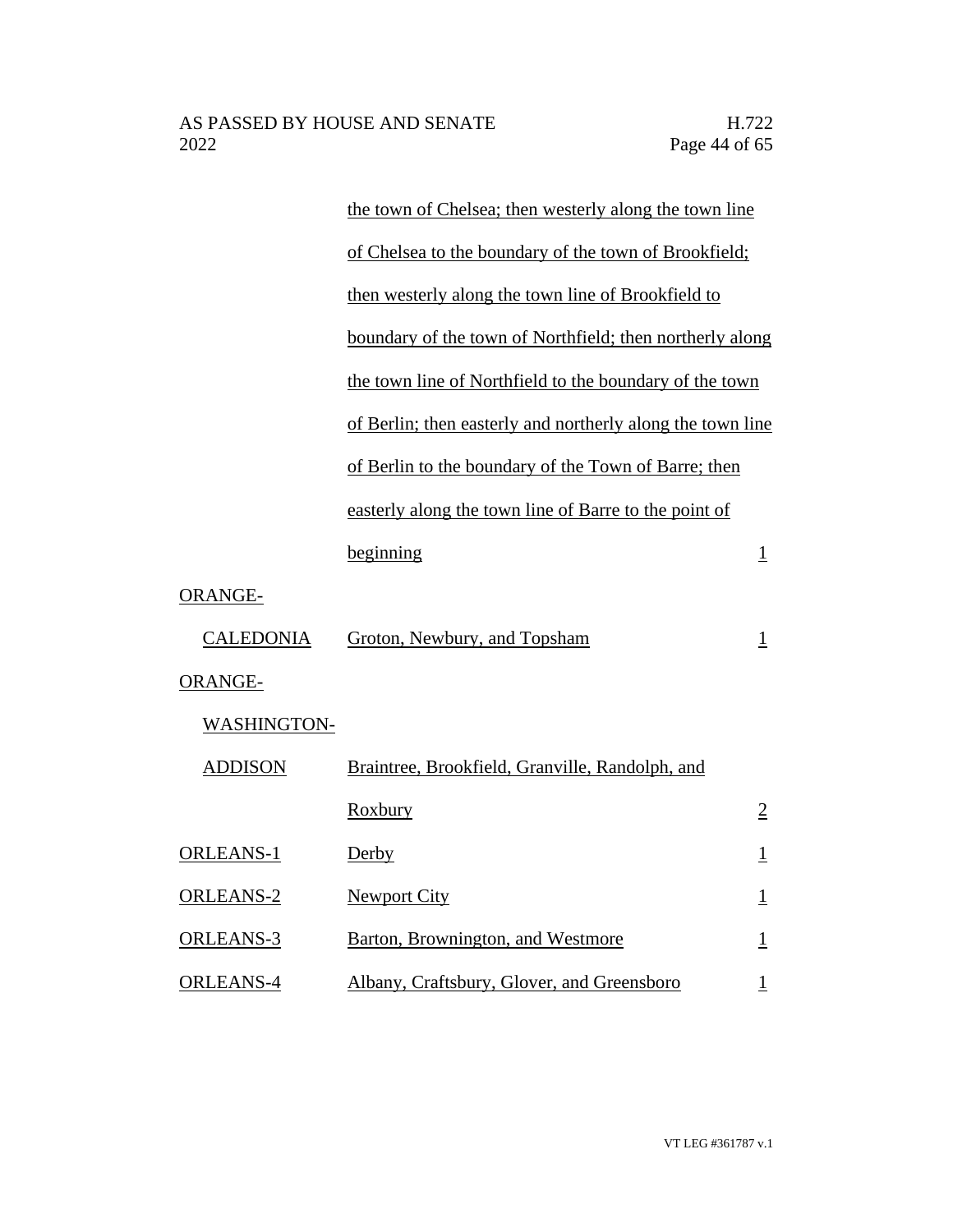# ORLEANS-

| <b>LAMOILLE</b>  | Coventry, Eden, Irasburg, Jay, Lowell, Newport Town,           |                         |
|------------------|----------------------------------------------------------------|-------------------------|
|                  | Troy, and Westfield                                            | $\overline{2}$          |
| <b>RUTLAND-1</b> | Ira, Poultney, and that portion of the town of Wells not       |                         |
|                  | in RUTLAND-BENNINGTON                                          | $\overline{\mathbf{1}}$ |
| RUTLAND-2        | Clarendon, Wallingford, West Rutland, and                      |                         |
|                  | that portion of Rutland Town not included in                   |                         |
|                  | <b>RUTLAND-4</b>                                               | $\overline{2}$          |
| <b>RUTLAND-3</b> | Castleton                                                      | $\overline{1}$          |
| RUTLAND-4        | That portion of Rutland City not included in                   |                         |
|                  | RUTLAND-5, RUTLAND-6, or RUTLAND-7, and that                   |                         |
|                  | portion of Rutland Town encompassed within a                   |                         |
|                  | boundary beginning at the point where the northern             |                         |
|                  | boundary line of Rutland Town intersects with North            |                         |
|                  | Grove Street; then southerly along the eastern side of the     |                         |
|                  | centerline of North Grove Street to the boundary of            |                         |
|                  | Rutland City; then easterly along the northern side of the     |                         |
|                  | city line of Rutland City to the intersection of U.S.          |                         |
|                  | <u>Route 4; then northeasterly along the northwestern side</u> |                         |
|                  | of the centerline of U.S. Route 4 to the boundary of the       |                         |
|                  | town of Mendon; then northerly along the town line of          |                         |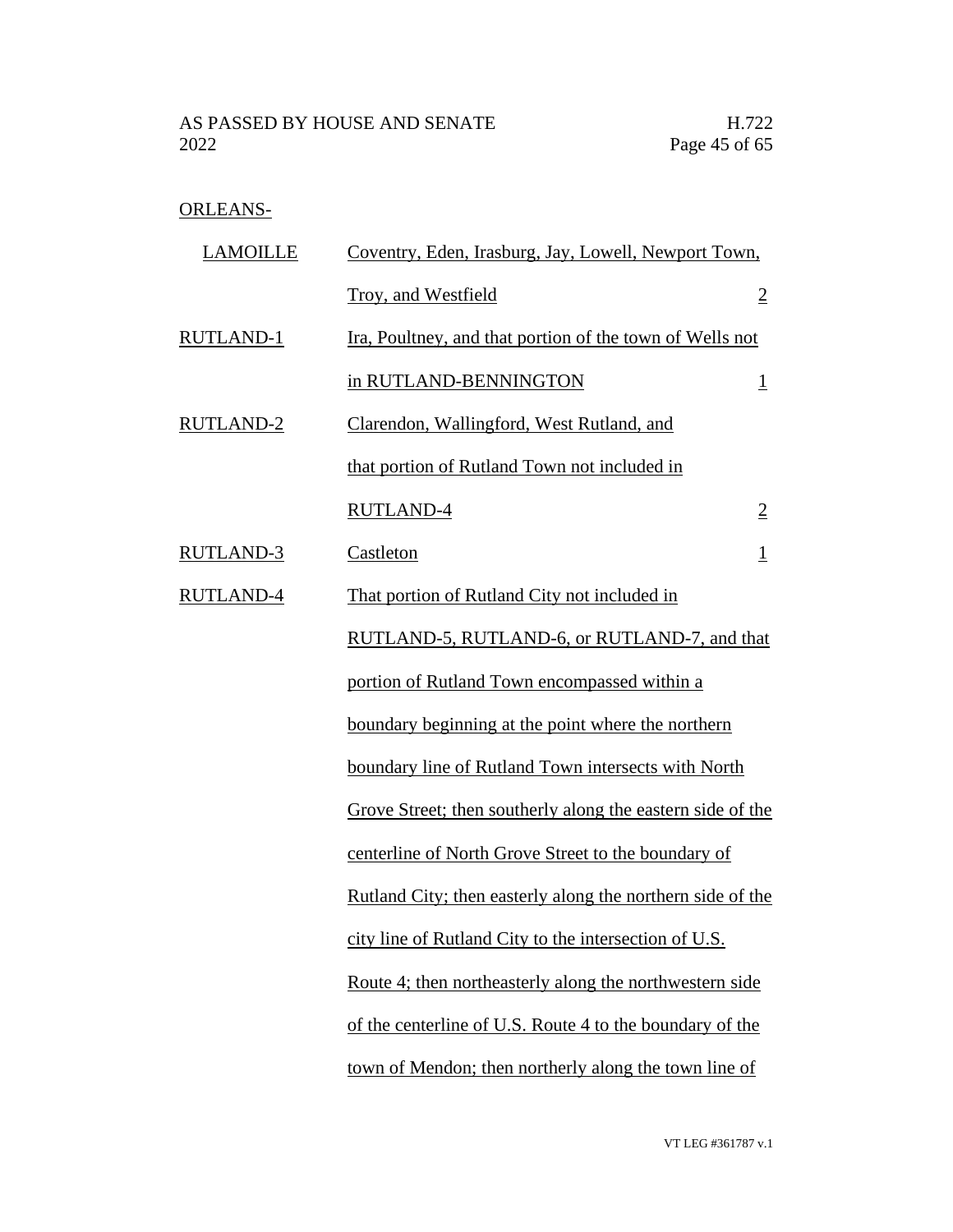Mendon to the boundary of the town of Pittsford; then westerly along the town line of Pittsford to the point of beginning 1 RUTLAND-5 That portion of Rutland City encompassed within a boundary beginning at the point where the northeastern boundary line of Rutland City intersects with U.S. Route 4; then southwesterly along the southeastern side of the centerline of U.S. Route 4 to the intersection of East Street; then southerly along the eastern side of the centerline of East Street to the intersection of Jackson Avenue; then briefly westerly along the southern side of the centerline of Jackson Avenue to intersection of U.S. Route 7; then southerly along the eastern side of the centerline of U.S. Route 7 to the intersection of Allen Street; then briefly easterly along the northern side of the centerline of Allen Street to where it intersects with the railroad tracks; then southeasterly along the northeastern side of the railroad tracks to where the railroad tracks intersect with the boundary of Rutland Town; then easterly along the town line of Rutland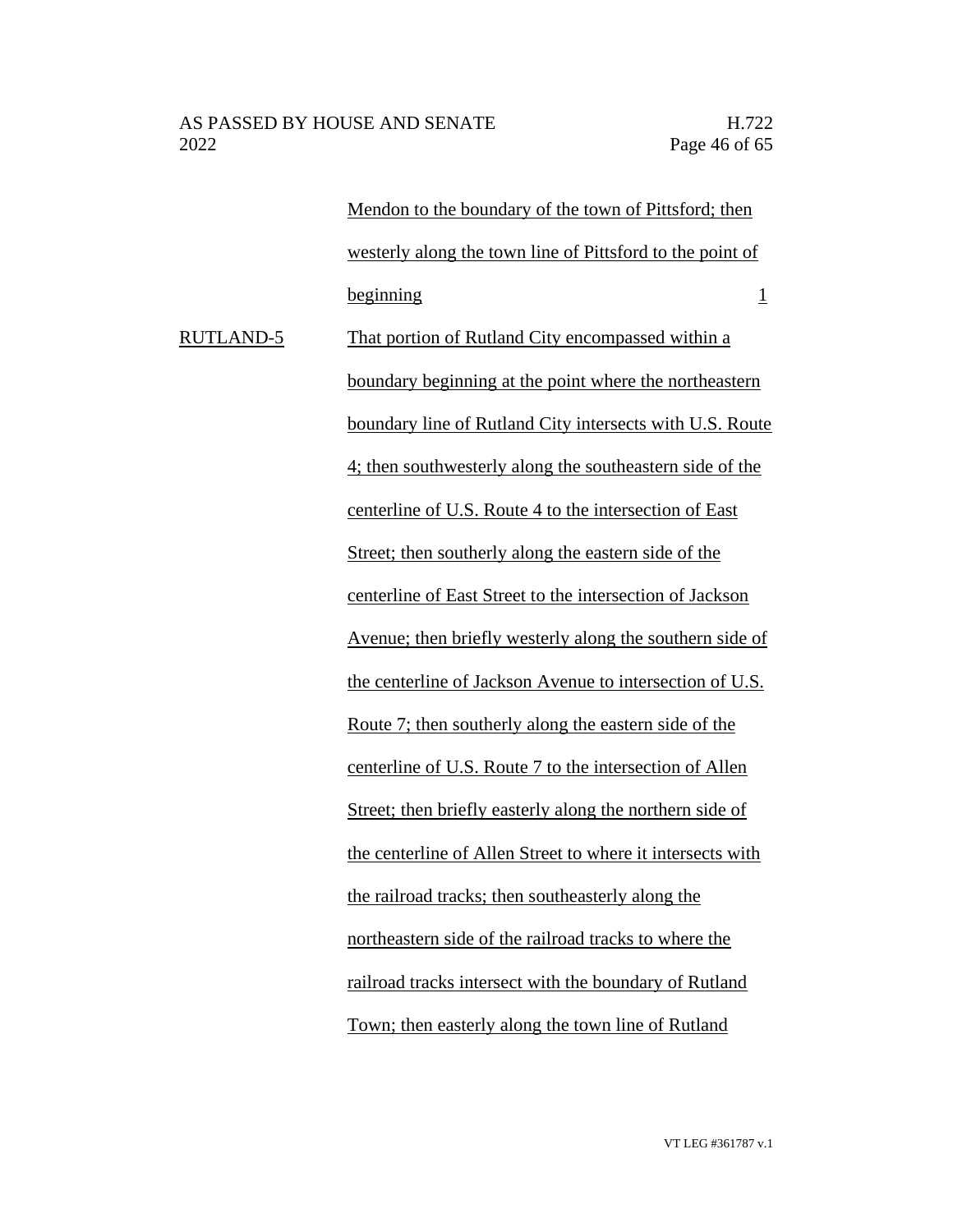Town, then follow the town line of Rutland Town to the point of beginning 1 RUTLAND-6 That portion of Rutland City encompassed within a boundary beginning at the point where the western boundary line of Rutland City intersects with West Street; then easterly along the southern side of the centerline of West Street to the intersection of U.S. Route 7; then northerly along the eastern side of the centerline of U.S. Route 7 to intersection of U.S. Route 4; then easterly along the southern side of the centerline of U.S. Route 4 to the intersection of East Street; then southerly along the western side of the centerline of East Street to the intersection of Jackson Avenue; then westerly along the northern side of the centerline of Jackson Avenue to the intersection of U.S. Route 7; then southerly along the western side of the centerline of U.S. Route 7 to the intersection of Allen Street; then briefly easterly along the southern side of the centerline of Allen Street to where it intersects with the railroad tracks; then southeasterly along the southwestern side of the railroad tracks to where the railroad tracks intersect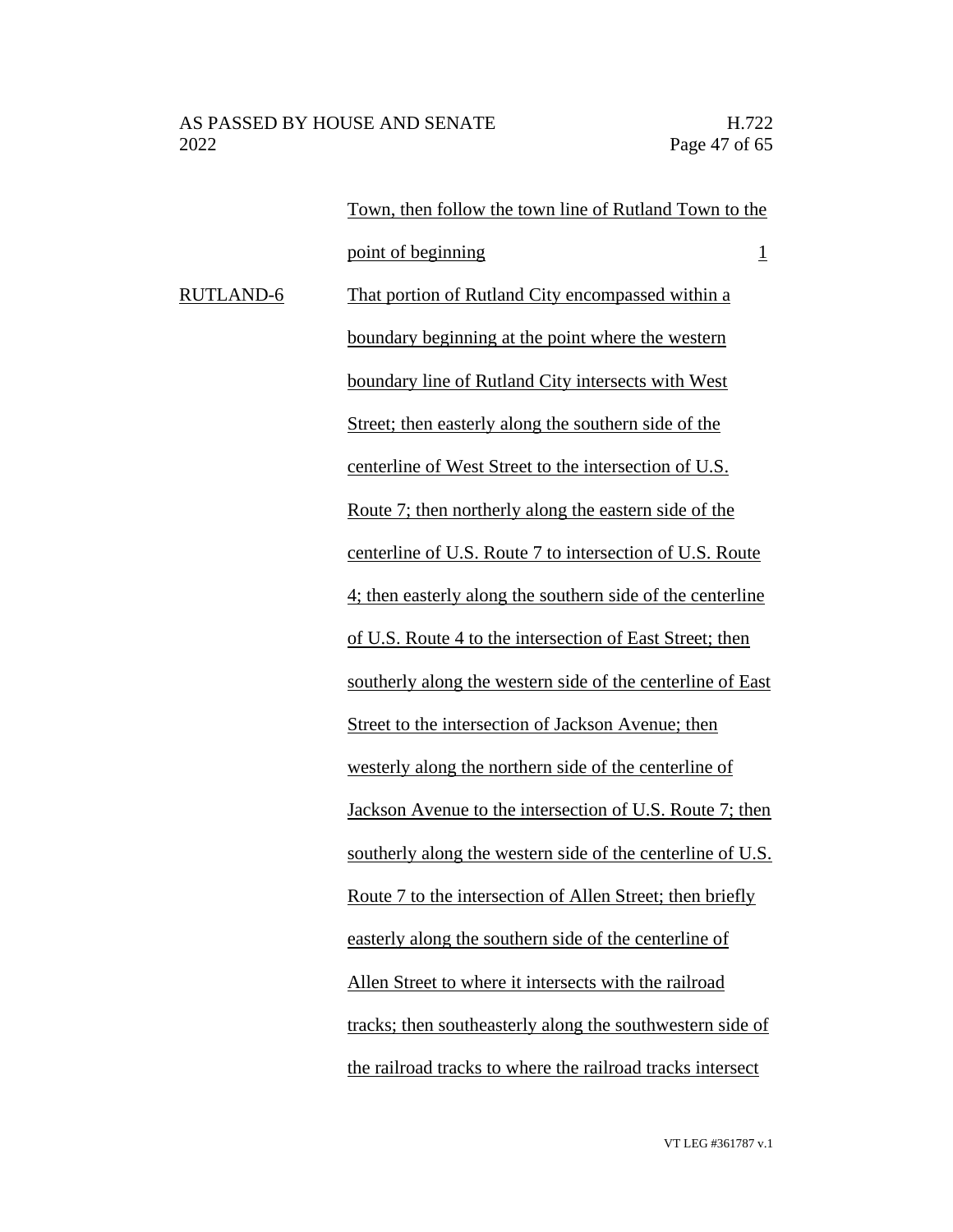|           | with the boundary of Rutland Town; then westerly along           |
|-----------|------------------------------------------------------------------|
|           | the town line of Rutland Town; then follow the town              |
|           | line of Rutland Town to the point of beginning<br>$\overline{1}$ |
| RUTLAND-7 | That portion of Rutland City encompassed within a                |
|           | boundary beginning at the point where the western                |
|           | boundary line of Rutland City intersects with West               |
|           | Street; then easterly along the northern side of the             |
|           | centerline of West Street to the intersection of Church          |
|           | Street; then northerly along the western side of the             |
|           | centerline of Church Street to intersection of North             |
|           | Street; then briefly easterly along the northern side of         |
|           | the centerline of North Street to the intersection of            |
|           | Lincoln Avenue; then briefly southerly along the eastern         |
|           | side of the centerline of Lincoln Avenue to the                  |
|           | intersection of Melrose Avenue; then easterly along the          |
|           | north side of the centerline of Melrose Avenue to the            |
|           | intersection of U.S. Route 7; then northerly along the           |
|           | western side of the centerline of U.S. Route 7 to the            |
|           | boundary of Rutland Town; then westerly along the                |
|           | town line of Rutland Town; then follow the town line of          |
|           | Rutland Town to the point of beginning<br>1                      |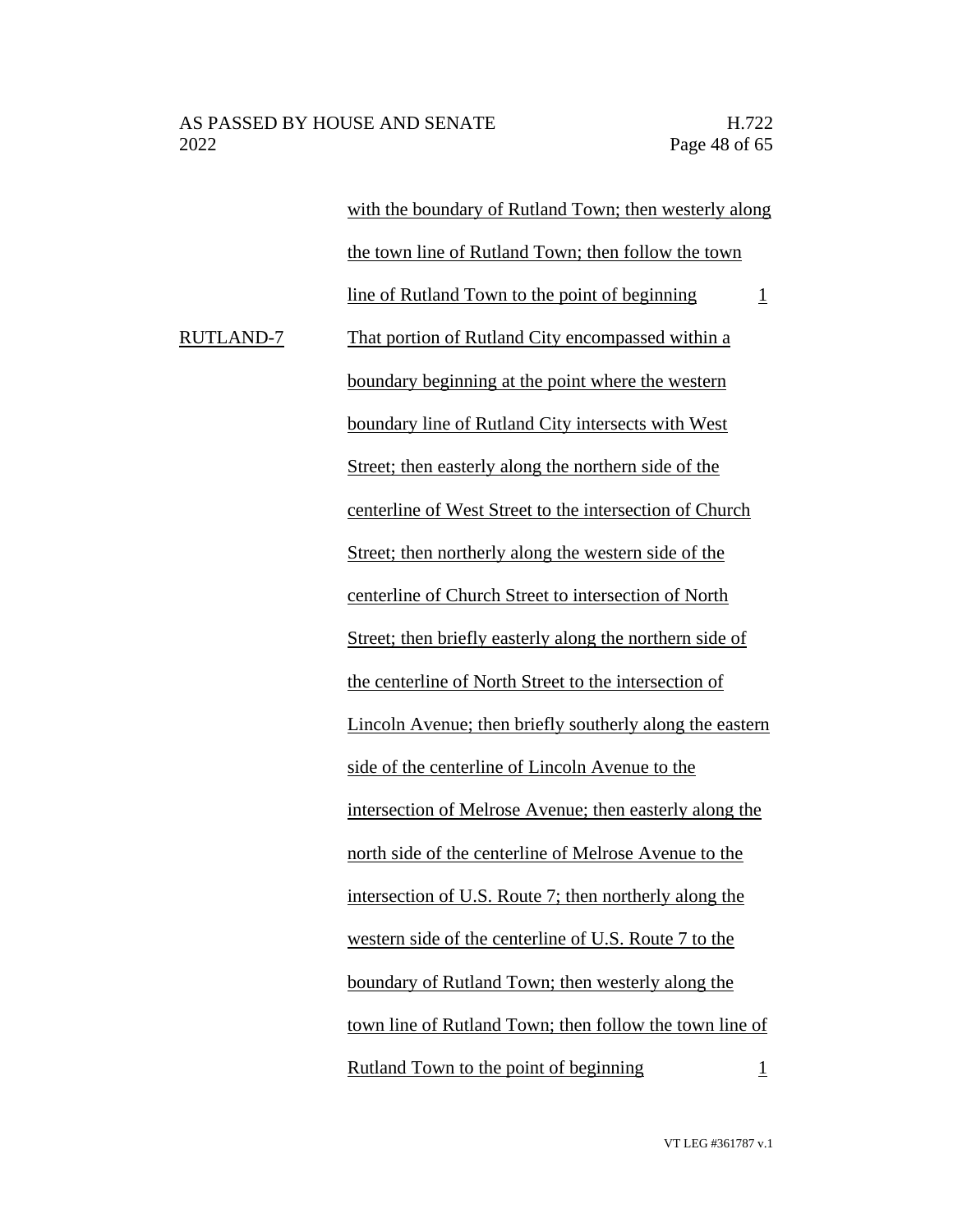AS PASSED BY HOUSE AND SENATE H.722 2022 Page 49 of 65

| <b>RUTLAND-8</b><br><b>RUTLAND-9</b><br>RUTLAND-10<br>RUTLAND-11 | Pittsford and Proctor                                                                |  |
|------------------------------------------------------------------|--------------------------------------------------------------------------------------|--|
|                                                                  | <b>Brandon</b>                                                                       |  |
|                                                                  | Benson, Fair Haven, and West Haven<br>Chittenden, Killington, Mendon, and Pittsfield |  |
|                                                                  |                                                                                      |  |

RUTLAND-

BENNINGTON Middletown Springs, Pawlet, Rupert, Tinmouth, and that portion of the town of Wells encompassed within a boundary beginning at the point where the northern boundary line of Wells intersects with VT Route 30; then southerly along the eastern side of the centerline of VT Route 30 to the intersection of VT Route 30 and Main Street; then continuing southwesterly along the southeastern side of the centerline of VT Route 30 to the boundary of Pawlet; then easterly along the town line of Pawlet to the boundary of the town of Tinmouth; then northerly along the town line of Tinmouth to the boundary of the town of Middletown Springs; then northeasterly along the town line of Middletown Springs to the boundary of the town of Poultney, then westerly along the town line of Poultney to the point of beginning

1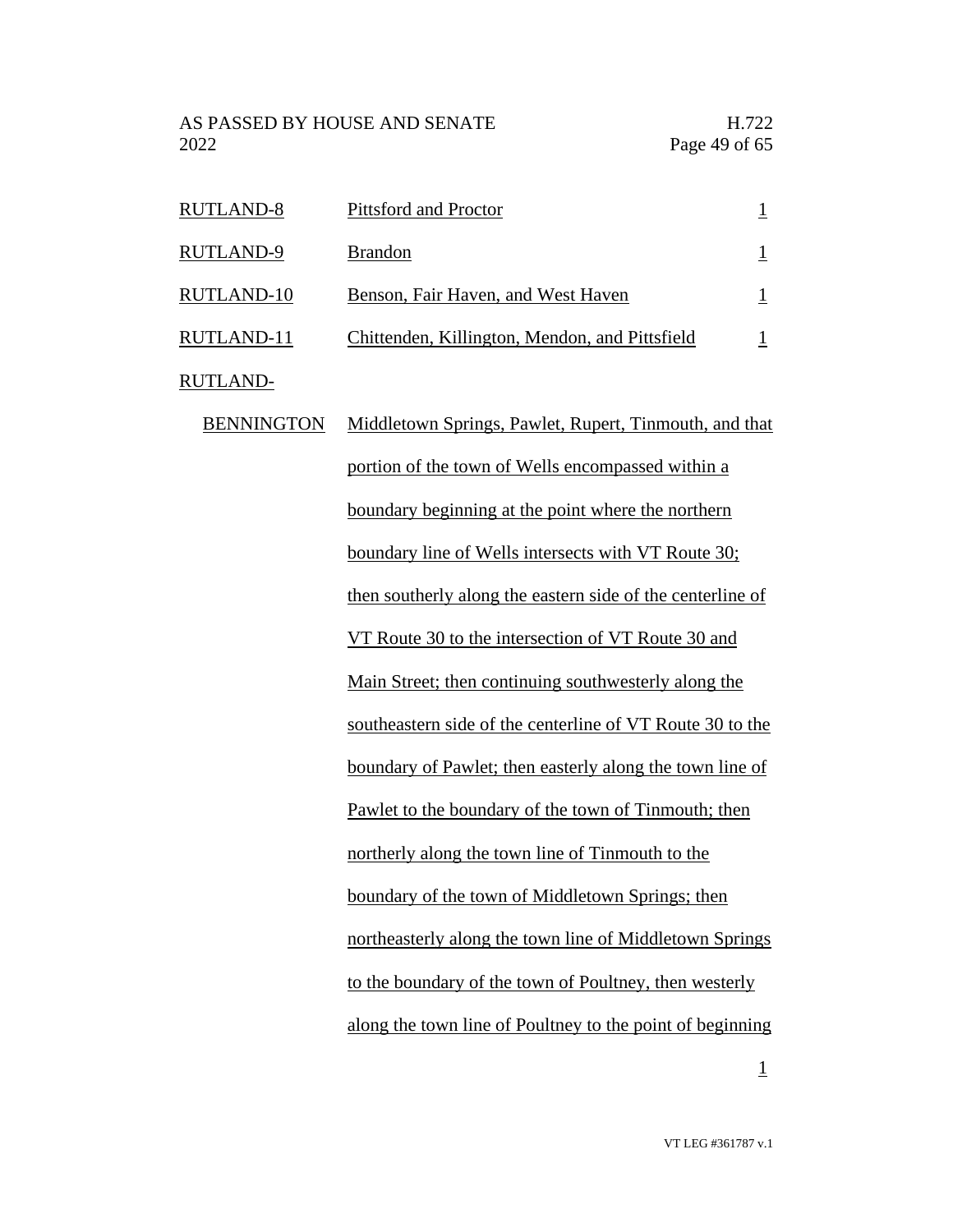# RUTLAND-

| <b>WINDSOR</b>      | Ludlow, Mount Holly, and Shrewsbury                  | $\perp$        |
|---------------------|------------------------------------------------------|----------------|
| <b>WASHINGTON-1</b> | <b>Berlin and Northfield</b>                         | $\overline{2}$ |
| <b>WASHINGTON-2</b> | Duxbury, Fayston, Moretown, Waitsfield, and Warren 2 |                |
| <b>WASHINGTON-3</b> | <b>Barre City</b>                                    | $\overline{2}$ |
| <b>WASHINGTON-4</b> | <b>Montpelier</b>                                    | $\overline{2}$ |
| <b>WASHINGTON-5</b> | <b>East Montpelier and Middlesex</b>                 | $\perp$        |
| <b>WASHINGTON-6</b> | Calais, Marshfield, and Plainfield                   | $\overline{1}$ |
| <b>WASHINGTON-</b>  |                                                      |                |
| <b>CHITTENDEN</b>   | Bolton, Buels Gore, Huntington, and Waterbury        | $\overline{2}$ |
| <b>WASHINGTON-</b>  |                                                      |                |
| <b>ORANGE</b>       | Barre Town and that portion of the town of           |                |
|                     | Williamstown not included in ORANGE-3                | $\overline{2}$ |
| WINDHAM-1           | Guilford and Vernon                                  | $\mathbf{1}$   |
| WINDHAM-2           | Dover, Jamaica, Somerset, Stratton, and Wardsboro    | $\mathbf{1}$   |
| WINDHAM-3           | Brookline, Rockingham, and Westminster               | $\overline{2}$ |
| WINDHAM-4           | Dummerston and Putney                                | $\overline{1}$ |
| WINDHAM-5           | Marlboro, Newfane, and Townshend                     | $\overline{1}$ |
| WINDHAM-6           | Halifax, Wilmington, and Whitingham                  | $\overline{1}$ |
| WINDHAM-7           | That portion of the town of Brattleboro encompassed  |                |
|                     | within a boundary beginning at the point where the   |                |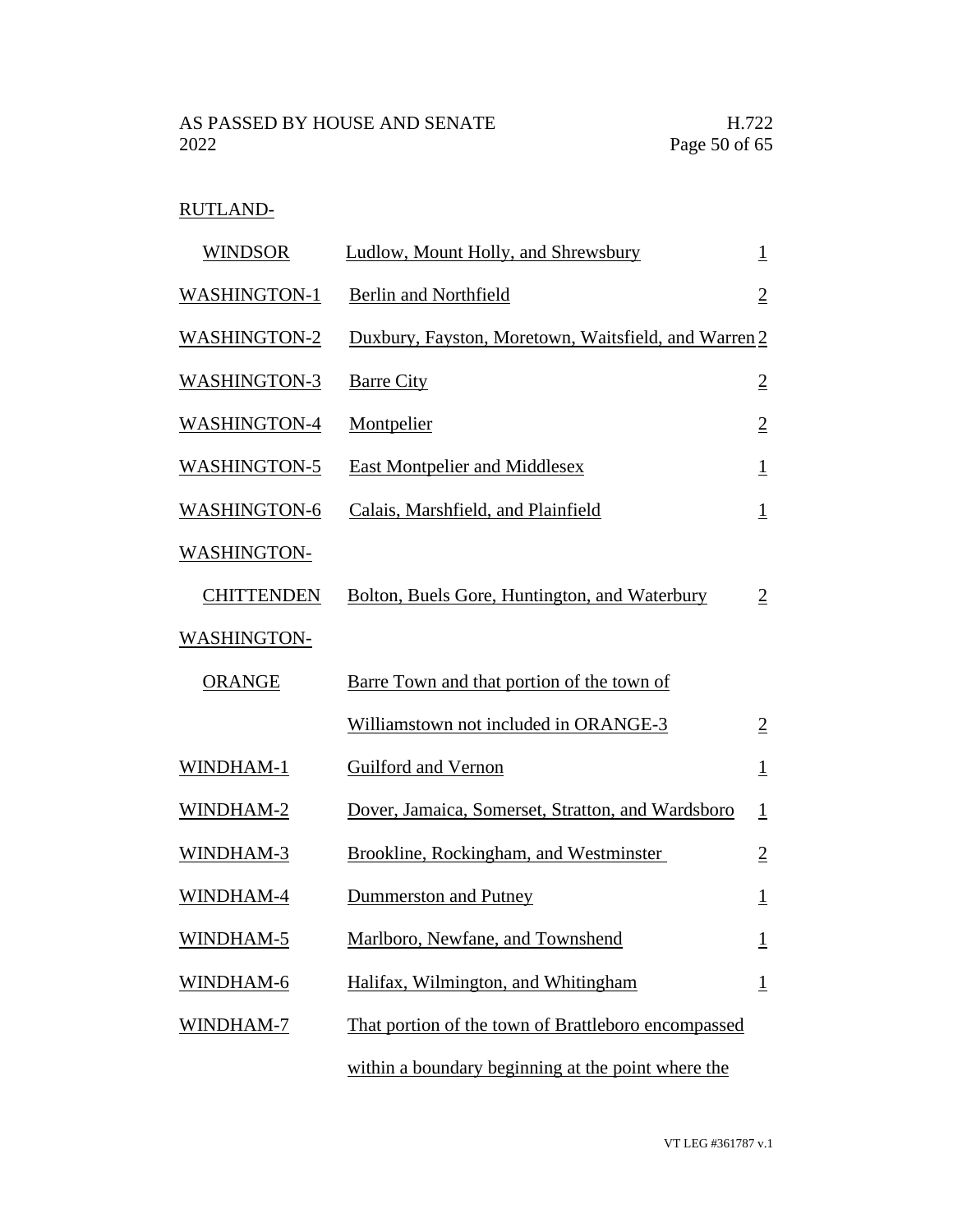boundary line between the town of Brattleboro and the town of Dummerston intersects with Wickopee Hill Road; then southerly along the western side of the centerline of Wickopee Hill Road and then continuing southerly along the western side of the centerline of Pleasant Valley Road to the intersection of Meadowbrook Road; then northeasterly along the southern side of the centerline of Meadowbrook Road to the intersection of Upper Dummerston Road; then southerly along the western side of the centerline of Upper Dummerston Road to the intersection of East Orchard Street; then southerly along the western side of the centerline of East Orchard Street to the intersection of Orchard Street; then southerly along the western side of the centerline of Orchard Street to the intersection of Western Avenue; then westerly along the northern side of the centerline of Western Avenue to the intersection of Guilford Street; then southerly along the western side of the centerline of Guilford Street to the intersection of Maple Street; then easterly along the southern side of the centerline of Maple Street to where it intersects with tax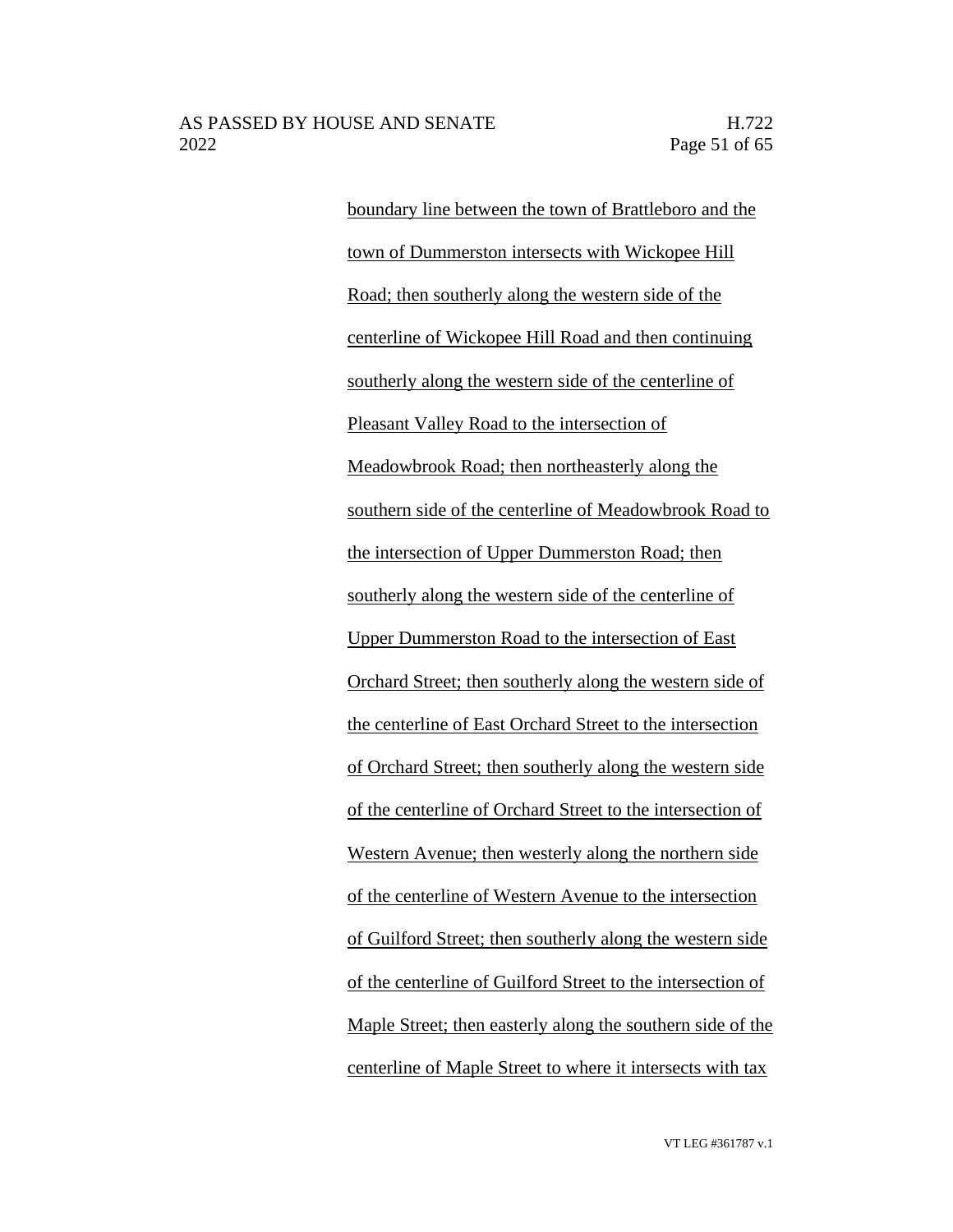map parcel 00110367.000; then southerly along the western side of the western boundary of tax map parcels 00110367.000 and 00110368.000; then westerly along the northern side of the southern boundary of tax parcel 00110369.000 to tax map parcel 00110378.000; then north easterly along the eastern side of the easterly boundary of tax parcel 0110378.000 following the parcel boundary to Guilford Street; then southerly along the western side of the centerline of Guilford Street to the boundary of the town of Guilford; then westerly along the town line of Guilford to the boundary of the town of Marlboro; then northerly along the town line of Marlboro to the boundary of the town of Dummerston; then easterly along the town line of Dummerston to the point of beginning 1 Tax parcel ID numbers in WINDHAM-7 are those numbers recorded in the town clerk's office as of April 1, 2020.

WINDHAM-8 That portion of the town of Brattleboro encompassed within a boundary beginning at the point where the eastern boundary line of the town of Brattleboro along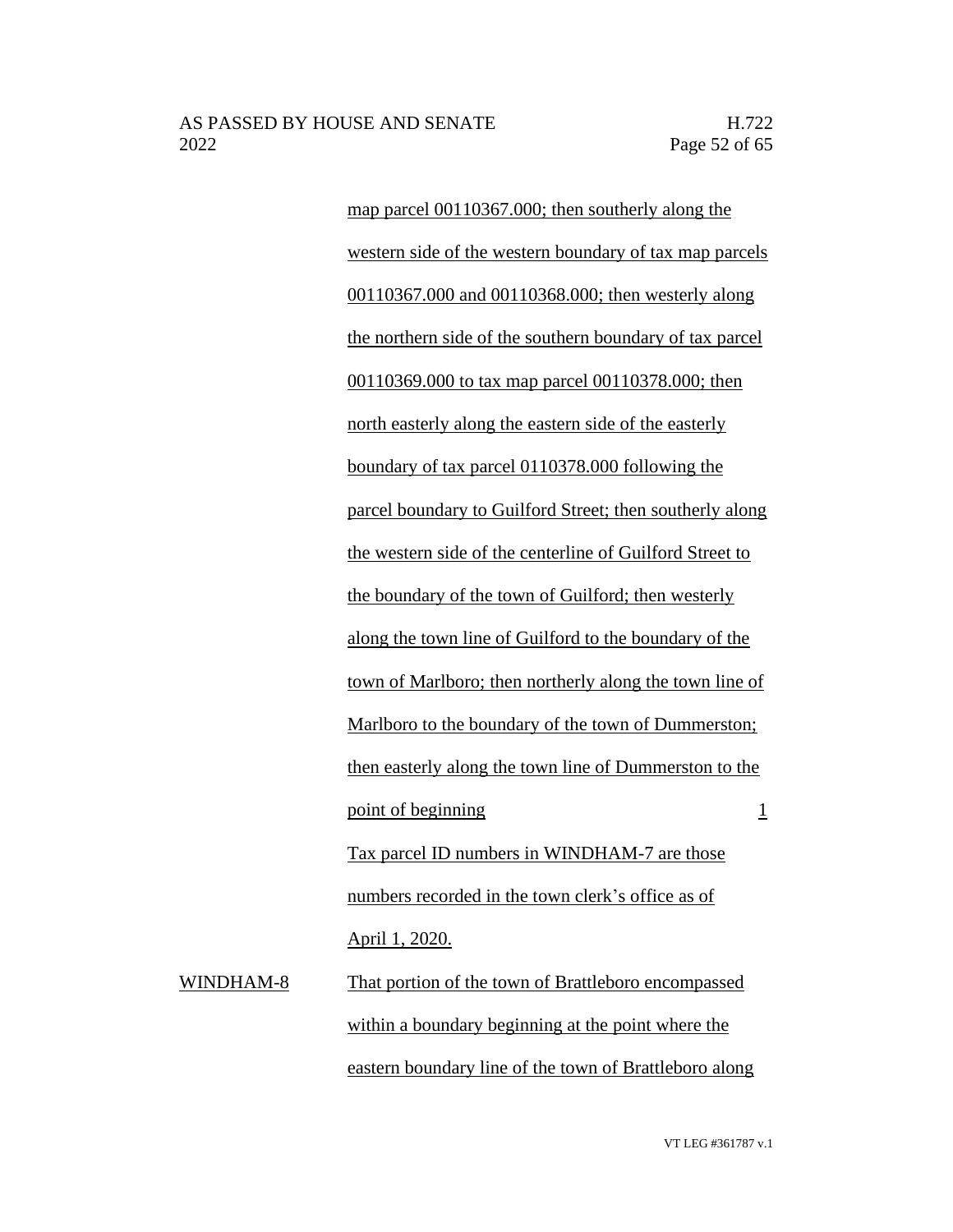the Connecticut River intersects with the Whetstone Brook; then westerly along the southern side of the Whetstone Brook to the intersection with Elm Street; then northerly along the western side of the centerline of Elm Street to the intersection of Frost Street; then westerly along the southern side of the centerline of Frost Street to the intersection of Williams Street; then westerly along the southern side of the centerline of Williams Street to the intersection of Brannan Street; then southerly along the eastern side of the centerline of Brannan Street to the intersection of West Street; then westerly along the southern side of the centerline of West Street to the intersection of Strand Avenue; then southerly along the eastern side of the centerline of West Street to the intersection of Williams Street; then westerly along the southern side of the centerline of Williams Street past Whetstone Drive to where it intersects with the Whetstone Brook; then westerly along the southern side the centerline of the Whetstone Brook past Interstate 91 to the intersection of Guilford Street; then southerly along the eastern side of the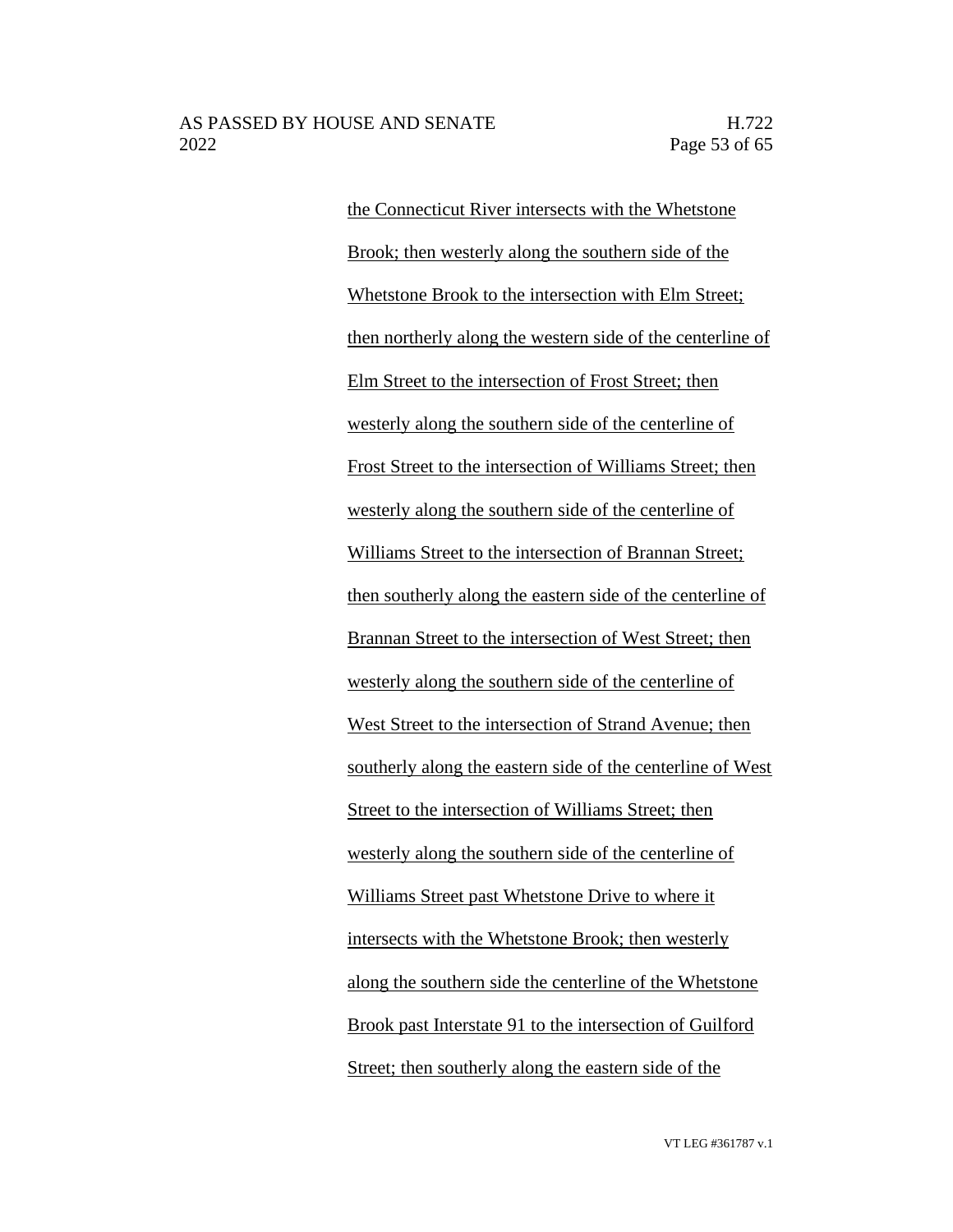centerline of Guilford Street to the intersection of Maple Street; then easterly along the northern side of the centerline of Maple Street to the westerly boundary of tax parcel 00110367.000; then southerly along the eastern side of the western boundary of tax parcels 00110367.000 and 00110368.000; then westerly along the south side of the southern boundary of tax parcel 00110369.000 to tax parcel 00110378.000; then northeasterly along the western side of the eastern boundary of tax parcel 00110378.000 following the parcel boundary to Guilford Street; then southerly along the eastern side of the centerline of Guilford Street to the boundary of the town of Guilford; then easterly along the town line of Guilford to the intersection with the Connecticut River; then northerly along the Connecticut River to the point of beginning. 1 Tax parcel ID numbers in WINDHAM-8 are those numbers recorded in the town clerk's office as of April 1, 2020. WINDHAM-9 That portion of the town of Brattleboro not located in

 $\text{WINDHAM-7 or WINDHAM-8}$  1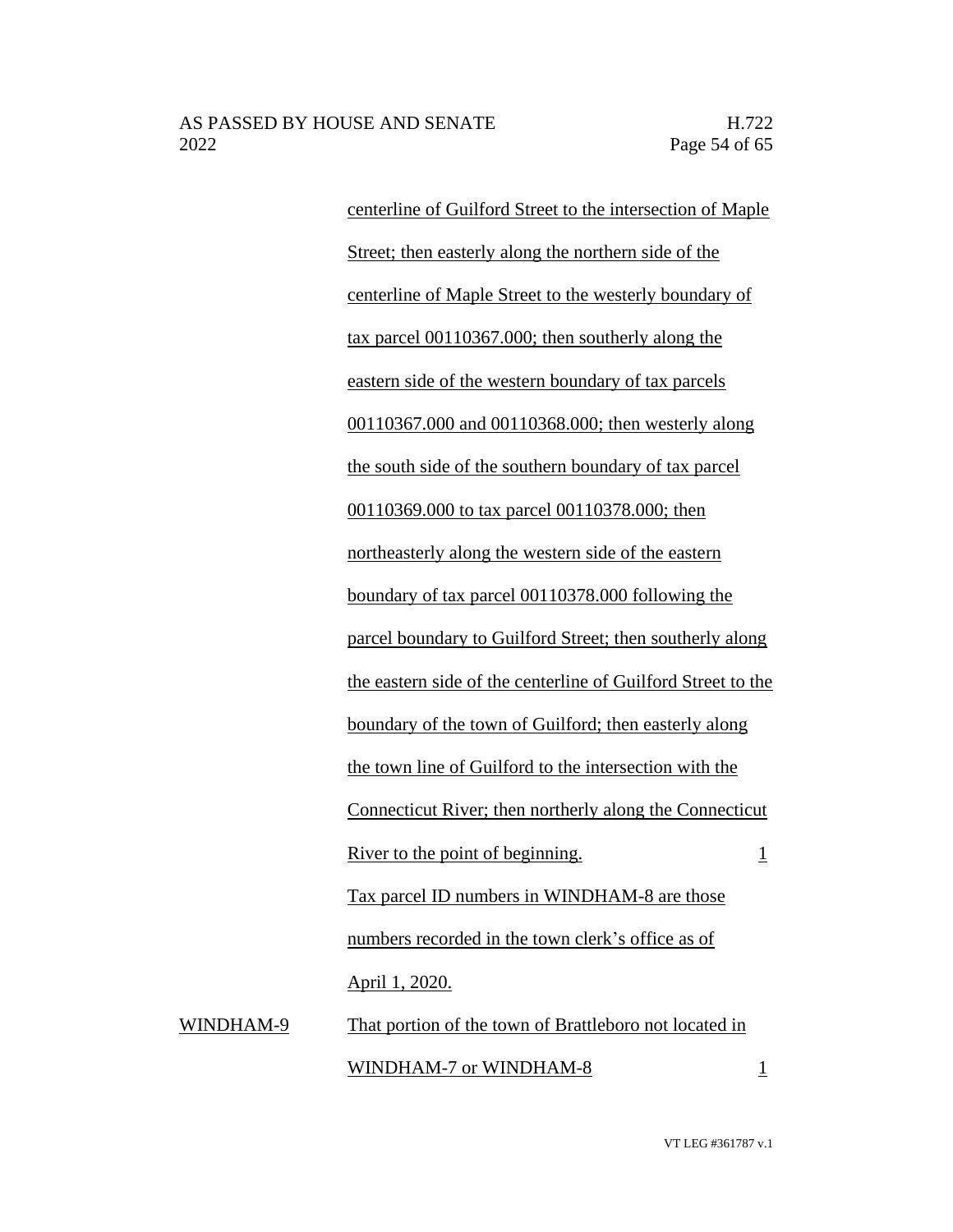### WINDHAM-

WINDSOR-

| <b>BENNINGTON</b> | Andover, Londonderry, Weston, and Winhall                  | $\overline{\mathbf{1}}$ |
|-------------------|------------------------------------------------------------|-------------------------|
| WINDSOR-1         | Hartland, West Windsor, and Windsor                        | $\overline{2}$          |
| WINDSOR-2         | Baltimore, Cavendish, and Weathersfield                    | $\overline{\mathbf{1}}$ |
| WINDSOR-3         | Springfield                                                | $\overline{2}$          |
| <b>WINDSOR-4</b>  | Barnard, Bridgewater, Pomfret, and that portion of the     |                         |
|                   | town of Hartford encompassed within a boundary             |                         |
|                   | beginning at the point where the northern boundary line    |                         |
|                   | of Hartford and Norwich intersects with Joshua Road;       |                         |
|                   | then southerly along the western side of the centerline of |                         |
|                   | Joshua Road to the intersection of Jericho Street; then    |                         |
|                   | southwesterly along the northern side of the centerline    |                         |
|                   | of Jericho Street to the intersection of VT Route 14; then |                         |
|                   | easterly along the southern side of the centerline of VT   |                         |
|                   | Route 14 to the intersection of the centerline of Runnals  |                         |
|                   | Road and VT Route 14; then turn south along the            |                         |
|                   | southwesterly side of a straight line extension from the   |                         |
|                   | end of Runnals Road across the White River to the          |                         |
|                   | intersection of Old River Road and the beginning of        |                         |
|                   | Costello Road; then westerly along the northern side of    |                         |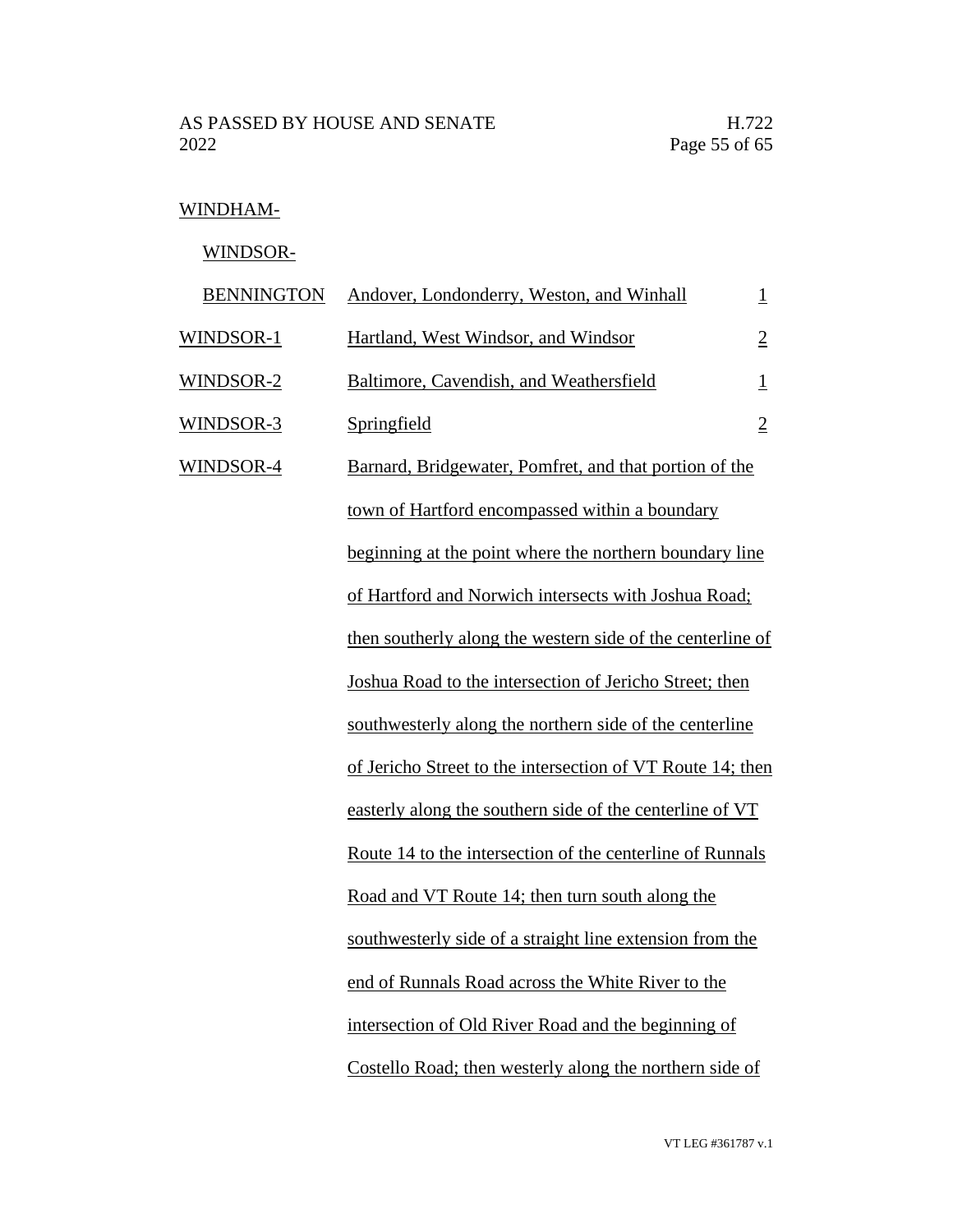the centerline of Costello Road to the intersection of Old Quechee Road; then southwesterly along the northeasterly side of the centerline of Old Quechee Road to the intersection of Quechee Main Street; then westerly along the northern side of the centerline of Quechee Main Street to the intersection of Waterman Hill Road and the Quechee Covered Bridge; then westerly along the northern side of the Ottauquechee River to the boundary line of the town of Hartland; then westerly along the town line of Hartland to the boundary of the town of Woodstock; then westerly along the town line of Woodstock to the boundary of the town of Pomfret; then northerly along the town line of Pomfret along the town line of Sharon to the boundary of the town of Norwich; then easterly along the town line of Norwich to the point of beginning 1 WINDSOR-5 Plymouth, Reading, and Woodstock 1 WINDSOR-6 That portion of the town of Hartford not located in  $WINDSOR-4$  2 WINDSOR- ADDISON Bethel, Hancock, Rochester, and Stockbridge 1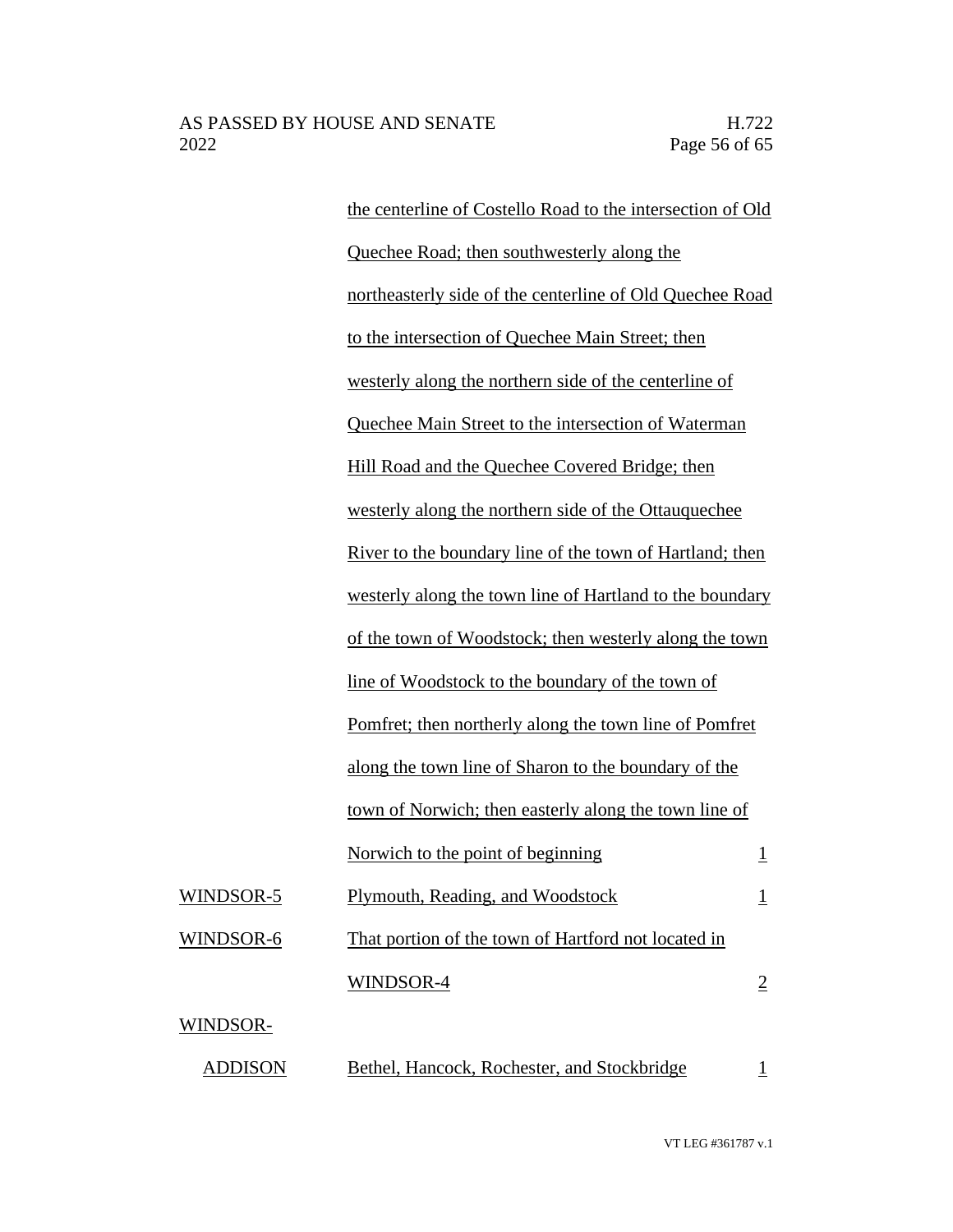AS PASSED BY HOUSE AND SENATE H.722 2022 Page 57 of 65

#### WINDSOR-

| ORANGE-1 | <b>Royalton and Tunbridge</b>            |   |
|----------|------------------------------------------|---|
| WINDSOR- |                                          |   |
| ORANGE-2 | Norwich, Sharon, Strafford, and Thetford | 2 |
| WINDSOR- |                                          |   |
| WINDHAM  | Athens, Chester, Grafton, and Windham    |   |

Sec. 3. 17 V.S.A. § 1881 is amended to read:

#### § 1881. NUMBER TO BE ELECTED

Senatorial districts and the number of Senators to be elected from each are as follows:

(1) Addison Senatorial District, composed of the towns of Addison, Bridport, Bristol, Buel's Gore, Cornwall, Ferrisburgh, Goshen, Granville, Hancock, Huntington, Leicester, Lincoln, Middlebury, Monkton, New Haven, Orwell, Panton, Rochester, Ripton, Salisbury, Shoreham, Starksboro, Vergennes, Waltham, Weybridge, and Whiting........ two;

(2) Bennington Senatorial District, composed of the towns of Arlington, Bennington, Dorset, Glastenbury, Landgrove, Londonderry, Manchester, Peru, Pownal, Readsboro, Rupert, Sandgate, Searsburg, Shaftsbury, Somerset, Stamford, Stratton, Sunderland, Wilmington, Winhall, and Woodford........ two;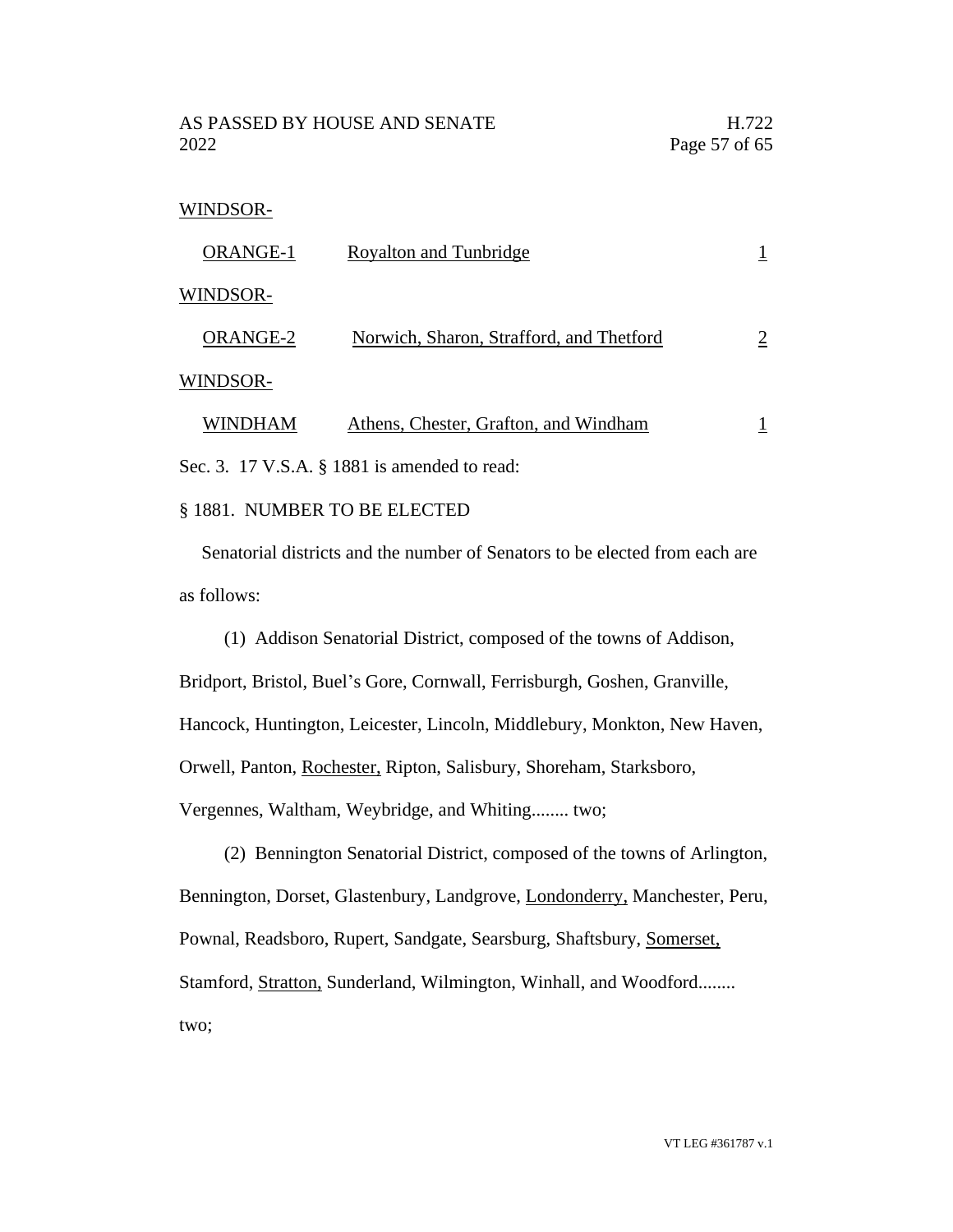#### AS PASSED BY HOUSE AND SENATE H.722 2022 Page 58 of 65

(3) Caledonia Senatorial District, composed of the towns of Barnet, Bradford, Burke, Danville, Fairlee, Groton, Hardwick, Kirby, Lyndon, Newark, Newbury, Orange, Peacham, Ryegate, St. Johnsbury, Sheffield, Stannard, Sutton, Topsham, Walden, Waterford, West Fairlee, and Wheelock................ two one;

(4) Chittenden Chittenden-Central Senatorial District, composed of towns of Bolton, Burlington, Charlotte, Essex, Hinesburg, Jericho, Milton, Richmond, St. George, Shelburne, South Burlington, Underhill, Westford, Williston, and Winooski the city of Winooski, that portion of the town of Essex not included in Chittenden-North Senatorial District, that portion of the town of Colchester not included in Grand Isle Senatorial District, and that portion of the city of Burlington encompassed within a boundary beginning at the point where the eastern boundary line of the city of Burlington intersects with the South Burlington Recreation Path; then westerly along the northern side of the boundary between the South Burlington Recreation Path and the Burlington Country Club to where the South Burlington Recreation Path turns north; then continuing westerly along the northern side of the property boundary of the Burlington Country Club to the property boundary line between 544 South Prospect Street and 500 South Prospect Street; then westerly along the northern side of the property line between 544 South Prospect Street and 500 Prospect Street to where it intersects with South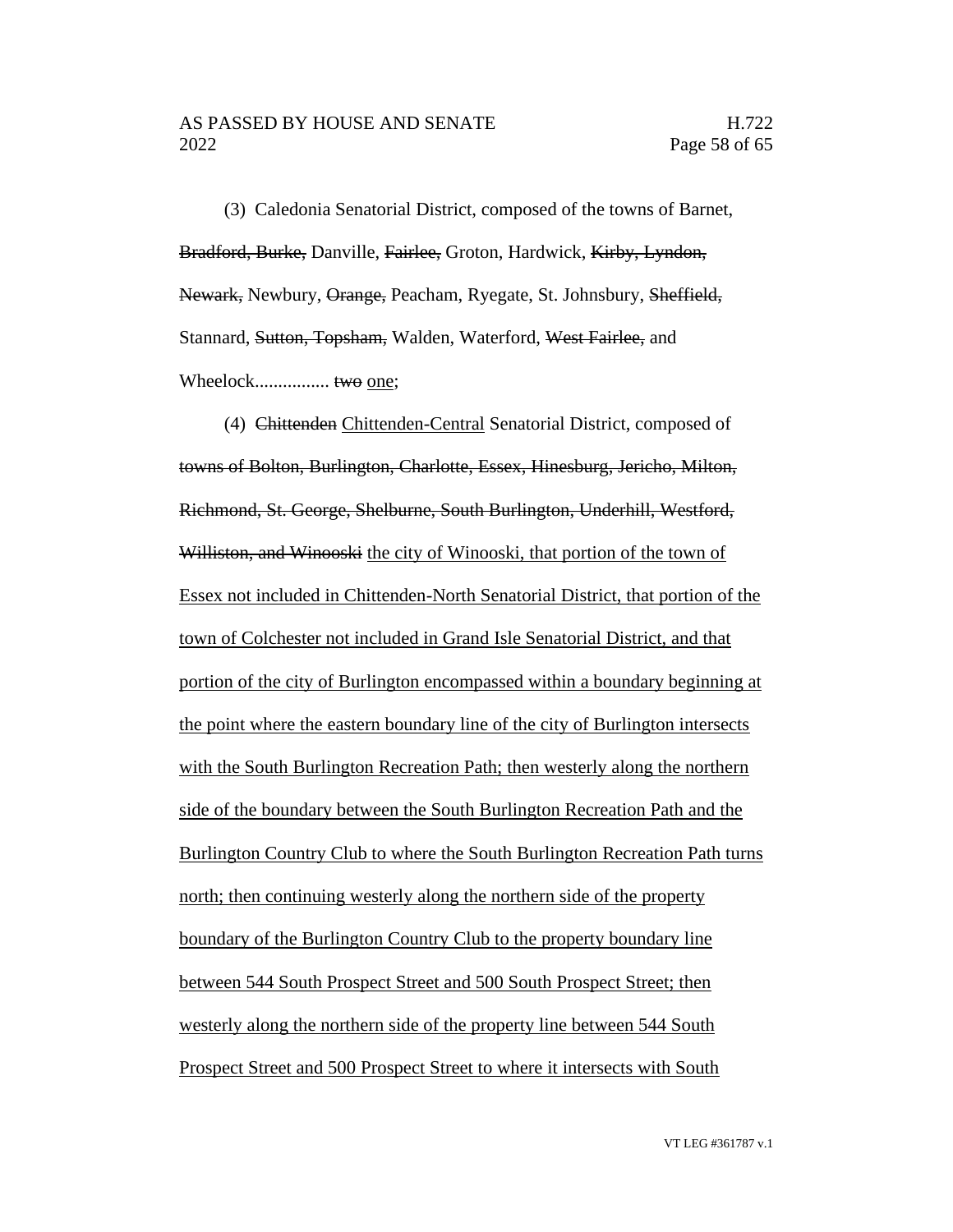Prospect Street; then northerly along the eastern side of the centerline of South Prospect Street to the intersection of Cliff Street; then westerly along the northern side of the centerline of Cliff Street to the intersection of U.S. Route 7; then briefly northerly along the eastern side of the centerline of U.S. Route 7 to the intersection of Spruce Street; then westerly along the northern side of the centerline of Spruce Street to the intersection of South Union Street; then northerly along the eastern side of the centerline of South Union Street to the intersection of Adams Street; then westerly along the northern side of the centerline of Adams Street to the intersection of South Winooski Avenue; then northerly along the eastern side of the centerline of South Winooski Avenue to the intersection of Maple Street; then westerly along the northern side of the centerline of Maple Street to the end of Maple Street; then continuing on a line due west across Lake Champlain to the boundary of the city of South Burlington in Lake Champlain; then northerly along the city line of South Burlington in Lake Champlain and continuing along the city line of South Burlington as it follows the eastern shore of Lake Champlain to the boundary of the town of Colchester; then northerly and then southeasterly along the town line of Colchester to the boundary of the city of Winooski; then southeasterly along the city line of Winooski to the boundary of the city of South Burlington; then southwesterly along the city line of South Burlington to the point of beginning......... six three;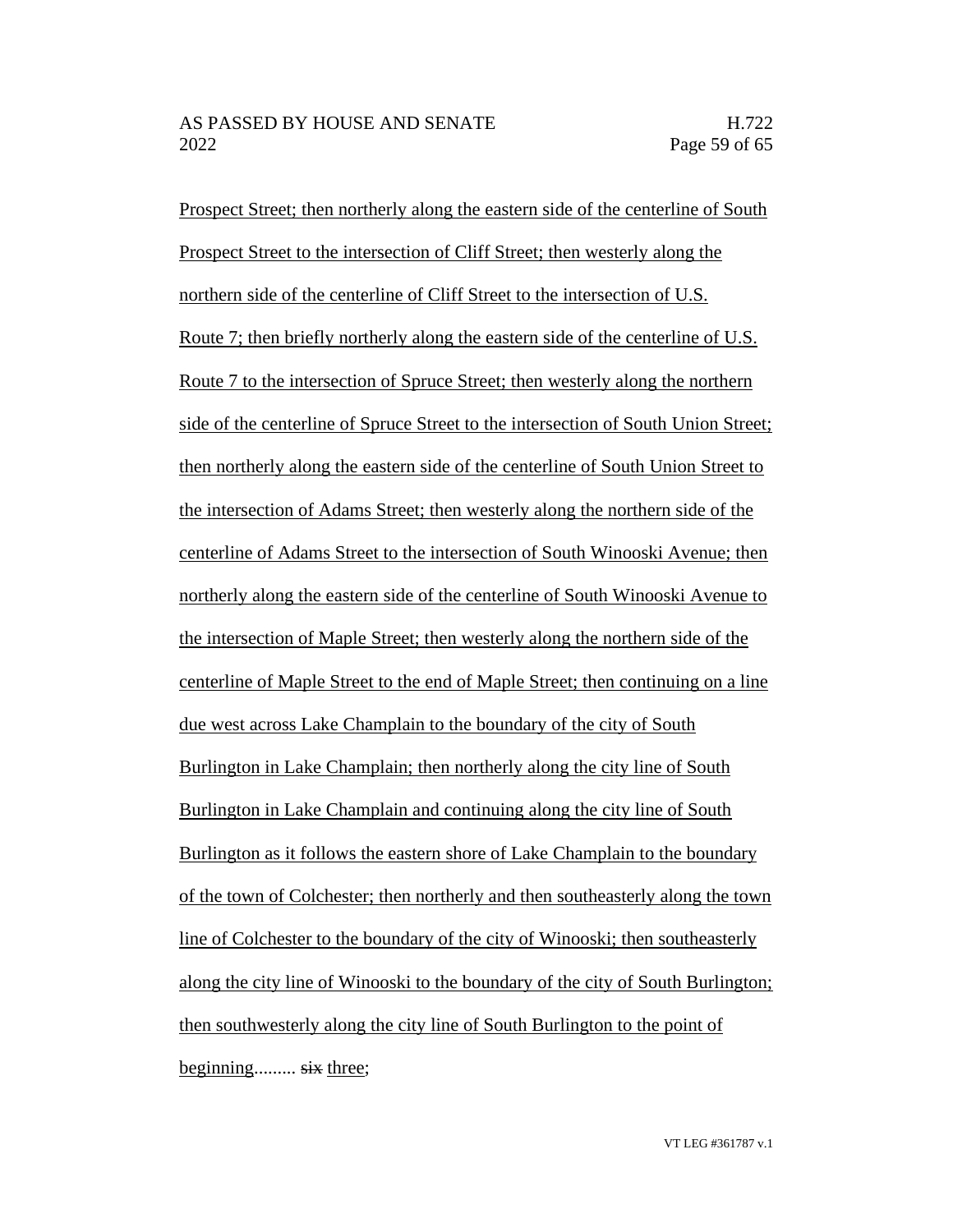(5) Chittenden-North Senatorial District, composed of towns of Fairfax, Milton, Westford, and that portion of the town of Essex encompassed within a boundary beginning at the point where the western boundary line of the town of Essex intersects with VT Route 2A; then southerly along the eastern side of the centerline of VT Route 2A to the intersection of Gentes Road; then briefly easterly along the northern side of the centerline of Gentes Road to where it intersects with the railroad tracks before Lamore Road; then southerly along the eastern side of the railroad tracks to where they intersect with VT Route 289; then southeasterly along the northeastern side of the centerline of VT Route 289 to the intersection of Upper Main Street; then northeasterly along the northwestern side of the centerline of Upper Main Street to the intersection of Center Road; then easterly along the northern side of the centerline of Center Road to the intersection of Jericho Road; then southeasterly along the northeastern side of the centerline of Jericho Road to the intersection of Allen Martin Drive; then southwesterly along the southeastern side of the centerline of Allen Martin Road to the intersection of Sandhill Road; then southerly along the eastern side of Sandhill Road to the intersection of River Road; then westerly along the southern side of the centerline of River Road to where it intersects with Alder Brook; then southerly along the eastern side of Alder Brook to the boundary of the town of Williston; then easterly along the town line of Williston to the boundary of the town of Jericho; then northeasterly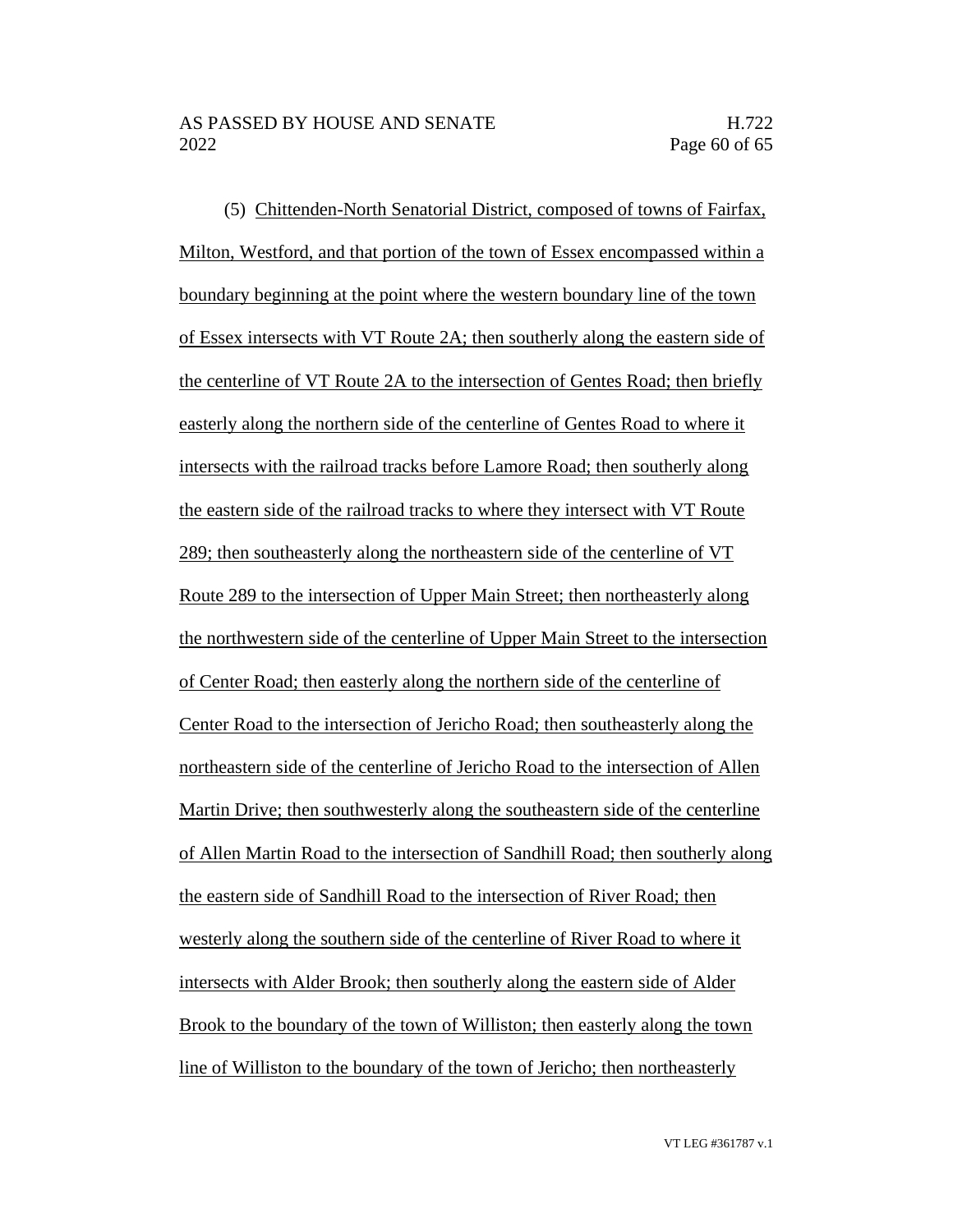along the town line of Jericho to the boundary of the town of Westford; then westerly along the town line of Westford to the boundary of the town of Colchester; then southerly along the town line of Colchester to the point of beginning………. one;

(6) Chittenden-Southeast Senatorial District, composed of towns of Bolton, Charlotte, Hinesburg, Jericho, Richmond, Shelburne, South Burlington, St. George, Underhill, Williston, and that portion of the city of Burlington not included in Chittenden-Central Senatorial District……. three;

(7) Essex-Orleans Essex Senatorial District, composed of the towns of Albany, Averill, Avery's Gore, Barton, Bloomfield, Brighton, Brownington, Brunswick, Canaan, Charleston, Concord, Coventry, Craftsbury, Derby, East Haven, Ferdinand, Glover, Granby, Greensboro, Guildhall, Holland, Irasburg, Jay, Kirby, Lemington, Lewis, Lowell, Lunenburg, Lyndon, Maidstone, Montgomery, Morgan, Newport City, Newport Town, Norton, Richford, Troy, Victory, Warner's Grant, and Warren Gore, Westfield, Westmore, and Wolcott................ two one;

(6)(8) Franklin Senatorial District, composed of the towns of Alburgh, Bakersfield, Berkshire, Enosburgh, Fairfax, Fairfield, Fletcher, Franklin, Georgia, Highgate, Richford, St. Albans City, St. Albans Town, Sheldon, and Swanton................ two;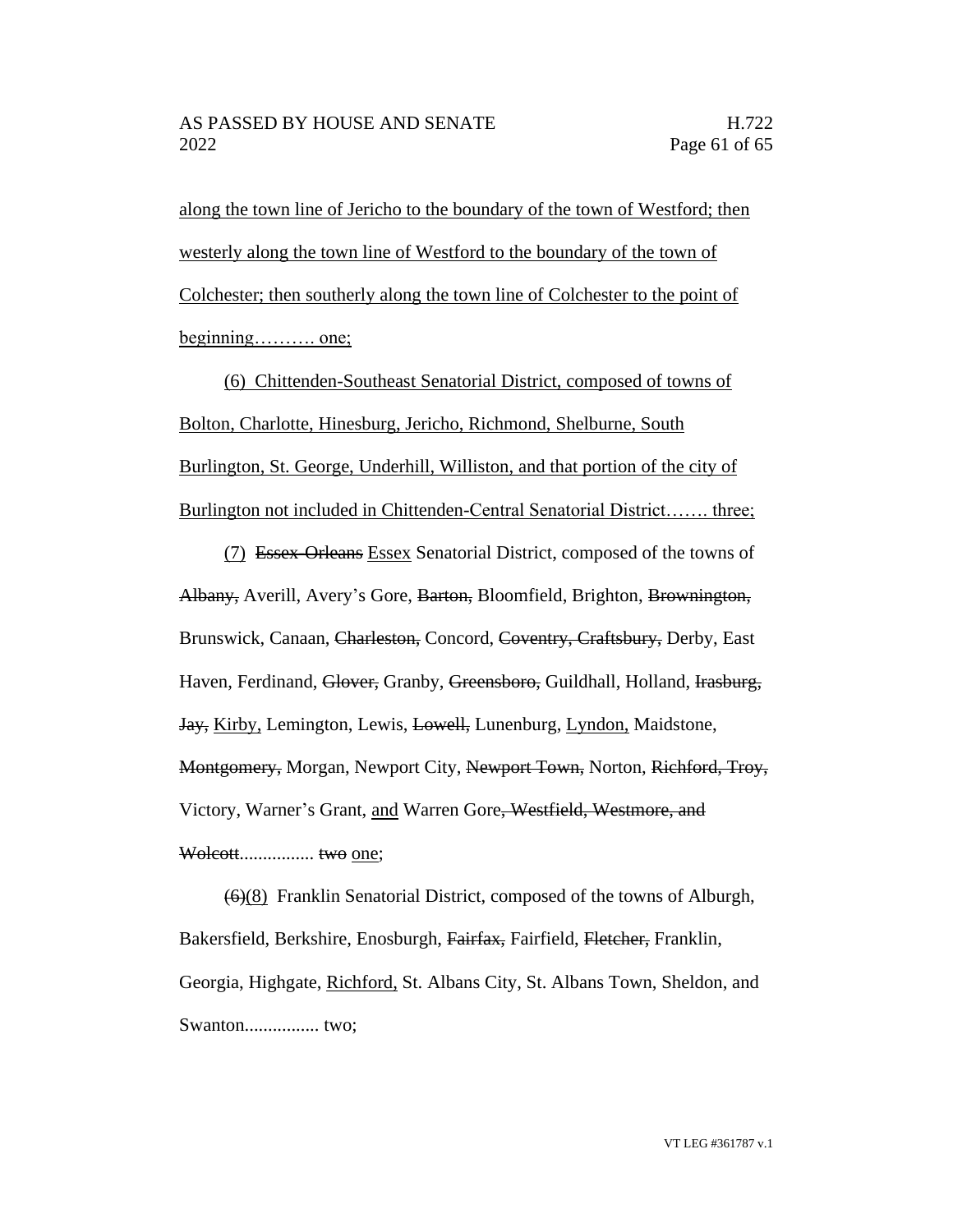$(7)(9)$  Grand Isle Senatorial District, composed of the towns of Colchester, Grand Isle, Isle La Motte, North Hero, and South Hero, and that portion of the town of Colchester encompassed within a boundary beginning at the point where the southern boundary line of Colchester and the northern boundary of the city of Winooski intersects with U.S. Route 7; then northerly along the western side of the centerline of U.S. Route 7 to the intersection of Hercules Drive; then easterly along the northern side of the centerline of Hercules Drive; then continue southerly along the eastern side of the centerline of Hercules Drive to the intersection of Vermont National Guard Road; then southeasterly along the northeastern side of the centerline of Vermont National Guard Road to the intersection of Hegeman Avenue; then northeasterly along the northwestern side of the centerline of Hegeman Avenue to the intersection of Barnes Avenue; then briefly northwesterly along the southwestern side of the centerline of Barnes Avenue to the intersection of Troy Avenue; then northeasterly along the northwestern side of the centerline of Troy Avenue to where it joins Hegeman Avenue; then briefly southeasterly along the northeastern side of the centerline of Hegeman Avenue to the intersection of Vermont Avenue; then briefly easterly along the northern side of the centerline of Vermont Avenue to where it intersects with the boundary of the town of Essex; then northeasterly along the town line of Essex to the boundary of the town of Milton; then northwesterly along the town line of Milton to the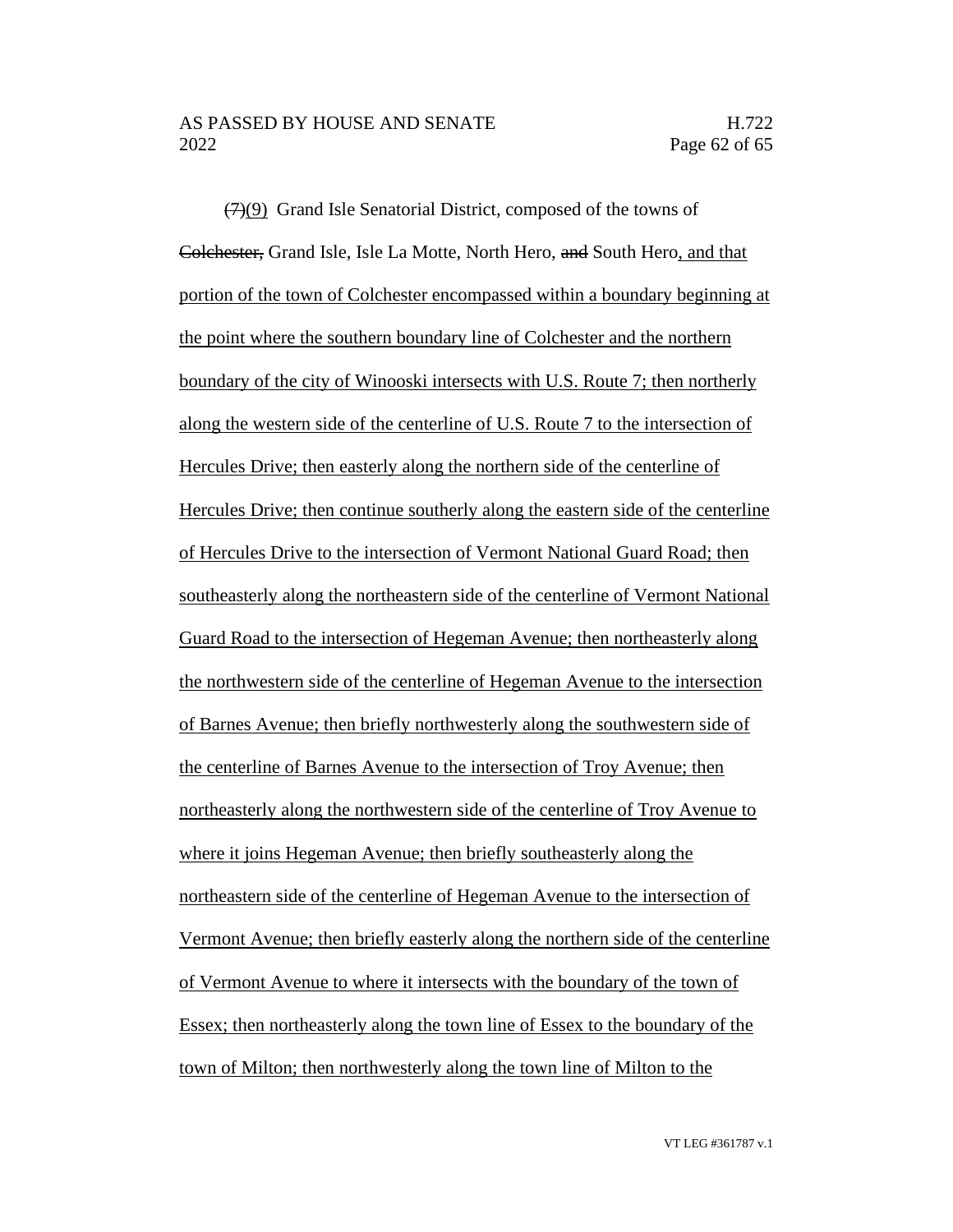boundary of the town of South Hero; then southwesterly along the town line of South Hero to the state border of New York; then southerly along the state border of New York to the boundary of the city of South Burlington in Lake Champlain; then easterly along the city line of South Burlington to the boundary of the city of Burlington; then easterly along the city line of Burlington to the boundary of the city of Winooski; then northeasterly along the city line of Winooski; then continue along the city line of Winooski to the point of beginning................ one;

(8)(10) Lamoille Senatorial District, composed of the towns of Belvidere, Cambridge, Eden, Elmore, Fletcher, Hyde Park, Johnson, Morristown, Stowe, and Waterville, and Wolcott................ one;

 $(9)(11)$  Orange Senatorial District, composed of the towns of Braintree, Bradford, Brookfield, Chelsea, Corinth, Fairlee, Randolph, Strafford, Thetford, Topsham, Tunbridge, Vershire, Washington, West Fairlee, and Williamstown................ one;

(12) Orleans Senatorial District, composed of the towns of Albany, Barton, Brownington, Burke, Charleston, Coventry, Craftsbury, Glover, Greensboro, Irasburg, Jay, Lowell, Montgomery, Newport Town, Newark, Sheffield, Sutton, Troy, Westfield, and Westmore................ one;

(10)(13) Rutland Senatorial District, composed of the towns of Benson, Brandon, Castleton, Chittenden, Clarendon, Danby, Fair Haven, Hubbardton,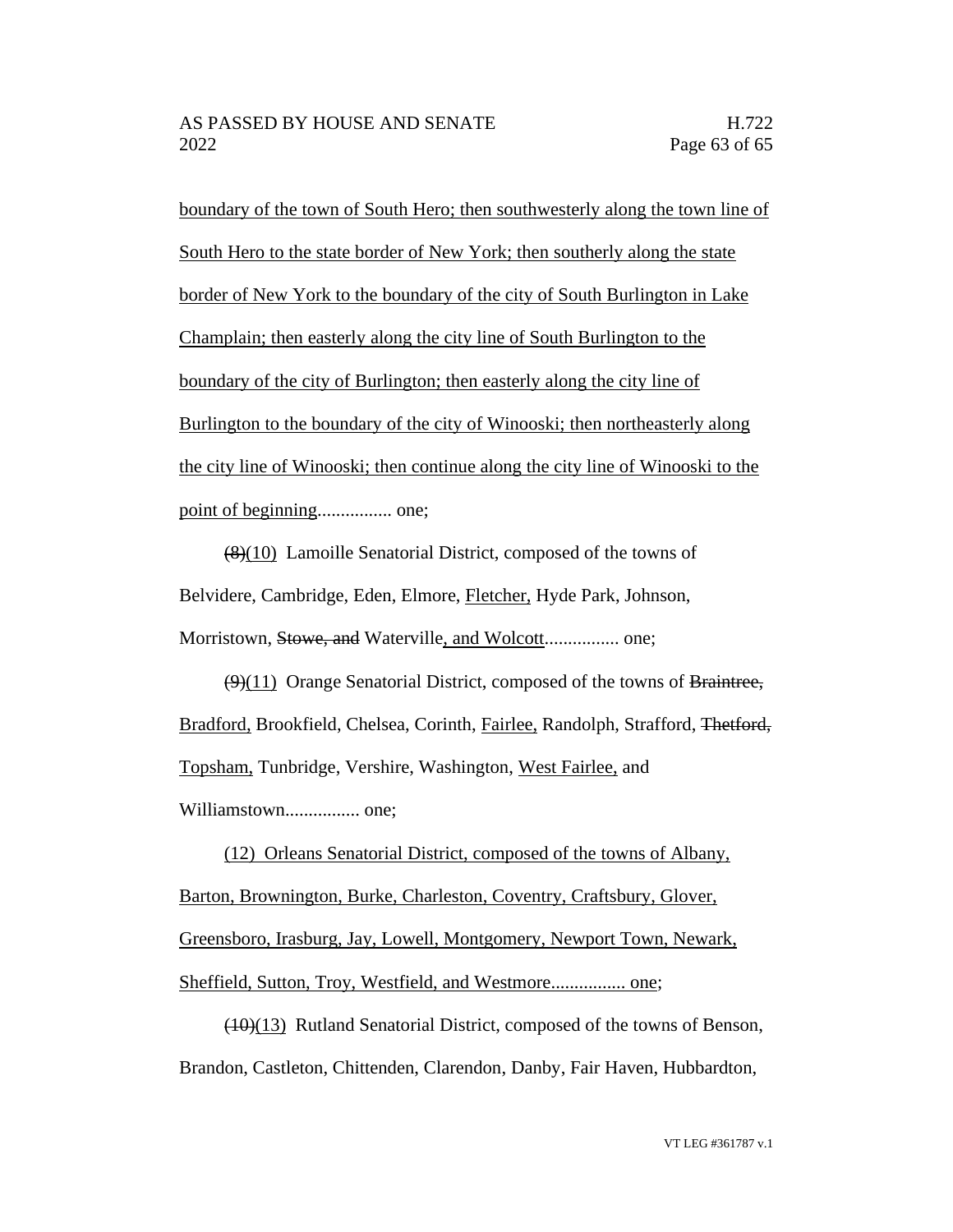Ira, Killington, Mendon, Middletown Springs, Mt. Holly, Mt. Tabor, Pawlet, Pittsfield, Pittsford, Poultney, Proctor, Rutland City, Rutland Town, Shrewsbury, Sudbury, Tinmouth, Wallingford, Wells, West Haven, and West Rutland................ three;

(11)(14) Washington Senatorial District, composed of the towns of Barre City, Barre Town, Berlin, Braintree, Cabot, Calais, Duxbury, East Montpelier, Fayston, Marshfield, Middlesex, Montpelier, Moretown, Northfield, Orange, Plainfield, Roxbury, Stowe, Waitsfield, Warren, Waterbury, Woodbury, and Worcester................ three;

 $(12)(15)$  Windham Senatorial District, composed of the towns of Athens, Brattleboro, Brookline, Dover, Dummerston, Grafton, Guilford, Halifax, Jamaica, Marlboro, Newfane, Putney, Rockingham, Somerset, Stratton, Townshend, Vernon, Wardsboro, Westminster, Whitingham, and Windham................ two;

 $(13)(16)$  Windsor Senatorial District, composed of the towns of Andover, Baltimore, Barnard, Bethel, Bridgewater, Cavendish, Chester, Hartford, Hartland, Londonderry, Ludlow, Mt. Holly, Norwich, Pittsfield, Plymouth, Pomfret, Reading, Rochester, Royalton, Sharon, Springfield, Stockbridge, Thetford, Weathersfield, Weston, West Windsor, Windsor, and Woodstock................ three.